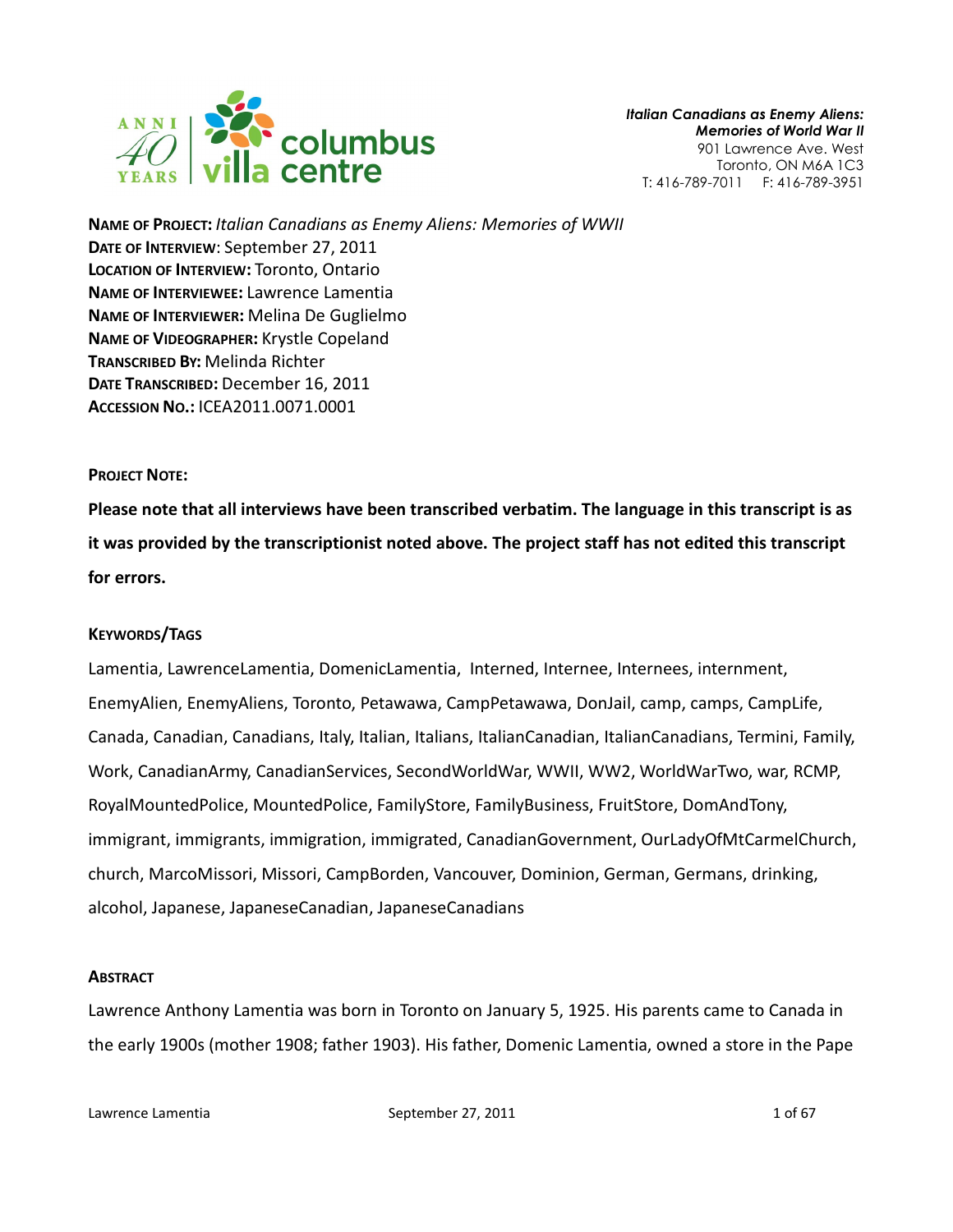

and Danforth area, and then ran a fruit store around Parliament St. and Carlton St area. In 1937, Domenic moved his store to Bloor St. and Sherbourne St., where it remained until 1970. Domenic's wife, Michelina Lamentia (née Lo Presti) [?] died when Lawrence was young. Lawrence's brother, Joe, went to live with an aunt who raised him as her own. Lawrence and his other brother, Peter, lived with their father in the Pape and O'Connor area, along with an uncle.

During the Second World War, around late 1943/early 1944, Domenic and his brother received a letter from the Ottawa RCMP (Royal Mounted Police) ordering them to report to the police as they were considered enemy aliens. When the Lamentia brothers arrived at the local police station, the Chief of Police, a friend of theirs, ripped up the letter and told them to go home. However, Lawrence's fatherin-law, Marco Missori, was interned at Camp Petawawa and was not released until 1945. In 1944, both Lawrence and Peter were called to serve in the Canadian Army; Lawrence was stationed in British Columbia, protecting the western shoreline against the Japanese. He talks briefly about the treatment and internment of Japanese Canadians. Lawrence also talks about his experiences in the army, drinking with friends and breaking the rules, as well as the fun times he had after the war with his wife, Tina Missori Lamentia, and friends. He says that his wife's family was torn apart during the war; for example, Tina's sister, Kathleen, was stranded in Italy and hunted down by German soldiers. After the war, Lawrence returned home to work at this dad's store until it was sold, and then worked for Dominion grocery stores for 21 years. Lawrence ends by speaking about the time during his service when he was almost hit by a bullet. The interview ends with Lawrence describing a wedding photograph and talking about his war medals hung on the wall.

#### INTERVIEW

LL: Lawrence Lamentia, interviewee MG: Melina De Guglielmo, interviewer KC: Krystle Copeland, videographer

Lawrence Lamentia and the September 27, 2011 and the September 27, 2011 and the September 27, 2016 and the September 27, 2011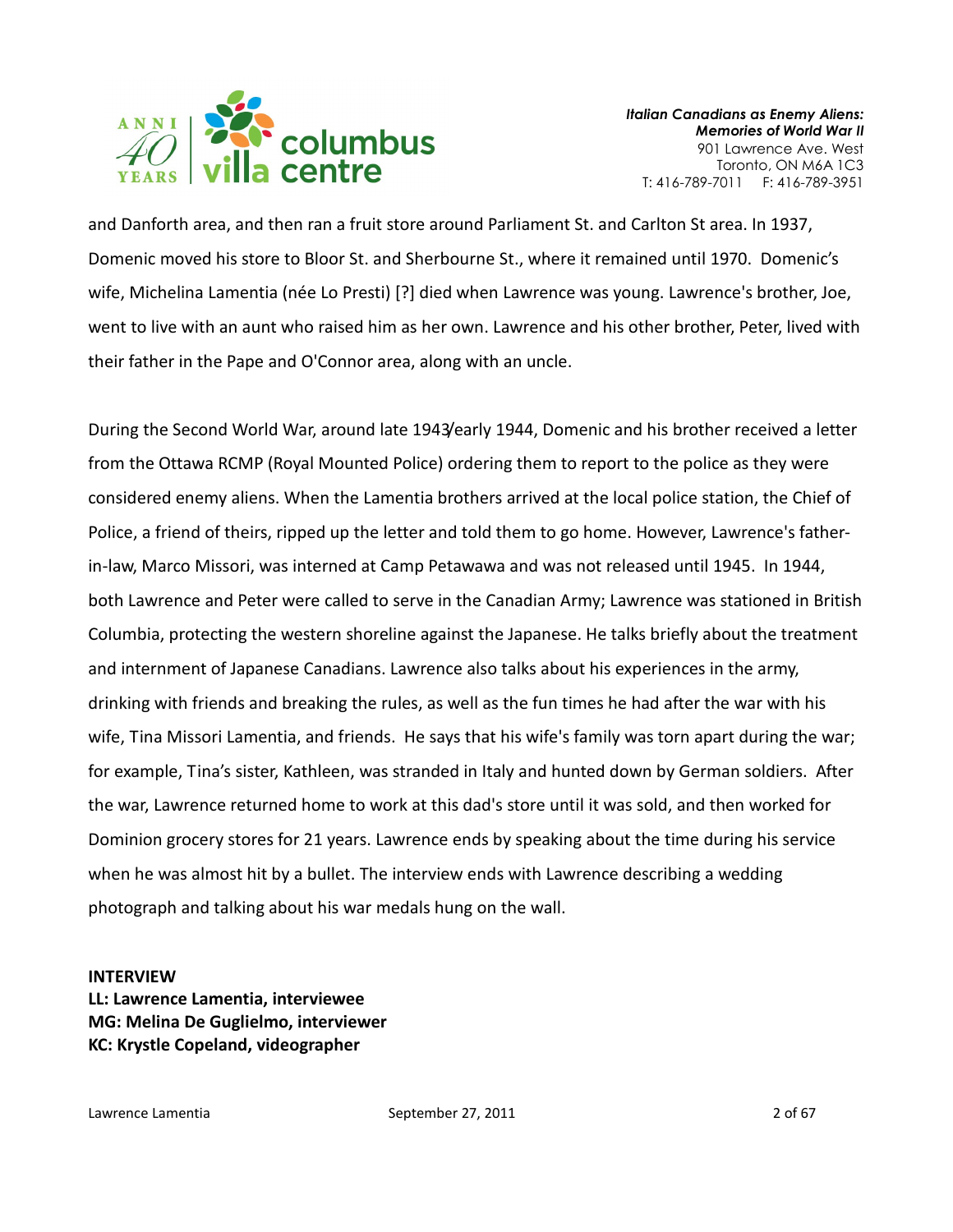

[Title screen]

[Fades in at 00:00:11] [Text: Lawrence Lamentia. Son of enemy alien Domenic Lamentia. Son-in-law of internee Marco Missori]

MG: And then where, where were you—Sorry. Where you were born and when.

LL: Well, full name?

MG: Yeah.

LL: Well, it's Lawrence Anthony Lamentia, but I don't use the Anthony for, I don't know why. Uh, and where was I born? In Toronto.

MG: Mmmhmm.

LL: In the East end. I guess, Dad had a store and I guess, yeah, in the Pape and Danforth area years ago. But I was born January the  $5<sup>th</sup>$ , 1925. And, I guess, about four years old and Dad bought a house up in the Pape and O'Connor area. And that's where I lived, I guess, until I was, mmm...25, I guess. I left home and took up my lovely wife and we found our own place.

MG: Hmm. And what's your, what's your earliest childhood memory?

LL: Oh...

MG: Or what, what's your favourite childhood memory?

LL: Well, what can I say?...It wasn't the long walk to school everyday. I guess one of the happiest days is, uh, one of my dear old aunts came and stayed with us one winter. She lived up north, came to Toronto. In the after, every afternoon we got home, 4:30 or something like that from school, 'cause school, I think we went to school 'til 4:00 back then. In the wintertime we come home and the dear old aunt in the wintertime, knowing how cold it was and our fingertips usually were white by the time we got home, she always had a nice cup of tea waiting and a biscuit waiting as soon as we get in the door.

MG: Right, so she, she stayed with you for a little bit?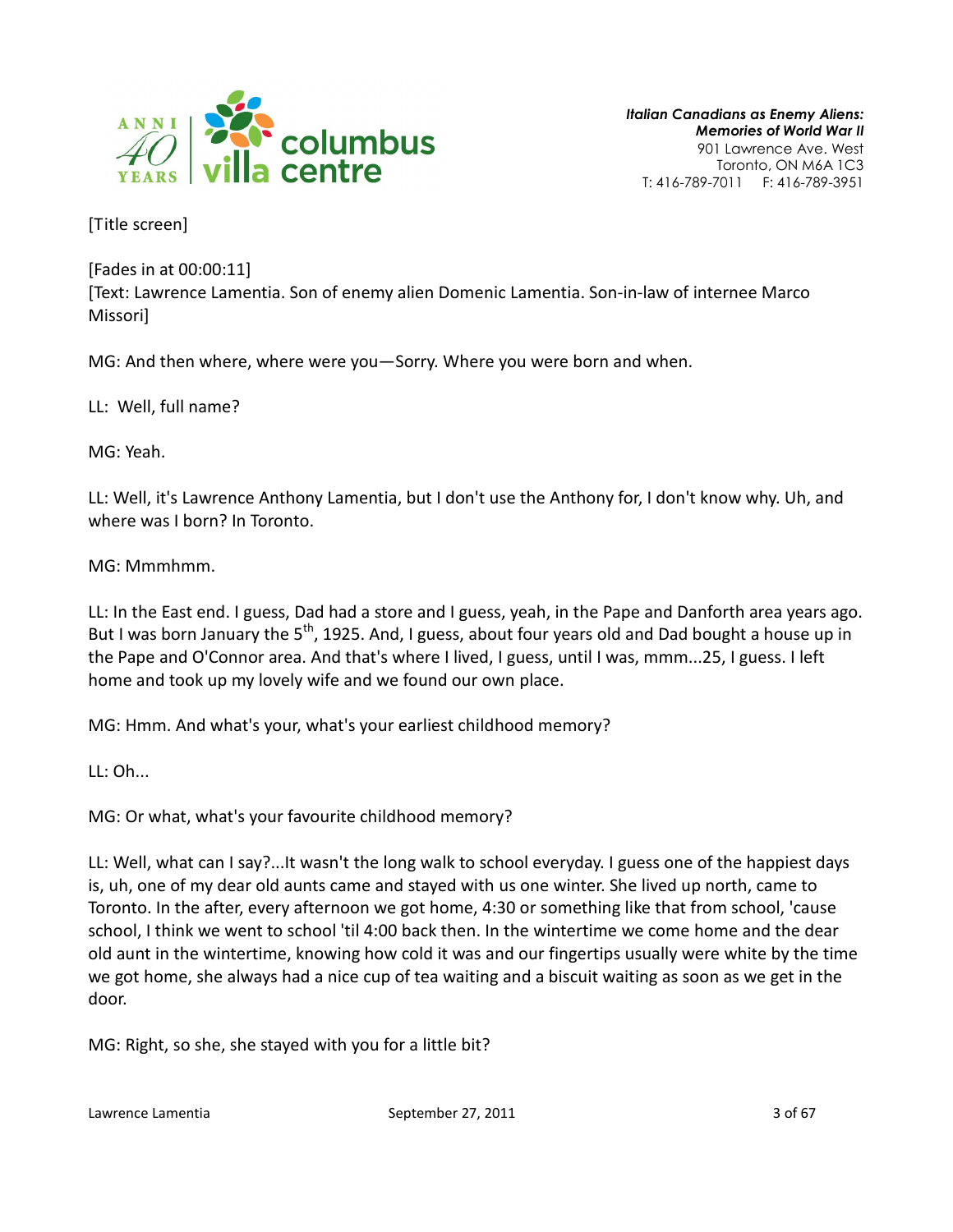

LL: Yeah, she stayed that, that one winter with us. [scratches his face and rubs mic] She lived up north but she stayed one winter with us because she was my mother's older sister, not the oldest, but an older sister.

MG: Oh, what was her name?

LL: Her name?

MG: Your aunt's name?

LL: Oh, it's Rose Patalglia[?].

MG: Mmmhmm. And you're in, in the house—Well, who lived with you in your, your home?

LL: Oh, you mean who did I live with? Uh, my father. My grandmother moved in when my mother died...and looked after the house, the cleaning, the cooking and being from the old, the old country, from, uh, Termini Imerese.

MG: Hmm.

LL: She moved in after Mom died. [brushes mic] I was only six at the time my mother died. Grandma moved in, took control of the house and raised, looked after, uh, my father who at this time was widowed, uh, or a widower. And an uncle, who was single. And my older brother and I.

MG: And what were your parents' names?

LL: Well, my father was Domenic Lamentia. And my mother was, uh, Michelina. She was a Lo Presti before she became a, a Lamentia.

MG: Hmm.

LL: But Mom died in May the  $14<sup>th</sup>$ , 1931.

MG: Wow.

LL: I was only six. So...

MG: And were, were they recent immigrants or, or, um...?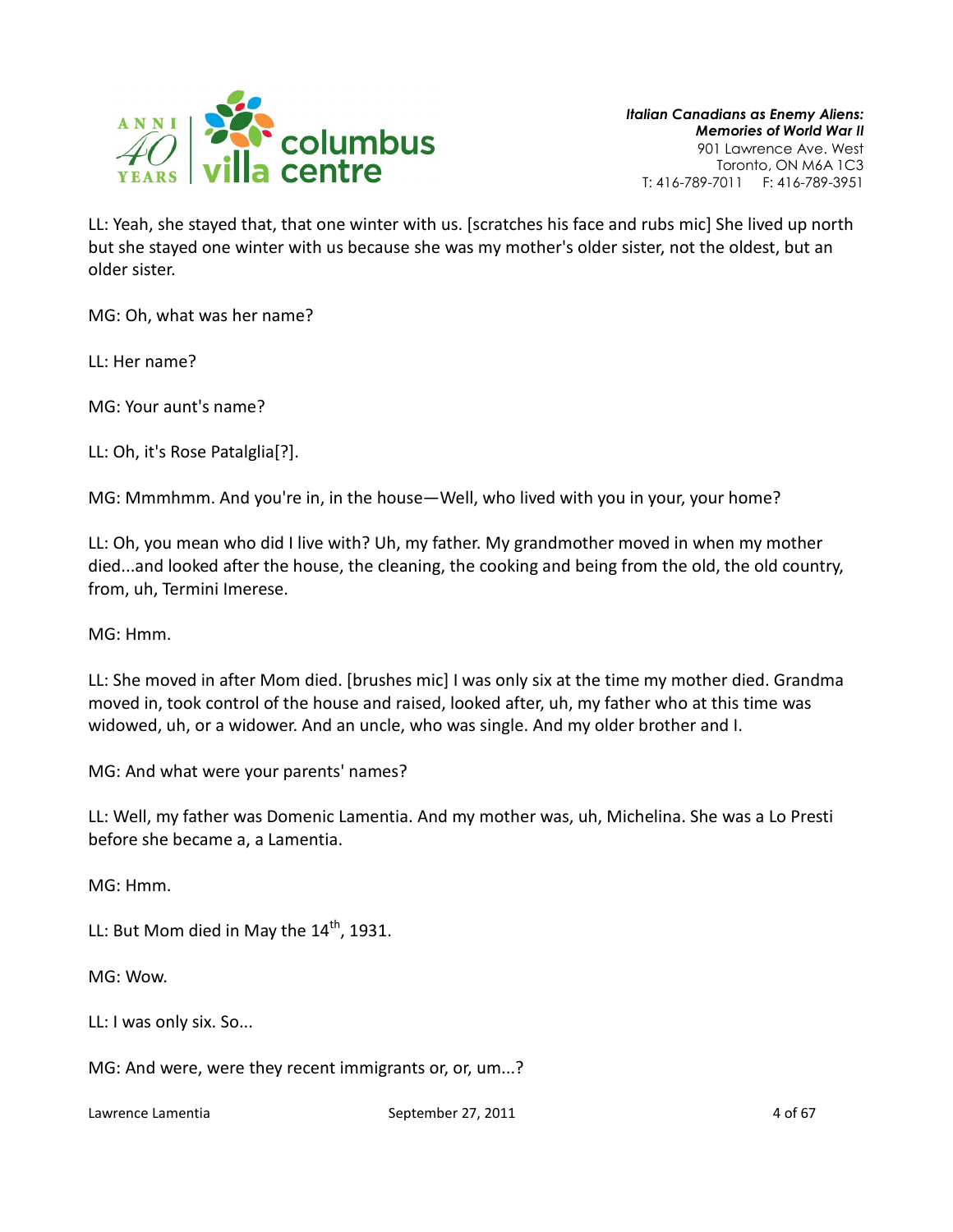

LL: No, I think my grandmother and my mother came to Canada in 1908, I think.

MG: Wow. Very early.

LL: Yeah, they were 1908, but I don't, I don't remember the name of the ship. But anyway—

MG: Mmmhmm.

LL: —that's when they came. My grandmother came with her family—

MG: With her family.

LL: —back then.

MG: So your mom, I guess, grew up mostly in, in Canada.

LL: Yeah, she was, uh, I think Mom was about 12 years old when she came to Canada. I think—I, I don't know. I didn't see—I saw a copy of the manifest, uh, from the ship that they came on and where they landed in Ellis Island but I, I don't remember anything other than that.

MG: Hmm. And your dad? When did he come over?

LL: Dad came in...uh, 1903. He was born in, in Termini.

MG: Which is, uh, Termini's where?

LL: About 18 km from Palermo.

MG: Oh.

LL: I think [motions with his hand] I think it's west. I'm not sure. But it's about 18...18 or 20 km from Palermo. And Dad was born over there in '98. But by that—My father's mother was already here in Toronto.

MG: Oh, how was that, uh?

LL: Well she came in, uh, the mid-80s. 1880 something. '88 or '85. Something like that. But all my

Lawrence Lamentia **September 27, 2011 September 27, 2011** 5 of 67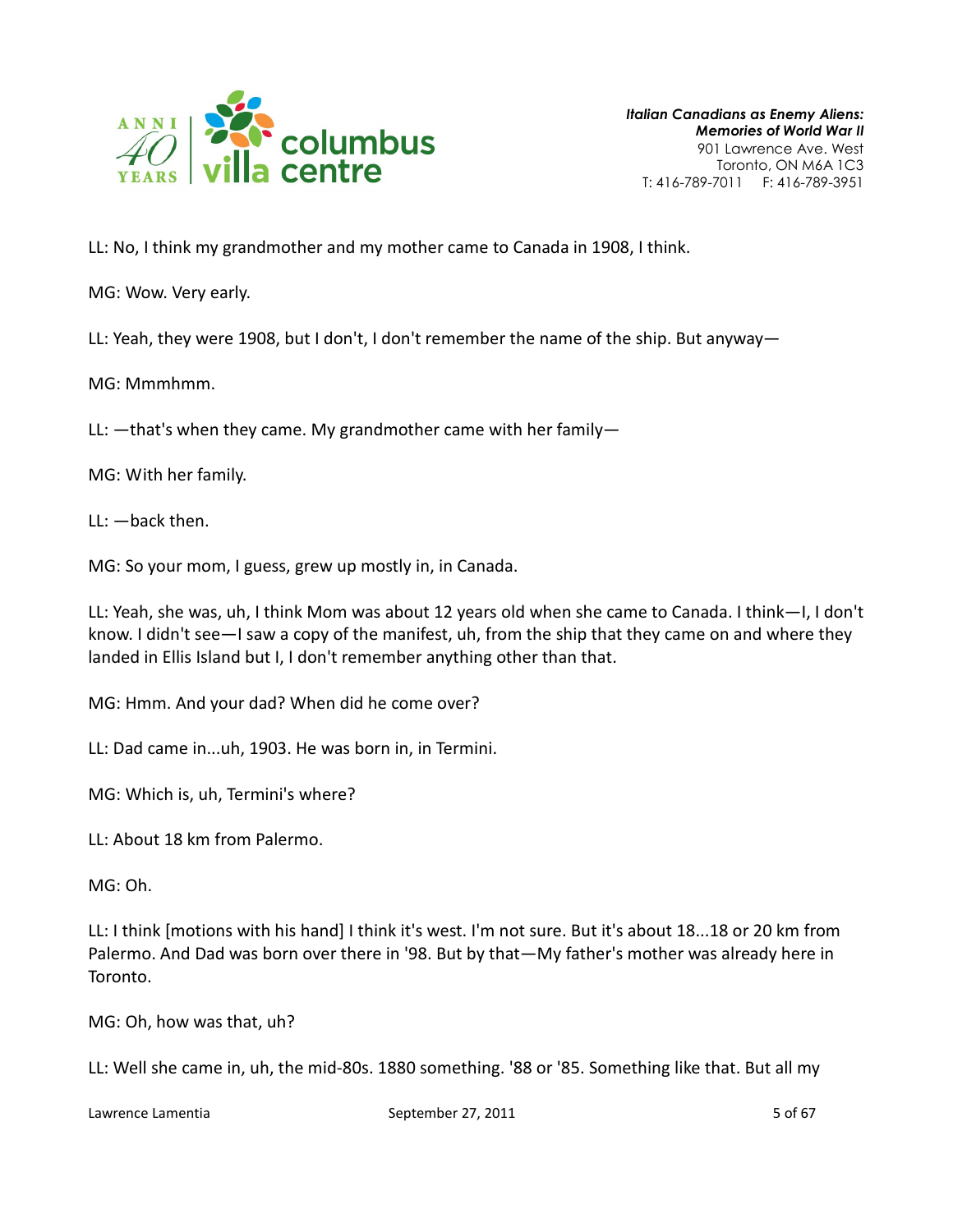

Dad's brothers and sisters were all born here in Toronto. My dad was the only one born in Italy, in Termini, 'cause Grandma went back to, uh, Termini to get rid of her bergindia[?].

MG: Oh really!

LL: You know what that is?

MG: No!

LL: It's her possessions, whatever she had over there because she was established here.

MG: Okay.

LL: So Dad was born in, in Termini and he stayed there until he was five years old then he came to Canada. He did all his schooling and everything and he never had any desires to go, never had any, never wanted to go back to Italy.

MG: Never.

LL: No. He had no desire to go.

MG: Wow.

LL: Didn't—

MG: So when he came here where did they live?

LL: Oh gosh. A number of places. Uh, they had a store and a living quarters at, uh...Oh, it was on Queen...between Bay and York.

MG: Oh yeah.

LL: And that's, Grandma had one store that was next to the old Casino Theatre that used to be on Queen Street.

MG: Okay.

LL: And then from there, to my knowledge, uh, I think they had a store at, what is that? Uh, Queen and

Lawrence Lamentia and September 27, 2011 and September 27, 2011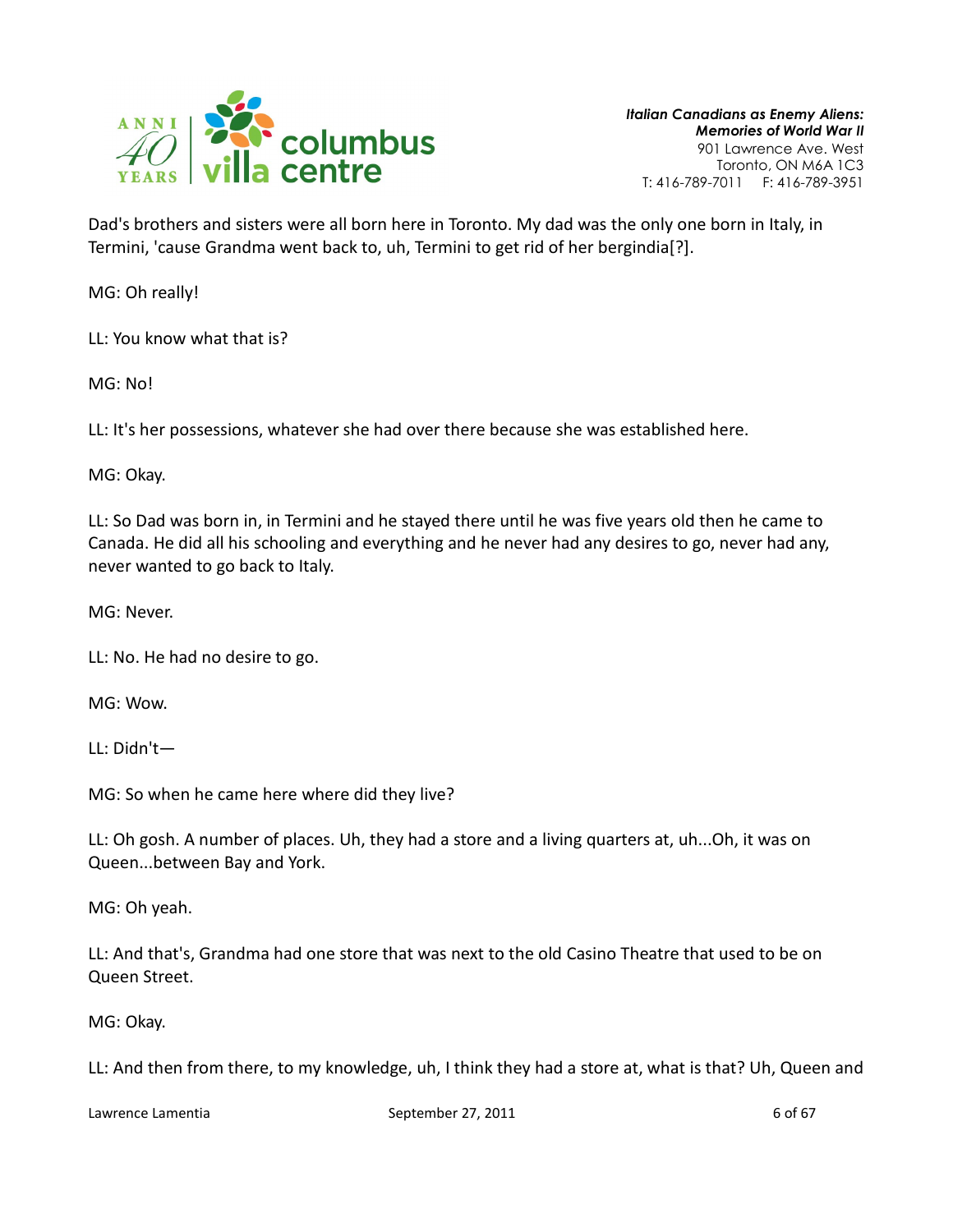

Sh—Queen and Bond Street, where now the hospital is built.

MG: Okay.

LL: And then from there I think Grandma, she went to, uh, Queen Street East and Booth Avenue. She had a store in there, a store and apartment above. And apparently while she was there there was a big, um, a building on the corner. It was a, a movie theatre. And apparently she had one of the first five cent picture shows or moving picture shows in Toronto. [smiles]

MG: Wow.

LL: So I don't know if it was five cents then but I know a gentleman I met years ago, he said, "Your grandmother threw, throw me and my gang out of the, out of the Saturday movies more than once because one kid would have a pop bottle, he'd go and redeem it, get five cents and he'd go and buy a ticket [MG laughs] to go into the show then he'd open the side door and let his buddies in."

MG: Oh no.

LL: So Grandma, I guess from all the noise the kids were making, Grandma knew that only one paid, she'd pick the rest of them up [motions with his thumb behind him]. Tell them to go.

MG: Oh my gosh. Wow.

LL: That's a way back but the old building's still there.

MG: It's still there.

LL: It was turned into a, it was turned into—It's now uh, an apartment building.

MG: Oh yeah.

LL: Apartment building. That's back, well, that's back a lot of years.

MG: Mmmhmm. And what was your grandmother's name?

LL: Uh, that grandmother was, um, she was Agatha Gratsiano, before she became a Lamentia. And Gratsiano apparently is a popular name over in Termini.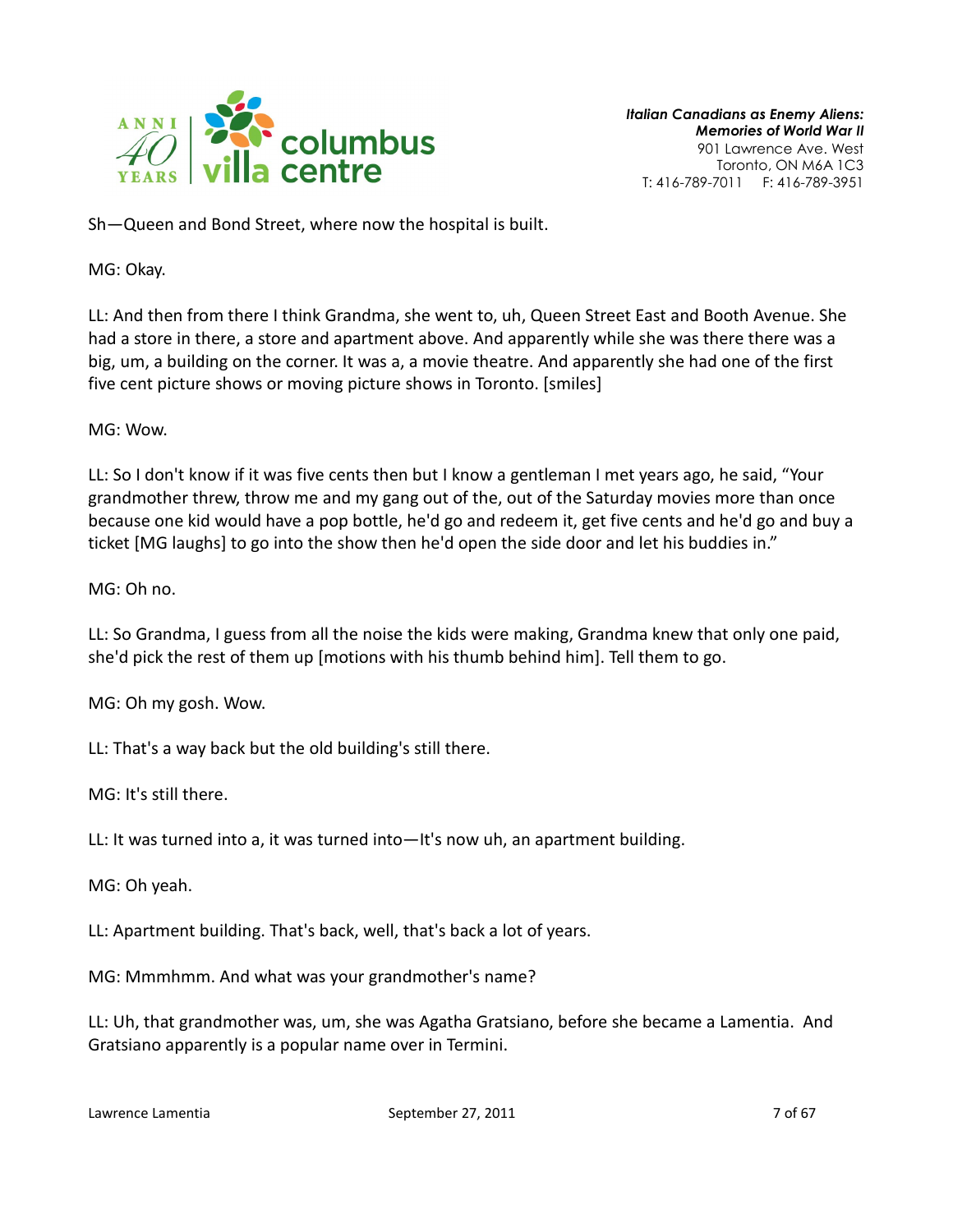

MG: Hmm. Right.

LL: But that's, that's, oh God, that's a lot of years.

MG: That's a lot of years ago.

LL: Oh.

MG: Amazing history though.

LL: That's a lot of years, a lot of years.

MG: Uh huh. And, and growing up were you in a, in an Italian neighbourhood?

LL: No. No. We were strictly mangiacake.

MG: Oh, okay. [laughs]

LL: Strictly. There was—No we didn't live my, we didn't live in the old Italian neighbourhood back then was around, um, Bay and Elm Street, or Elm and Chestnut or Edward and Chestnut.

MG: Mmmhmm.

LL: Or what is it? And then there Manning and Claremont. All that was—

MG: There's the two main—

LL: Yeah, that was a—

MG: —areas. Yeah.

LL: —the biggest, big Italian concentration was around Edward and Bay, in that area where the bus terminal is?

MG: That's the Ward, right?

LL: Yeah, the Ward. Exactly.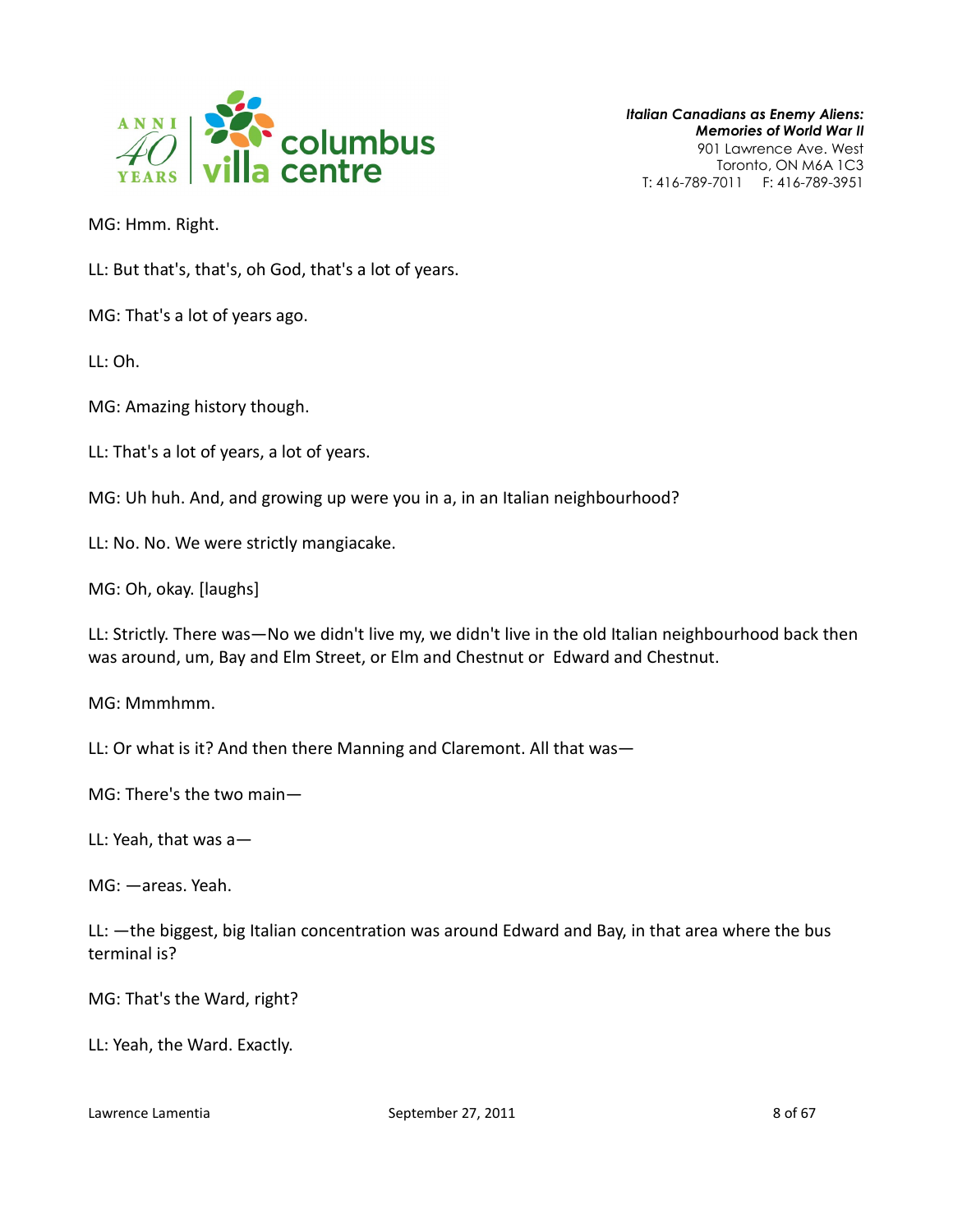

MG: And then—

LL: The Italians were on one side and the Jews were on the other side.

MG: Yeah.

LL: Used to fight like hell during the week but weekends they were together and if, if, uh, Senor Gratsiano had, was sick with a cold Mrs. Schwartz was down there with a pot of chicken soup.

MG: Hmm.

LL: And vice versa.

MG: I see.

LL: That was back, that's a way, that's a lot of years back too.

MG: Hmm.

LL: Well we had, we had friends that lived down in that neighbourhood but, in that area, we never— Dad's store was at Pape and Danforth. And he went north from there to, uh, Pape and O'Connor, bought a house.

MG: And did your dad have a store when you were very, when you were young?

LL: Oh yeah, he had, yeah he had a store on Danforth. Uh, on right across from Holy Name Church. And then with my uncle that lived with us, they took over another relative's fruit store that was at, uh, Parliament and Carlton Street.

MG: Okay. And it's your dad's brother?

LL: Brother-in-law.

MG: Oh, brother-in-law.

LL: Yeah, brother-in-law.

MG: Hmm.

Lawrence Lamentia and September 27, 2011 and September 27, 2011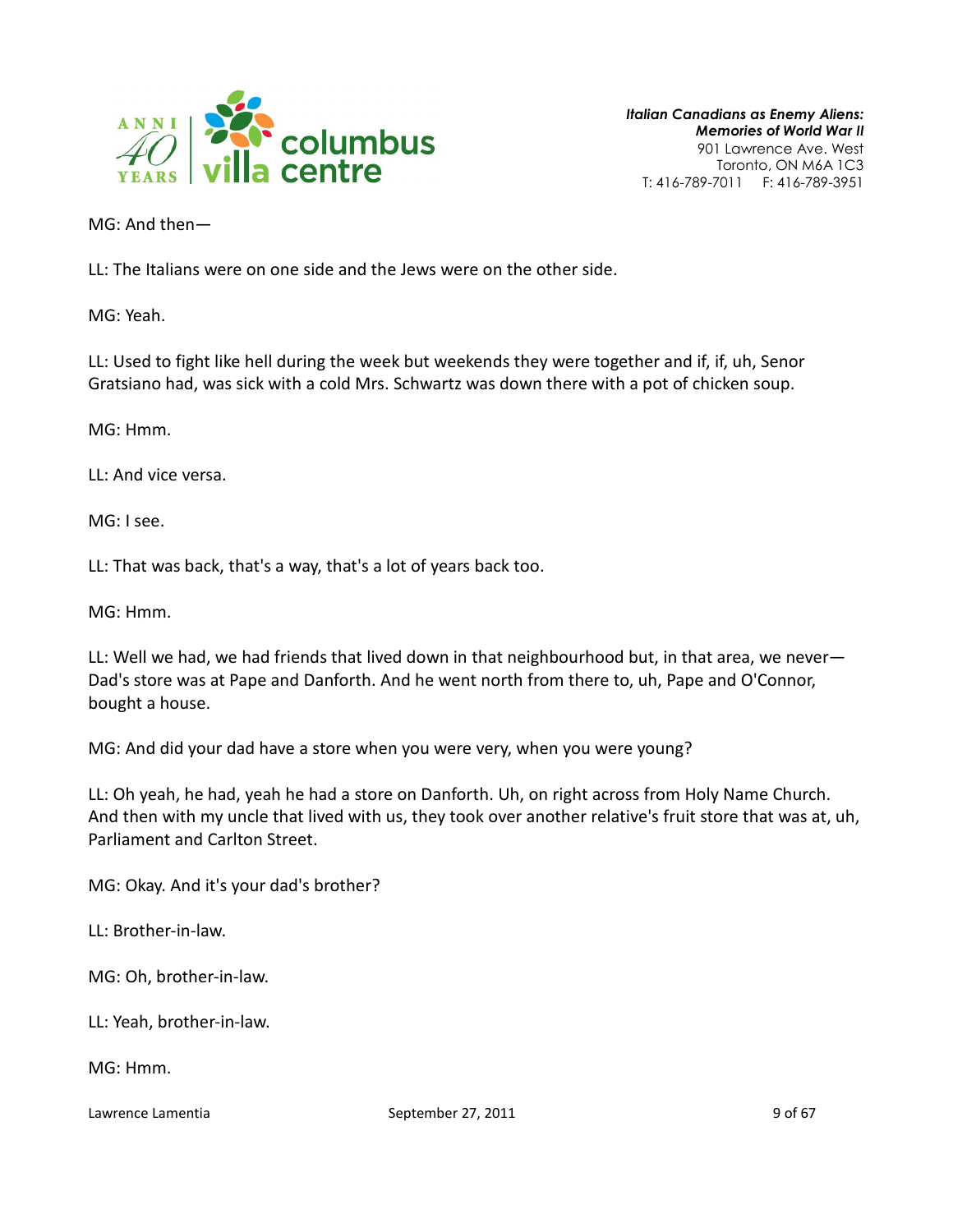

LL: The two, my two uncles, my dad's two brothers already had their, they were running their Grandma's store on Queen Street.

MG: Oh.

LL: And, and, yeah, and then Dad took over the store at Pape and Carlton for a lot of years and then the, uh, I guess it was, yeah, it was my dad's brother-in-law that owned it. And he saw what a success my dad and uncle have made of the area in the store—

MG: Hmm.

LL: —He took it, he wanted the store back. I guess, cut the lease, or whatever, or ceased the lease and he took the store back so that Dad, my dad and my uncle went and relocated at, um, on Bloor Street. On Bloor and Sherbourne. And they were there from '37 until 1970 when Dad finally retired and sold the property.

MG: Wow. And, um...growing up, did you have to help out with the, uh, with the-

LL: Yeah, we always in the store.

MG: Yeah.

LL: You worked in the store. If you were able or if you were, even if you weren't able you worked in the store. Period.

MG: Yeah.

LL: And it was a seven day, seven day affair. Not, uh, you know, six days or five days. You were there from dark to dark, a lot of the days. On vacations you were there from, well you might say, "Dark to dark," because those days you had to go to the terminal to get your supplies, your fruit and vegetables. So you worked dark to dark.

MG: The terminal, uh—

LL: The food terminal.

MG: Okay!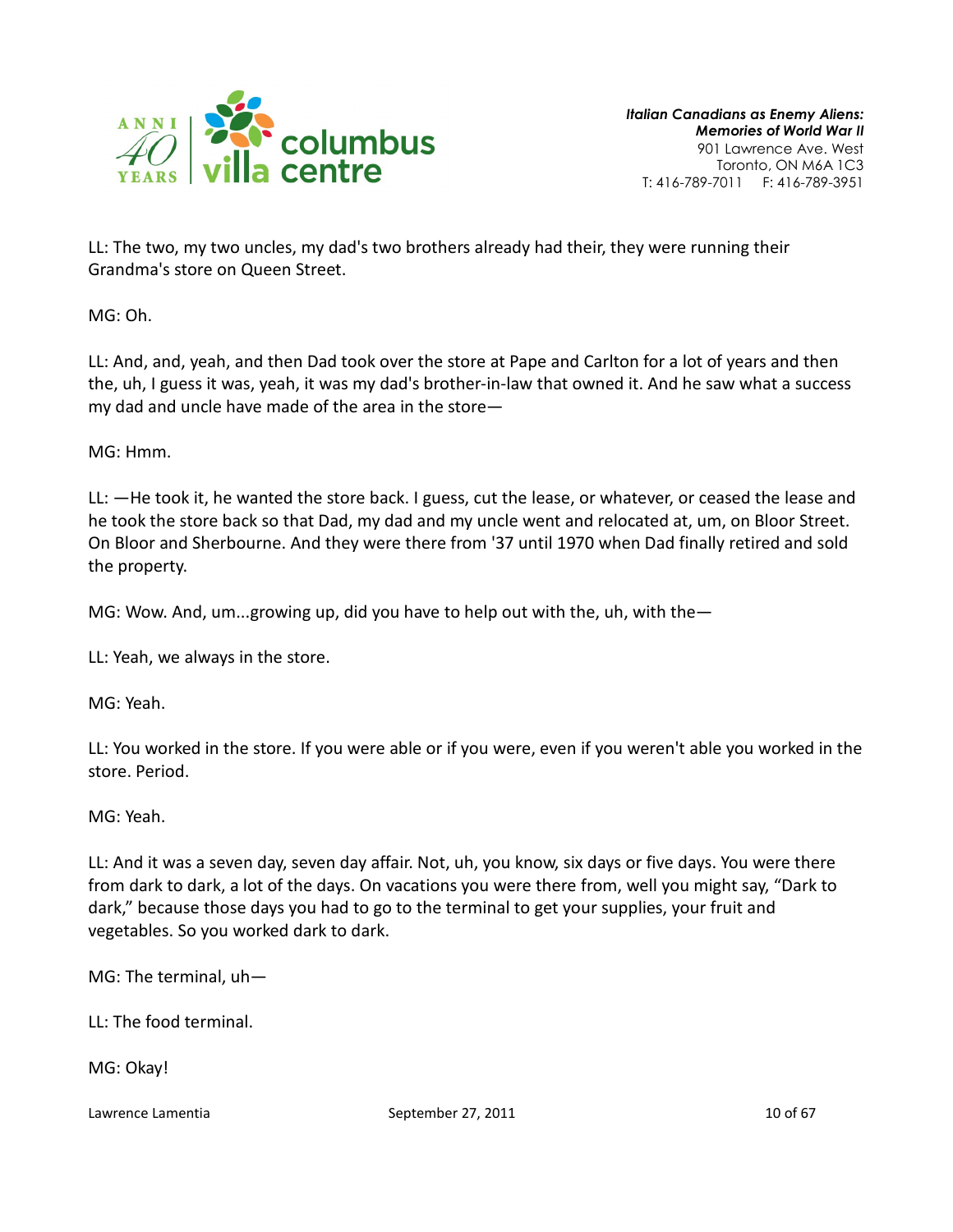

LL: You had to go, but the food terminal wasn't, it was, the food terminal came in later years after the war.

MG: Okay.

LL: The orig, the original food terminal was right where the Sony Theatre store, section is?

MG: Hmm.

LL: That was the original food terminal.

MG: Oh.

LL: Then they, then somebody, I don't know if it was the government. I guess the government got involved and had the prop—They bought the property out where the food terminal is now.

MG: I see. And what was your dad's, uh, store called?

LL: Ah, it was Dom and Tony. Because my father was Domenic and my uncle was Anthony.

MG: Hmm.

LL: And that's what everybody, all their customers from that, where they had the store at Parliament and Carlton, that's how they got to know both of them.

MG: Hmm.

LL: So they just, when they moved up to Bloor Street then they put, just put Dom and Tony on it, on the store.

MG: And so it was you and your brother at, at home? Just the, the two brothers?

LL: Yeah. Yeah. Yeah, it was just my older brother. My younger brother went— [sighs] Ah! Poor Joe.

MG: Hmm.

LL: He went to live with an aunt when my mother died.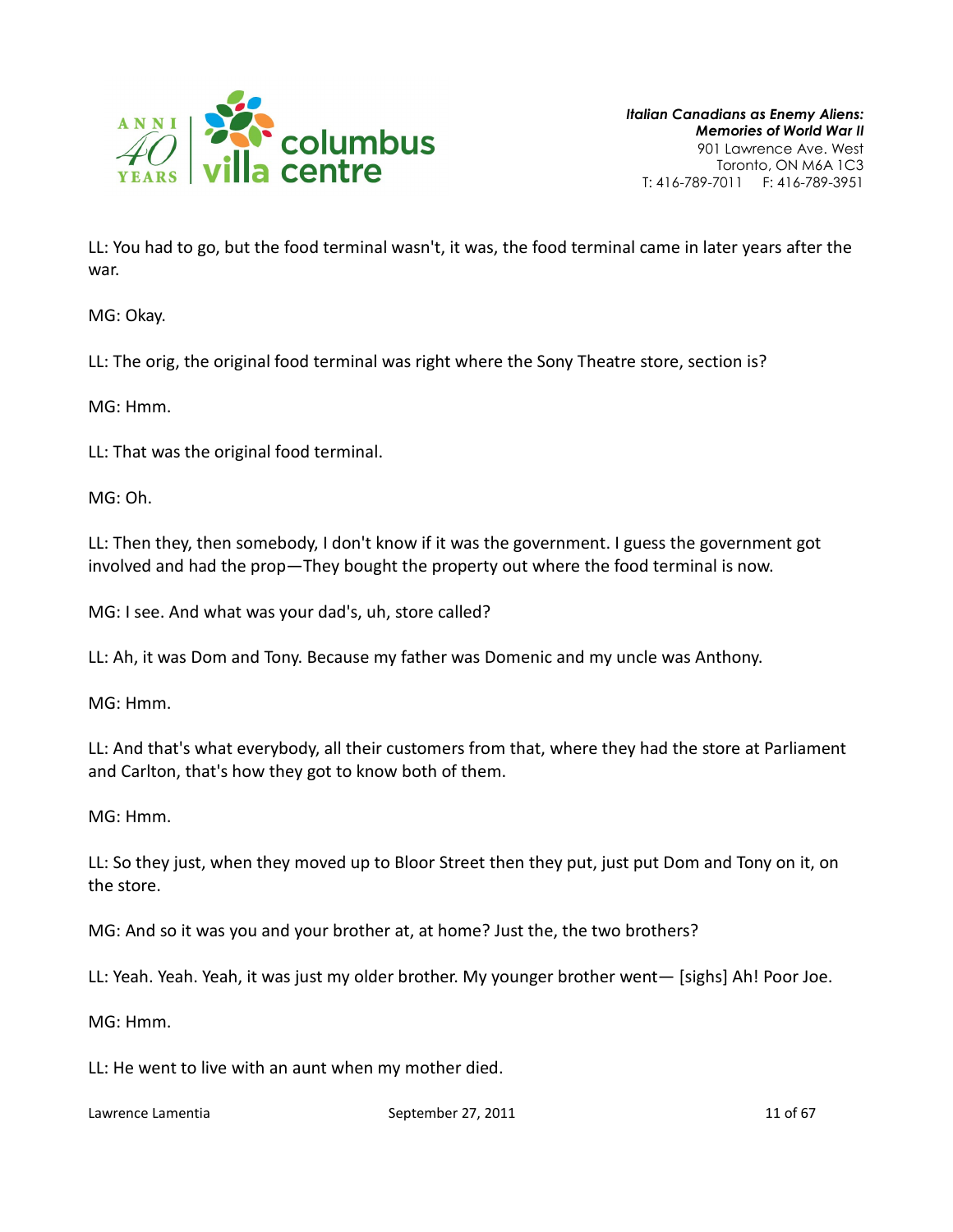

MG: Hmm.

LL: And the aunt had two grown, her, she had two boys and they were teenagers and my brother was only 4 years old and not knowing who Mom was or who Mother was, uh, he got attached to the aunt and the aunt got attached to him so she adopted him sort of.

MG: Oh.

LL: And he lived with, he lived with all his, with her until she passed away.

MG: And your brother's name was Joe?

LL: Yeah. Yeah.

MG: Your, your other brother?

LL: Peter.

MG: Peter.

LL: Yeah.

MG: And so you were the middle.

LL: I am the middle one.

MG: The middle one. Hmm.

LL: They always told me I was supposed to have been the girl. But I [laughs] Dad had three boys. [laughs] No girls.

MG: Well he must have had a lot of help around the store then.

LL: Well, yeah, they all well, he had the place at that, the store at that time he had some hired staff.

MG: Hmm.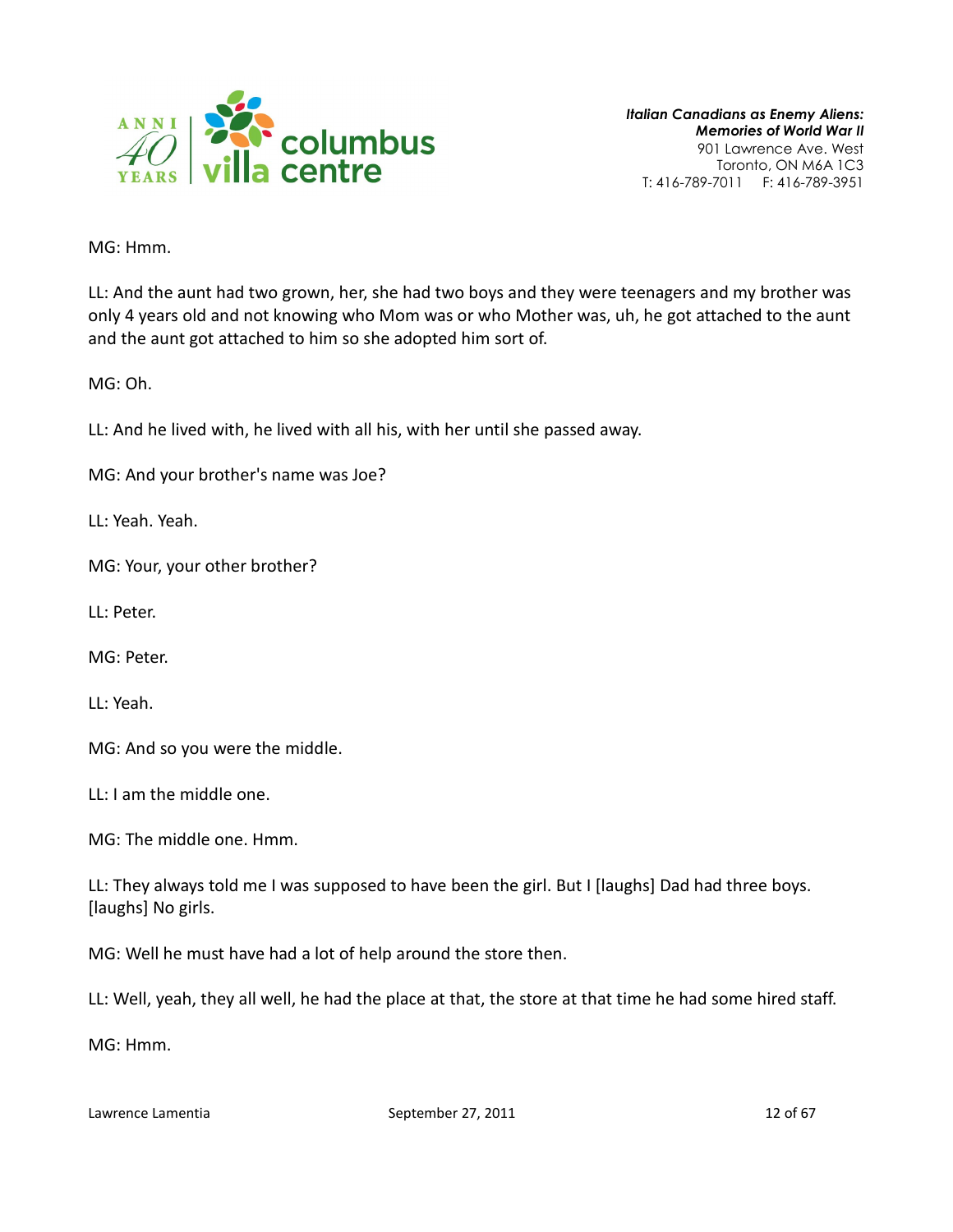

LL: Hired help. He never had enough help. But you made do with what you had and, to accomplish the ends—

MG: Mmmhmm.

LL: —so to speak.

MG: And so where did you go to school when you were, your first, I guess, elementary—

LL: My elementary? Oh. A portable. Holy Cross on Mortimer and, Mortimer and Greenwood.

MG: Hmm.

LL: Portable with a pot bellied stove and an outhouse out the back...in the wintertime. And then, uh, I graduated from grade school. Then I went to St. Michael's.

MG: Mmmhmm.

LL: St. Michael's College school that back then was on Bay Street, Bay and St. Josephs. But I fin, I graduated from school and I, well, I hadn't made up my mind what I wanted to do and, uh, then end result says, "Fine, you come work in the store." So I worked in the store—

MG: Hmm.

LL: —until I...was employed by the government...war years, war time.

MG: Hmm. So leading up the war years, what was the, I guess let's say in the, during the Depression years, so like the 1930s.

LL: No, oh.

MG: Do you remember what, what, uh—

LL: [shakes his head]

MG: —or moving towards the war years, what life was like everyday. Were you guys affected by or was your family affected by the, the Depression?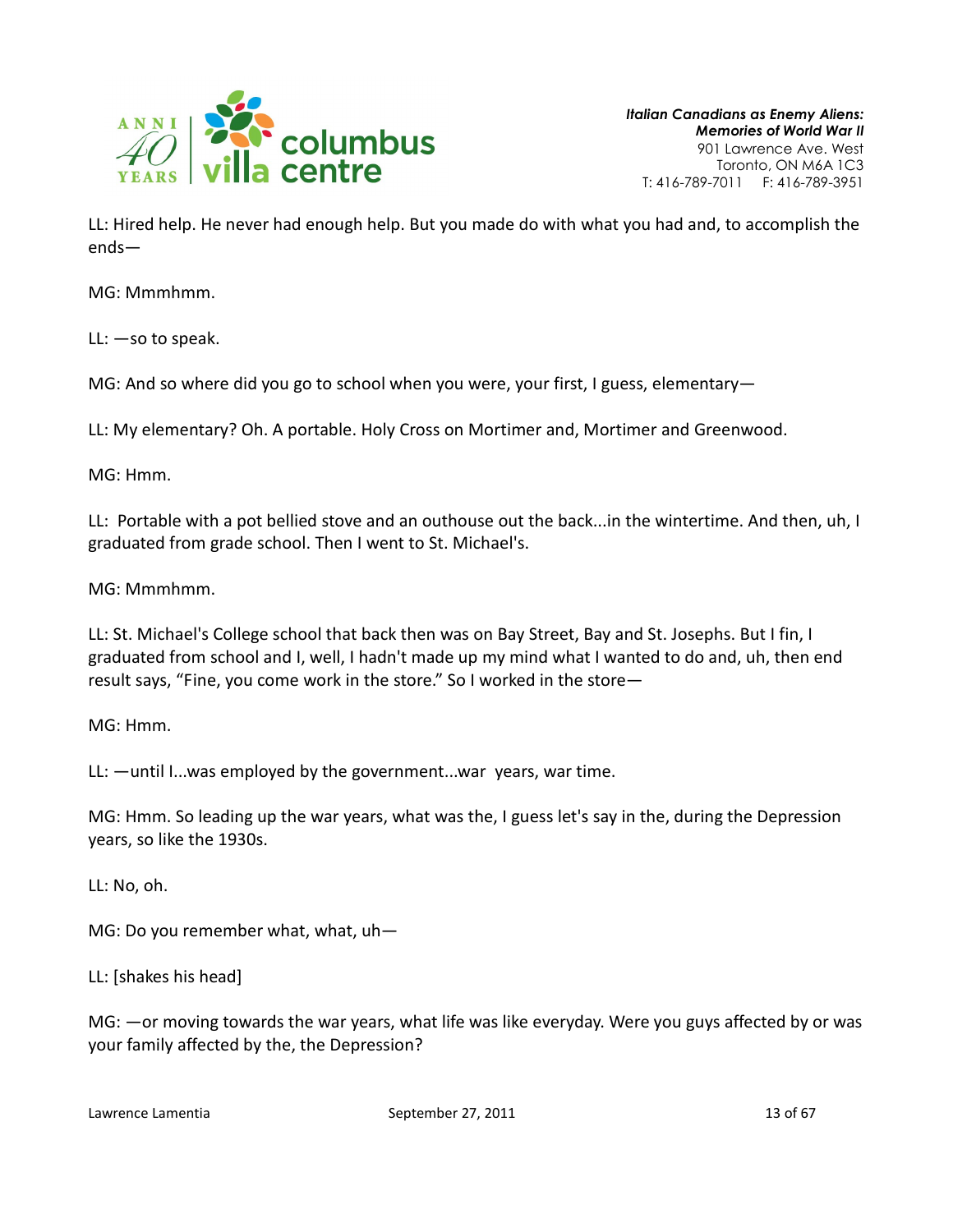

LL: No, I wouldn't say so.

MG: No.

LL: No, because having a store always had, we always had food on the table.

MG: Mmmhmm.

LL: We were never short of food.

MG: And do you remember, uh, Italy entered the war in 1940, June 10, 1940.

LL: Mmmhmm.

MG: Do you remember sort of the week leading up to that and if, if, uh, you sensed any sort of change in the, in the atmosphere in terms of the Italians and the $-$ 

LL: No, I, I really can't say. But I think, I'm trying to remember. I think there was a bit of friction being created between the, uh, uh, the English or the Canadians and the Italians at that time. I think there was a bit of friction being built up.

MG: Hmm.

LL: Then of course when Italy went into the war then the, uh, the friction really exploded.

MG: Yeah. And where were you at, at that time?

LL: When Italy went into the war?

MG: Mmmhmm.

LL: Oh, that was '40. I was, I was working in the store. '40, because I was out at the—Yeah. I gradu— No, wait a minute. I was going to high school in '40.

MG: Hmm.

LL: I was going to high school in '40. I graduated in '42. Yeah, I can't say there was any static at, uh, [shrugs]

Lawrence Lamentia **September 27, 2011** 14 of 67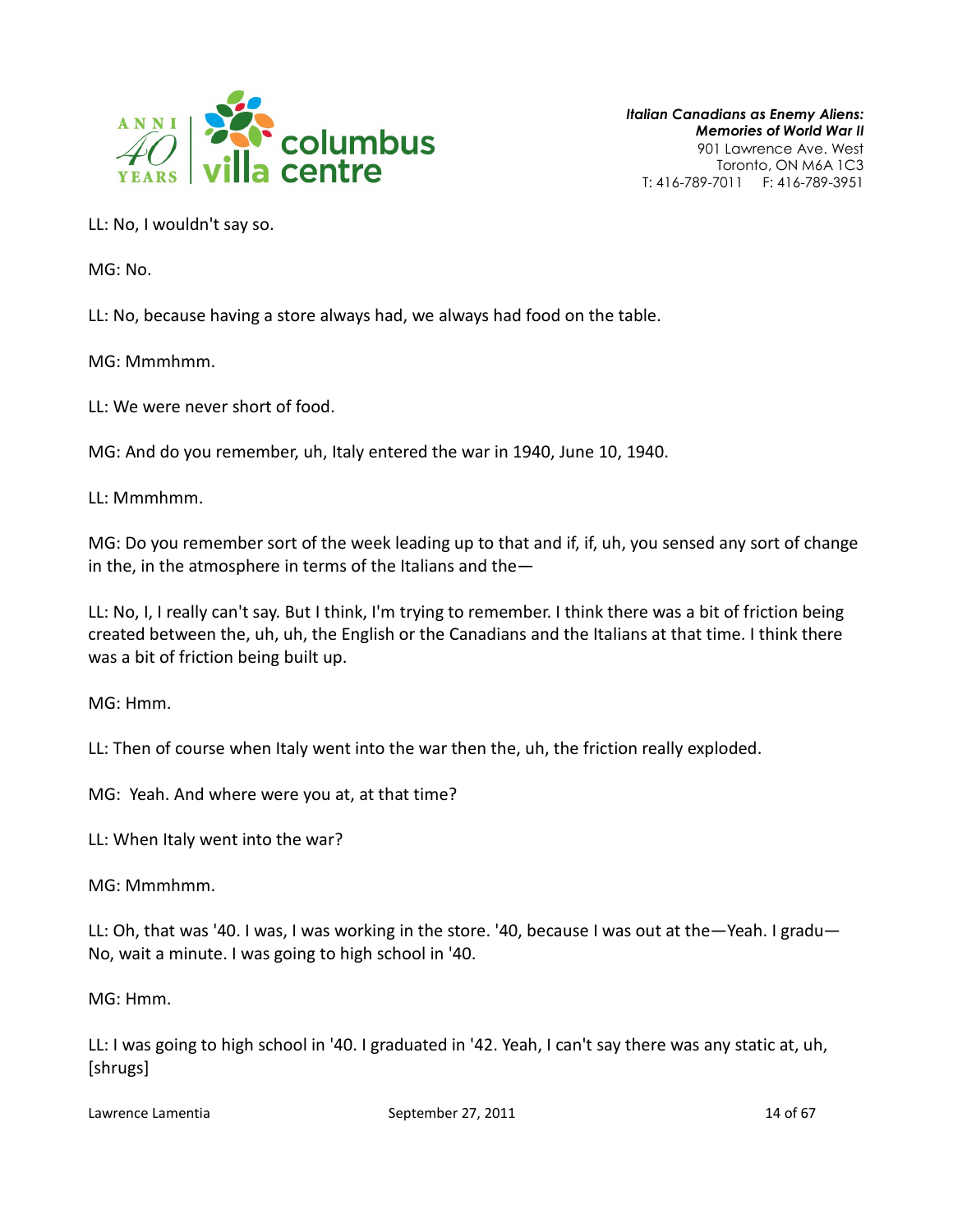

MG: At school?

LL: At school.

MG: Do you remember the day when—Do you remember June  $10<sup>th</sup>$  and maybe the day when England declared war? If there was any—

LL: [shakes his head]. Mmm.

MG: —news or.

LL: No, no, no. I don't. No, I don't remember anything. I mean they didn't, [shrugs] they didn't throw mud at us or anything like that. But, uh, I don't remember anything. Just that I guess the news broke out and that they went in the war against the allies and that [shrugs], I don't know. I guess we were kids and didn't think anything of it.

MG: And did your dad belong to any Italian Canadian groups—?

LL: No.

MG: —or—No.

LL: No, no, no, no. He didn't really bother with any of them.

MG: I guess he was probably pretty busy at the, at the store.

LL: Yeah. Well, he never had time because you're up early in the morning, going to the terminal to get your supplies, so he never had time. By the time he got in at the end of your day and had your dinner, eh—

MG: Yeah.

LL: —you were, uh, exhausted.

MG: Yeah.

LL: You'd put in your day.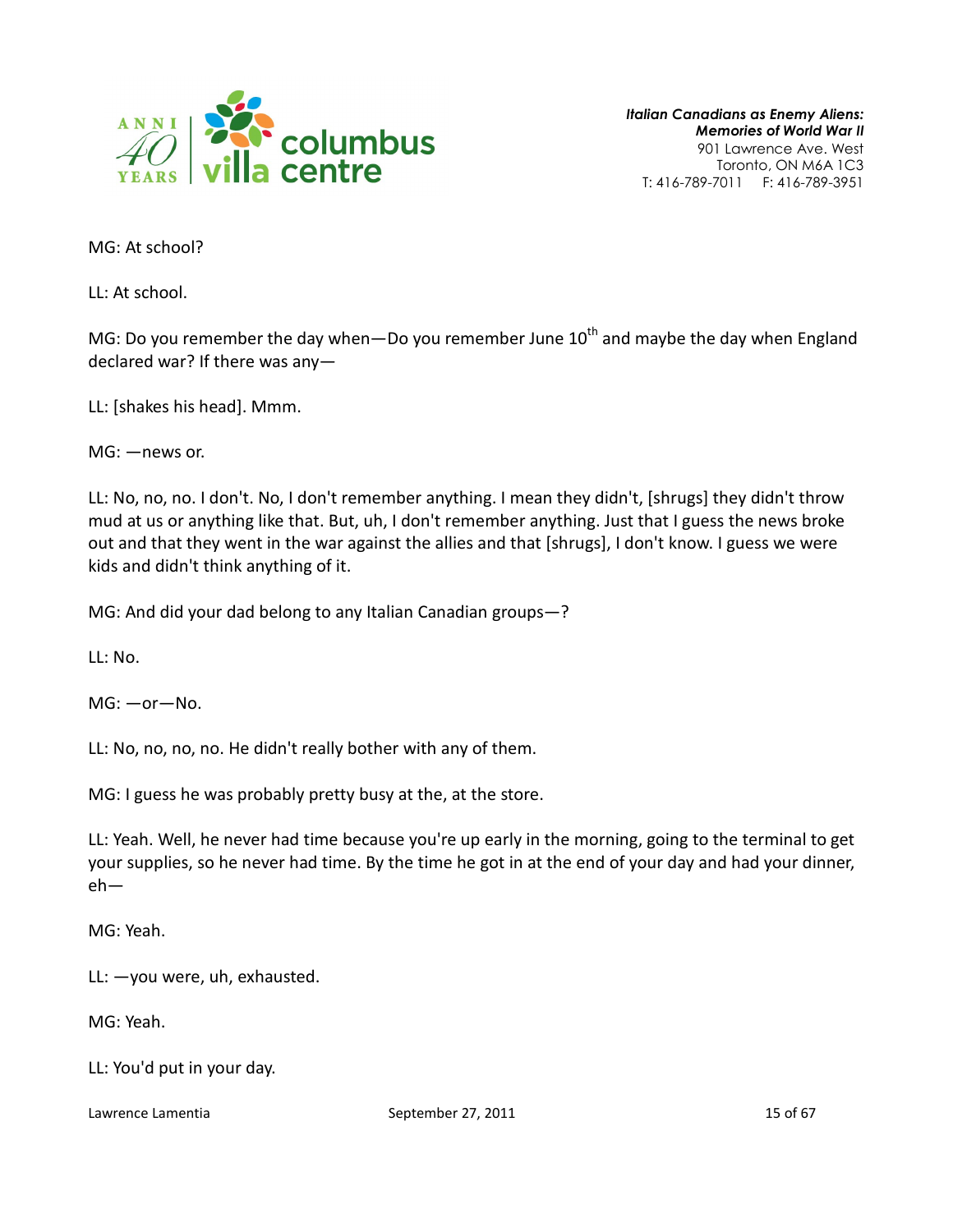

MG: And how about you and your brothers? Would you ever go to any Italian community—

LL: Mmmm. [loud white noise in background] No, I don't think so. I don't remember. The only thing we ever went to was, uh—

[fades out at 00:16:38] [fades in at 00:17:07]

LL: No the, the only thing we did is, um, back in our teen years we went to the odd party or function that was, uh, oh...I guess it was the C.Y.O. back in those days at, uh, Mt. Carmel Church. Our Lady of Mt. Carmel on Simcoe Street?

MG: Oh yeah.

LL: Well, that was the Italian parish back in those days.

MG: At what's the C.Y.—What's C.Y.O. stand for?

LL: Catholic Youth Organization. So we used to go to the odd dance down there that was, the C.Y.O. was connected to the Italian church, Our Lady of Mt. Carmel Church. That was the only thing we did. We never went, we never got involved with the Casa D'Italia that was on Dundas and Beverly. We never went to any of those functions. So I mean, the only thing we associated with was anything that went on at, at the, at the Italian church because we were, I think we were all, all three of us were baptized at Our Lady of Mt. Carmel Church. So we, and the family, uh, never went to Mass down there on Sundays but there was always a big, um, oh, Sicilian celebration for Good Friday. That, you know, Good Friday sessions.

MG: Right.

LL: Um, great religious, um, sessions.

MG: Parades and stuff like that?

LL: Good Friday night. They always had a priest that preached in Italian. They always had all the women out with their handkerchiefs and a box of Kleenex, crying their eyes out...with his preaching. But he was, he was very good. So then we all, being kids there was always a great process, procession like they have now at, um—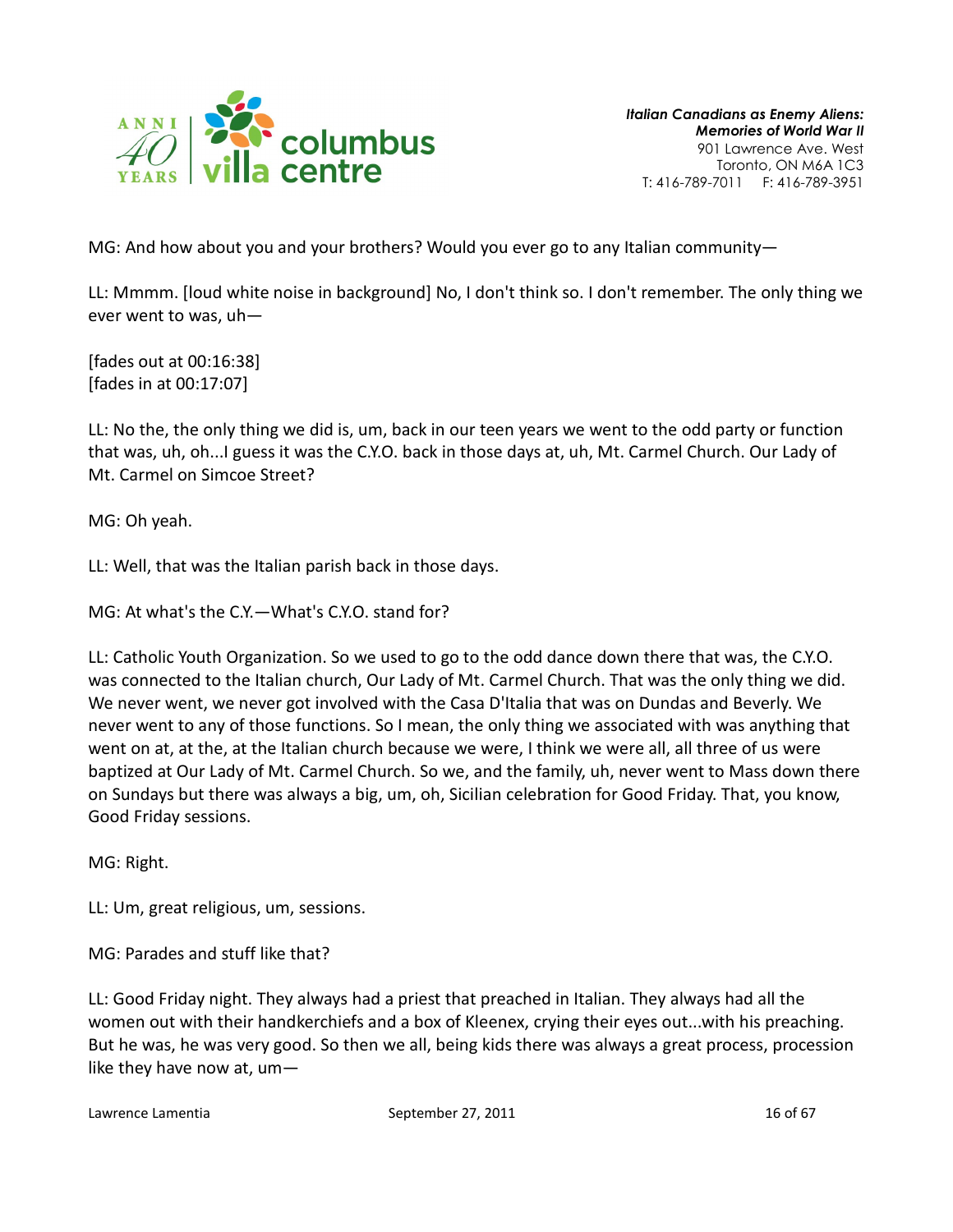

MG: College Street.

LL: —St. Francis Church on, uh, Good Friday?

MG: Mmmhmm.

LL: Well we used to do that at the, at Our Lady of Carm, Mt. Carmel Church on Good Friday evening.

MG: Mmmhmm. And was that basically your only interaction with the Italian community?

LL: Yeah, yeah, I'd say so.

MG: Yeah.

LL: I'd say so.

MG: And what—Did you hear about, uh, the people being picked up and taken to camps? Internment camps?

LL: Well we heard about it, we knew, a lot of friends, personal friends of my dad's were taken to camps.

MG: Really?

LL: Oh yeah.

MG: And what...In and around your area? Where you lived, or?

LL: No, not where we lived because there were no Italians where we lived—

MG: Yeah.

LL: —and not even around the store area but they were, well, I mean the, the Italians that were taken to internment camps, they lived all over the city. They, a lot of them, some of them had fruit stores in the east end, some of them were in the west end. There were, a lot of the, um, immigrants from Termini went into the fruit business.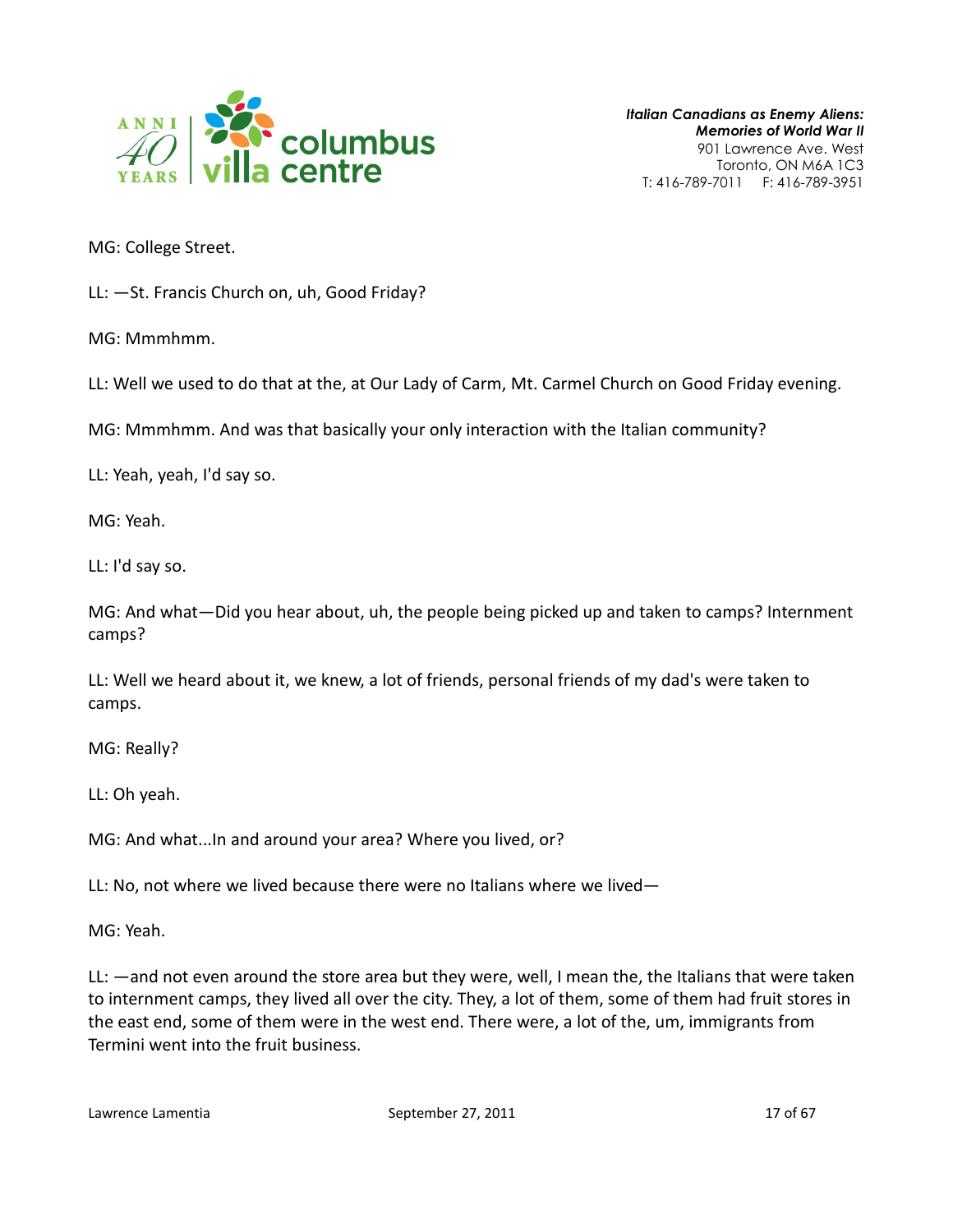

MG: Yeah.

LL: And they were, they were located all around the city. So some of those men were picked up. And men that, uh, wouldn't say, "You know what?" without a mouth full of it. And they were just picked up and herded off like cattle to, uh, interment camps.

[00:20:05]

MG: And do you the names of any, any of your dad's friends that were picked up?

LL: Oh yeah. Ah...One man, um, Joe Leo was one of them. Um, can't think of his—I think Piccininni was the other, another one. He was in the banana business. And I think his name as Joe. Um...oh...uh...I'm racking my brain here...Uh...I know some other men there but they weren't friends of Dad's...He knew, he knew some other men that went to camp but I, I'd be rattling my—

MG: Yeah.

LL: —rattling my brain trying to come up with names. The only other name that I know that was in the interment camp was my father-in-law.

MG: Oh.

LL: He was there for years.

MG: And what was your father-in-law's name?

LL: Marco Missori. And I think the reason he was taken to camp because at one time he was a secretary for the, uh, oh, what was that group that were worked out of the Casa D'Italia?

MG: For the, uh, for the Order of the Sons of Italy?

LL: Yeah or the other group.

MG: Uh, well there was like different, uh, uh—

LL: There was different groups that—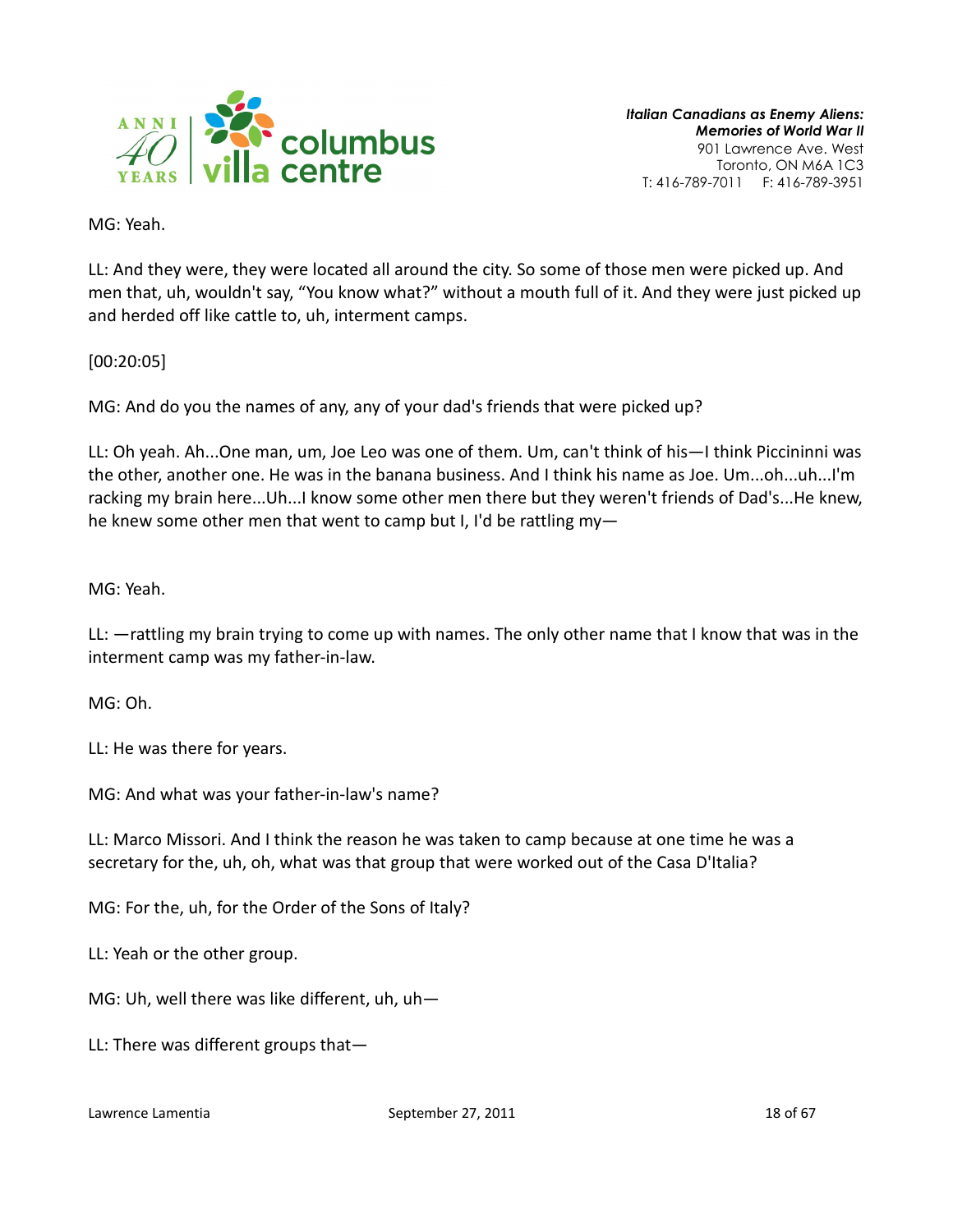

MG: Yeah.

LL: He went to the—

MG: So, it could have been the Depolarize? Maybe he was part of the Dopolavoro, or the Order of Sons or, um...There was a few groups.

LL: Was, yeah, there was one group that was they thought was a associated with the Fascists from Italy.

MG: It might have been the Order of the Sons of Italy.

LL: That's what they—That was the, uh, the feeling that they were in cohorts with Italy and they were relaying information from here to the enemy.

MG: Hmm. Did you, did you know your wife at the time?

LL: No. No, no, no, no, no. I didn't meet my wife until, oh, 1948.

MG: Oh okay, some years later.

LL: I didn't know her before that.

MG: And, and how long was your father-in-law taken?

LL: Where, in camp?

MG: Petawawa. Yeah.

LL: Uh, he didn't get out of camp. He went in, I think he was in there about four years.

MG: Wow.

LL: I think he got out of camp in...uh, '45, I think. After the war...when they finally let them out. Yeah.  $\overline{ }$ 

MG: And, and throughout the, back to your family, and then maybe we'll talk a bit about when you met your wife and you learned about what happened to her father. Um, in your family during the war

Lawrence Lamentia **September 27, 2011** 19 of 67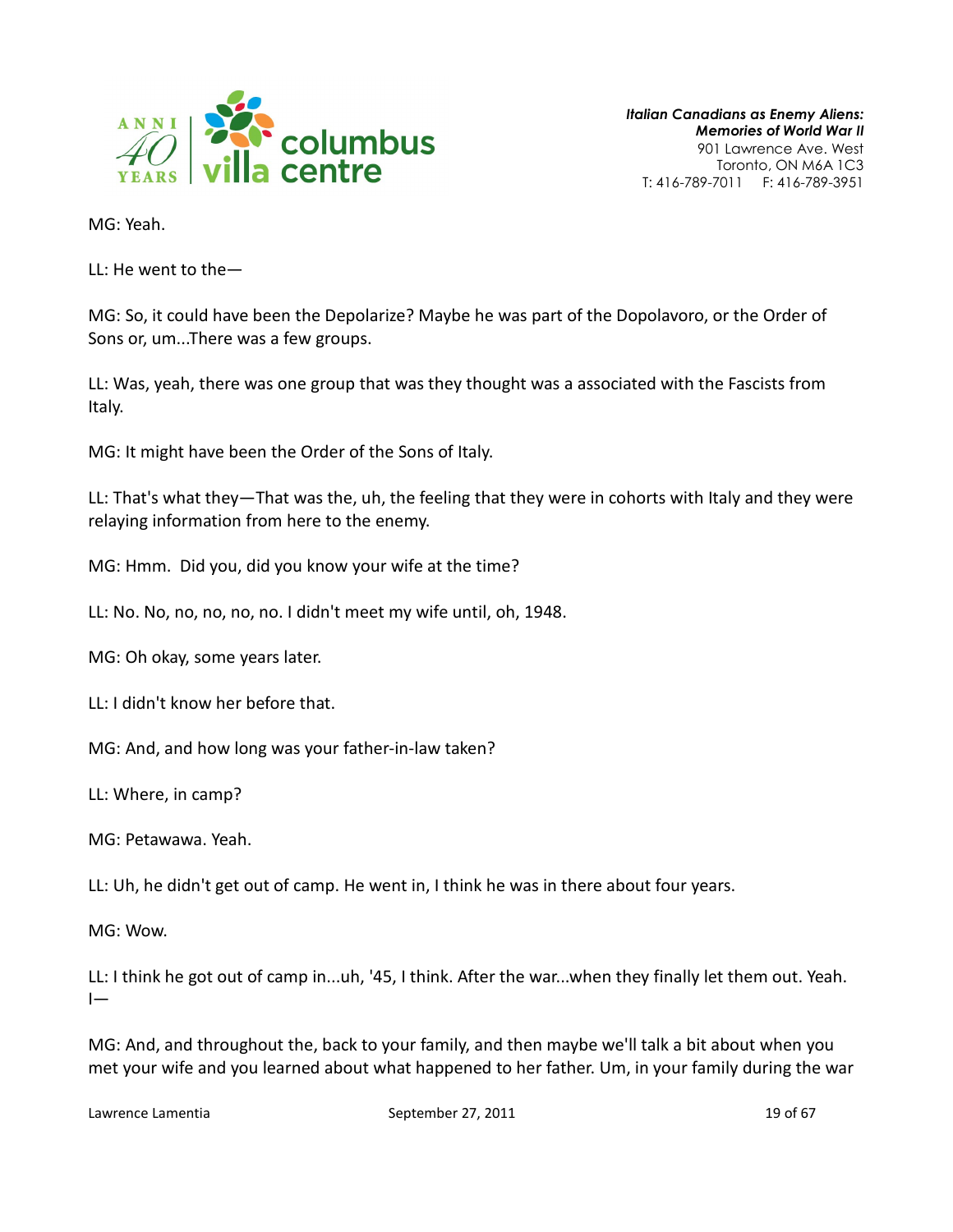

years were, were you affected by them? Was anybody in the military at the time or drafted or?

LL: What, during the war?

MG: Yeah.

LL: Well, my brother and I both went. I went down in '43 to volunteer for the air force. And I guess lucky for me and for where I was, uh, volunteering for air crew, an air gunner, when I went down that day to sign up they told me they were filled up. I says, "That's fine. I won't be back. If you guys want me, come and get me." So my birthday's in January and I got a letter to, from Ottawa, to report for military duty in April. April in '44. That's when I went in and my brother went in...I think my brother went in before me. He went in in March, I think.

MG: This is Peter?

LL: Yeah, my brother Peter. Yeah, Joe was too young. Yeah, we both went. And then during that time, my father, my uncle, both got letters from Ottawa RCMP to report to the local police station to be photographed, fingerprinted and catalogued and the whole darn bit.

MG: After you were, you went to sign up.

LL: Just before we went and—

MG: Oh, just before.

LL: —just, just before he went in the army.

MG: Right.

LL: So my father went, at that time, where we lived was East York. It wasn't Metro Toronto like it is today.

MG: Yeah.

LL: So they went to the local police station in East York and they walked into the police station and my uncle knew the Chief of Police.

MG: Mmmhmm.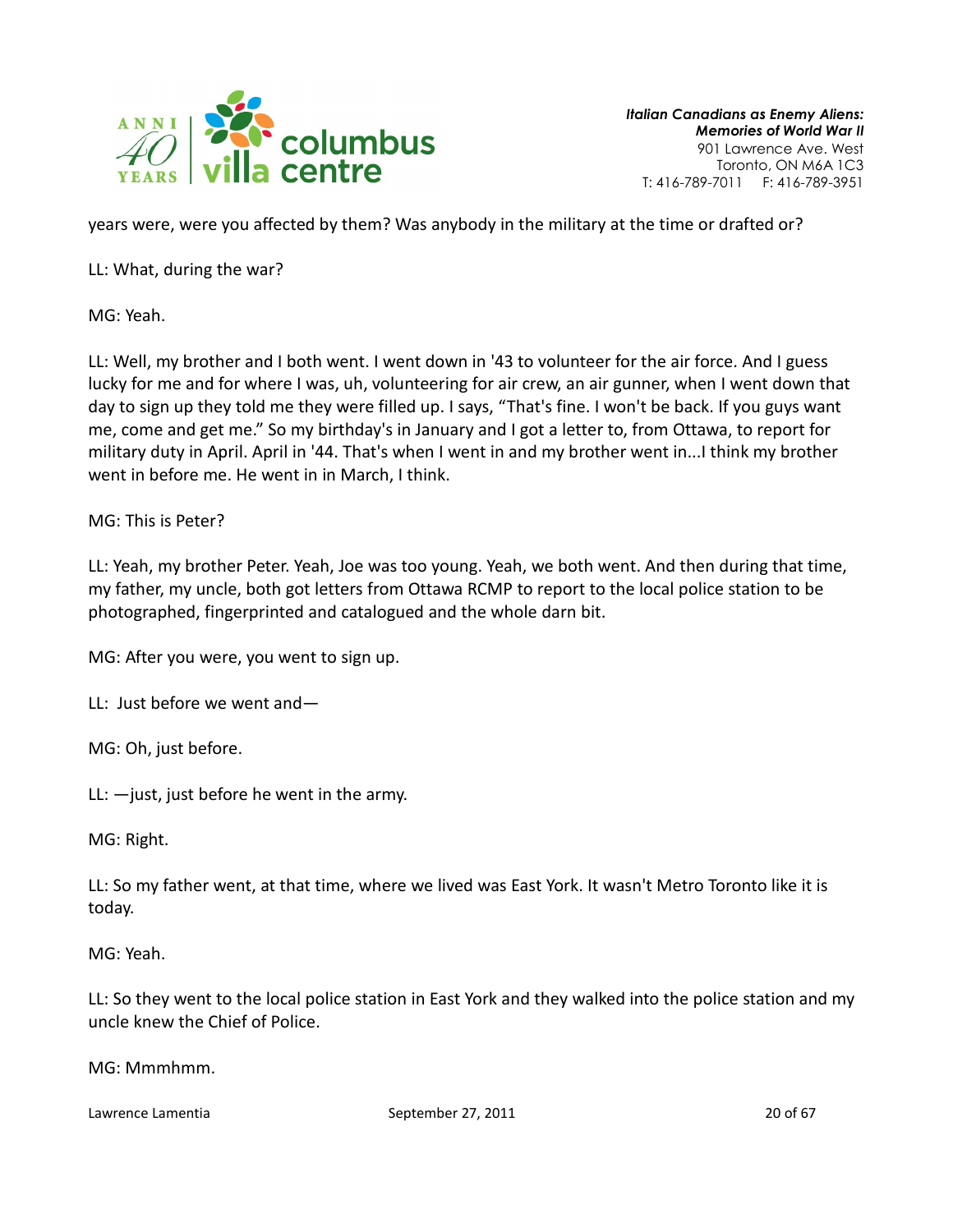

LL: And they went, they went, they went to the police station on a Friday afternoon, which is a busy day at the store.

MG: Hmm.

LL: So I know real well. I got the story after they came home. They walked into the police station and the Chief says to my uncle, I won't use the words, [laughs] "What are you fellas doing here?" So my uncle spoke up and said, "We got this letter from Ottawa to report to the police station for such and such and such." "Oh," the Chief says, "Is that right?" My uncle said, "Yep." The Chief says, "Where's the letter?" So he handed the Chief the letter and he says, "Oh." [mimes ripping up the paper and throwing it out with his hands]

MG: He ripped it up.

LL: He says, "You tell those SOBs in Ottawa if they, that they watch—" he says, "Tell them to come and speak to me because I know exactly where you are." He says, "Forget it." So they never heard another thing.

MG: Never heard another thing.

LL: Never heard another word.

MG: Was it because they were Italian? Did the letter, do you—

LL: Well yeah, my, they were both Italians. Both my father and my uncle were born in Italy.

MG: Yeah.

LL: They had no association with any Italian organization but, I guess, being the Italian background, anybody who was an Italian was considered an enemy. So that's why they—I guess the government wanted to keep track of them. But the—

MG: And you went to, when you went to go sign up for, uh, the air force did they bother you at all—

LL: No.

MG: —that you were Italian?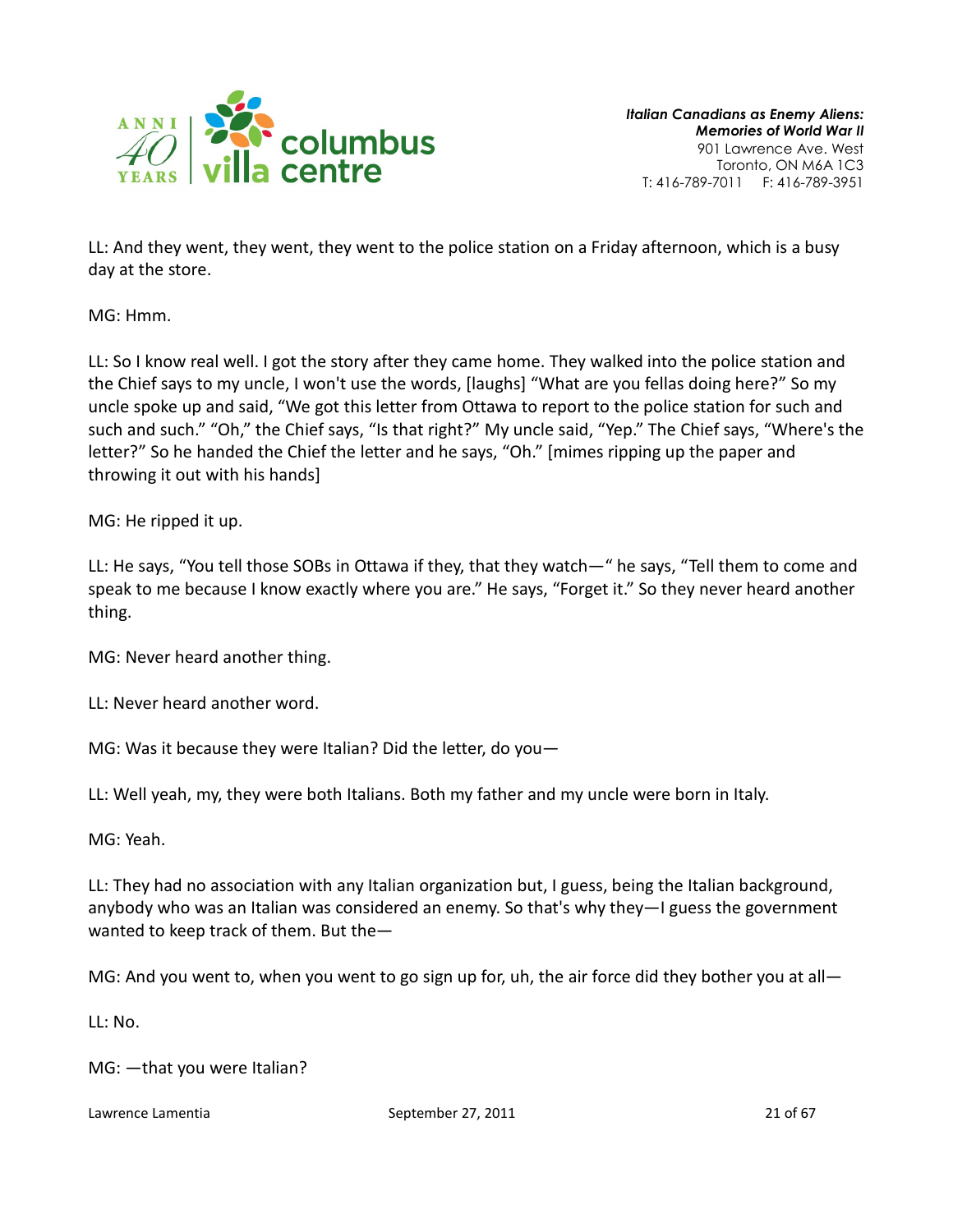

LL: No, no, no. They were just—

MG: They thought that—

LL: They were just happy to see a live body. But they were filled up. I says, "Well, that's too bad. I won't be back." Then I got the letter to report, so I couldn't do anything about it. So I did my, I did my three years '44. I finally got out in August of '46.

MG: And were you sent overseas?

LL: No, we were ready to go over but they said, um, I don't know. I guess our...group or regiment went—We were sent out West to get ready for the Japs. So we were, I was out there...'44. We left Toronto middle of November when they got that big snowstorm. I don't know if you ever heard about it. The city was snowed in for three days.

MG: Oh really?

LL: There was nothing moving. Anything that was moving was on skis or a sled.

MG: Wow.

LL: In those days they still had horse-drawn wagons that delivered the bread and the milk and the ice. So that's the only thing that got around was the horse and wagon, or the horse, horseless sled they used in the wintertime.

MG: And that's when you left.

LL: I left the day, we left, our outfit left the day of the snowstorm.

MG: And how'd you get out?

LL: We left that day. We got out—

MG: You got out before.

LL: Yeah. The snow just started to fall when we got out. We got out by the old CN train. Canadian National train. Travelling in [unknown] cars with soot that deep in them [shows depth with his fingers]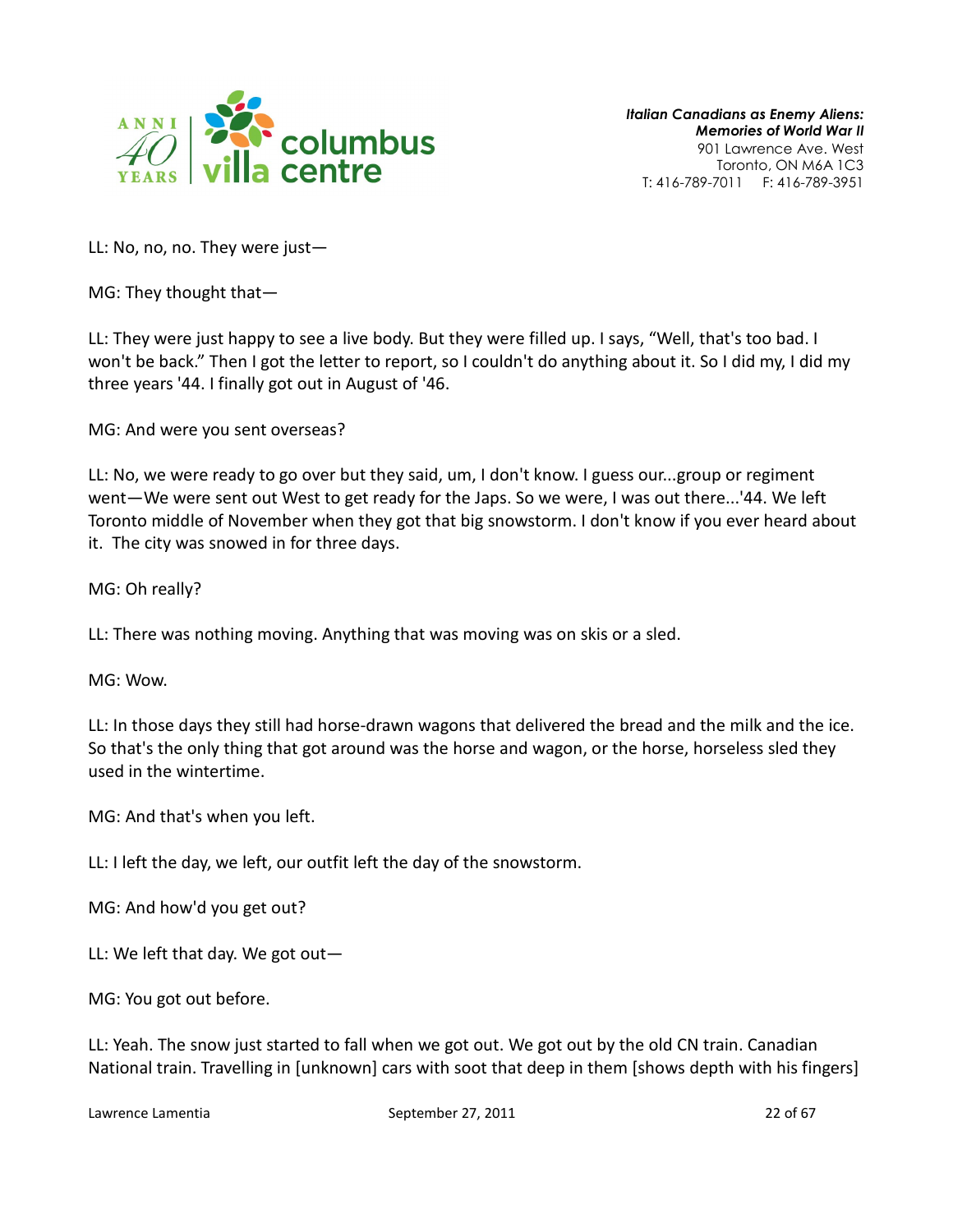

MG: Oh my gosh.

LL: We got out the west and we were getting ready for the Japs. Then when the, I tell everybody when the Japs heard we were coming, that's when they threw in the towel. [smiles]

MG: [laughs] So it was right around the time when...

LL: Well we got out, we went out there November '44—

MG: Yeah.

LL: —and then the Japs threw in the, they quit after the United States dropped the atomic bomb on them in, what was it? July '45?

MG: Mmmhmm. Wow.

LL: Yeah.

MG: And was there any word about the Japanese internment camps and, and what was going on with those?

LL: By that point in time the Japs were, uh, they were the—West British Columbia was heavily populated with Japanese population. They were, uh, farmers and fishermen. And I don't, some of them might have been tied in with the lumber industry. But the farmers grew, um, top quality merchandise. The fishermen fished the oceans and they knew more about the west coast and British Columbia than the Canadian government did because they knew where they could, in case of a storm—

MG: Mmmhmm.

LL: —they knew where, what cove, or how far away it was so they could be sheltered until the storm blew over.

MG: Oh wow.

LL: And...Ottawa didn't know that. So anyway, after that when the Japs declared war on the Allies, the Japanese population of British Columbia was all herded like, into a, well the place we stayed at was

Lawrence Lamentia **September 27, 2011** 23 of 67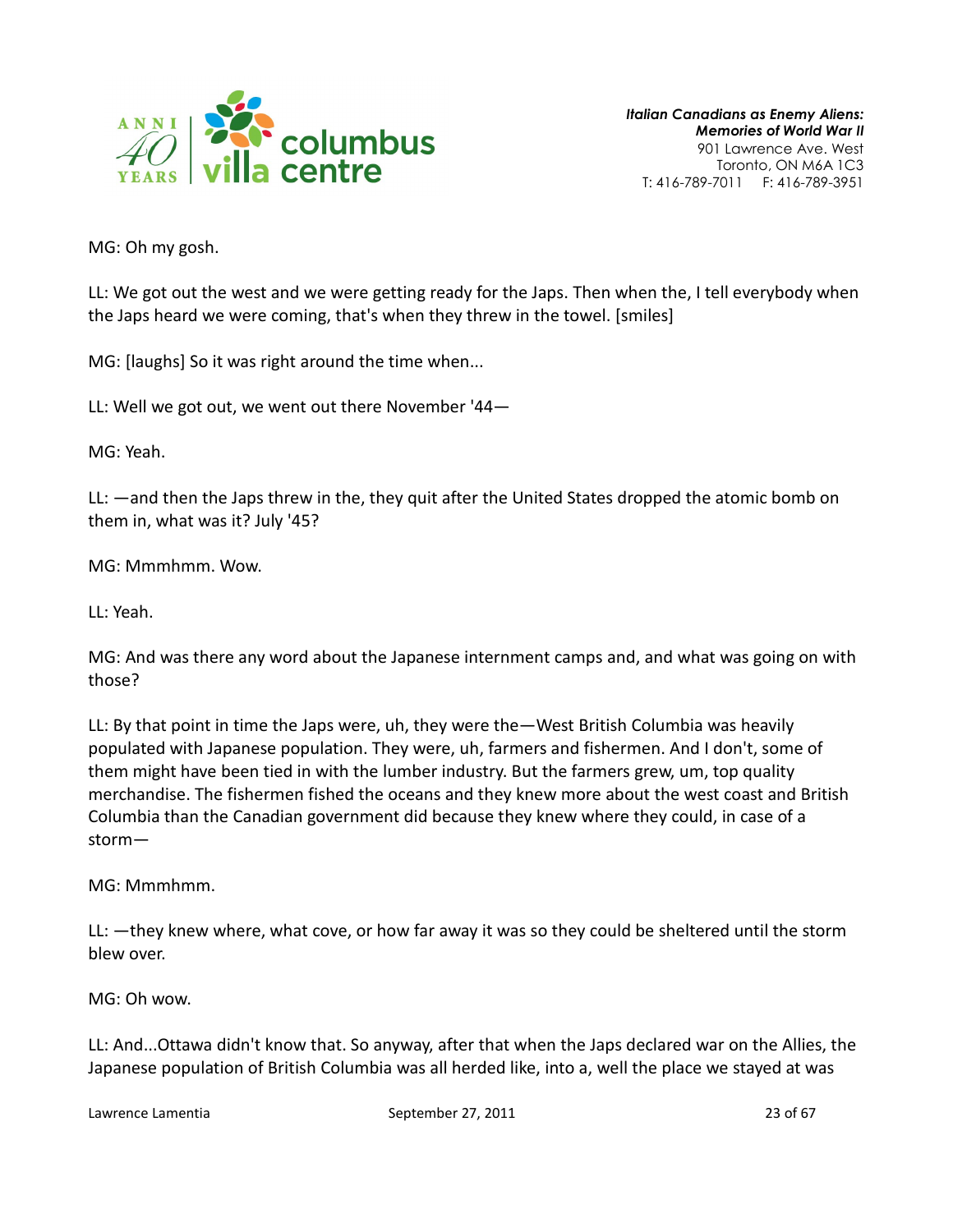

like equivalent to the Exhibition here.

MG: Mmmhmm.

LL: It was the Exhibition Palace there or Exhibition grounds at, in Vancouver. And they were all herded in there like cattle. They slept on straw mats on the cement floor. Because when we got there that's where they put us. But we had cots to sleep on.

MG: Uh huh,

LL: But they, they had just moved the Japanese out from there and brought them all inland into Ontario and, um, Manitoba. Ontario and Quebec.

MG: To keep them away from the shoreline.

LL: Hmm?

MG: [louder] To keep them away from the shorelines.

LL: Keep them away from the west coast. Yeah. 'Cause they thought, I guess, they could be on the west coast they could relay information over to Japan. They figured, I guess that's what—

MG: That's what they thought.

LL: That's what they probably were thinking but they were all, um, ordinary, hard-working people like, uh, the rest of the Canadian population. They weren't, uh, destructive or anything like that. But they were just plain, ordinary people.

MG: Hmm.

LL: But they were herded, they were herded around like sheep. Exactly.

MG: And would your, what did your dad think about you, uh, going off to Vancouver?

[00:30:00]

LL: Uh, well he knew I was, he knew I was in, he knew I was in the service so, you had to go wherever they sent ya.

Lawrence Lamentia **September 27, 2011** 24 of 67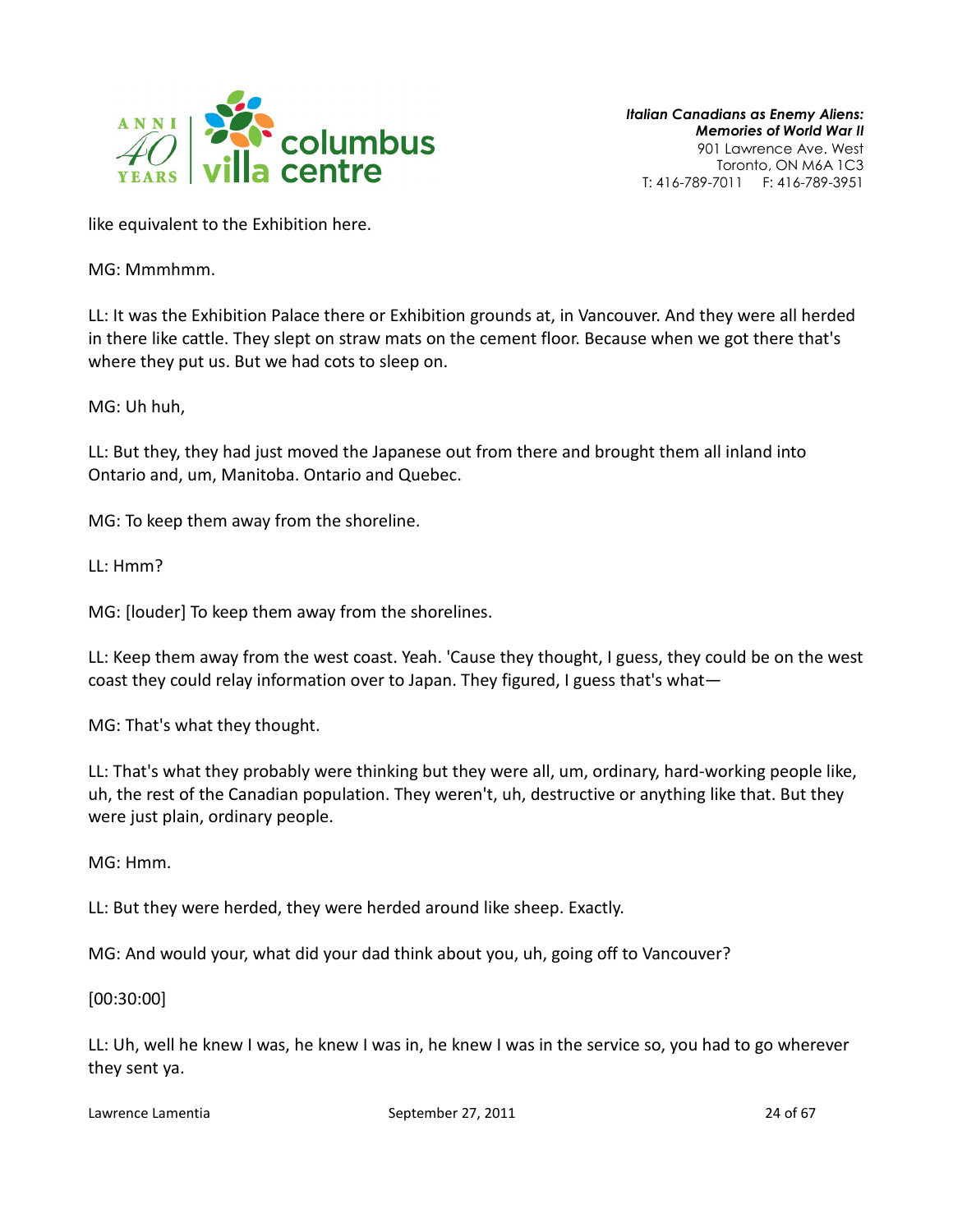

MG: Mmmhmm.

LL: So I mean I don't, I don't think it...I don't know what his feelings were but he was always glad to hear from me if I—I used to write him letters all the time. Never, never, he never used a telephone. But I'd always write, wrote him letters and he'd write me a letter back, but just—

MG: Would he, would he send you care packages...or?

LL: One time he sent me a care package because at that time when I was in, um, we were in, we were stationed in Vancouver believe it or not. That's where we had our big base supply. And I teamed up with one of my, uh, oh, army buddies, who happened to be Italian. And he was, allowed at that time to, uh—He was looking, he was supporting his mother on his army pay. He had no father. He was supporting his mother on his army pay. And he was living at, at home with his mother, being still part of the armed forces. So he always said to me, he says he knew, he says, "My mother wants to invite you over for dinner. Instead of eating army food and eating that kind of," I won't say it, "Mom wants to invite you over for a nice Italian dinner but she can't get this, can't get that, can't get the other thing to make dinner." I says, "Oh," I says, "That's very nice. Let me see what I can do." So I wrote my father a letter and I said, um, told him who it was, "Art wants to invite me, Art and his mother want to invite me over to their place." They only had a small apartment—

# MG: Mmmhmm.

LL: —wasn't much bigger than this room. And, um, "Art and his mother want to invite me over for dinner but she can't get cheese. She can't get anchovies." And, uh, whatever else. Oh and tomato paste. And something else. So I just wrote that, put that in a letter to my dad. So a few, some time had passed and Dad sent me a letter. He says, "Be on the lookout for a package." So a few days more I got a, a message where I was during my, uh, oh, my routine job there. I was in the warehouse. "Lamentia go up to the orderly office. There's a package for ya." "Okay." So I hustled up to the orderly room, picked up my package. It was a carton about ye. [shows size with his hands] And I opened it up and there was a note inside. Then there was the tomato paste, the anchovies, the cheese. And everything was in there, some pasta. And then, uh, Dad had sent, he said, "These are for Art, to take to Art's mother so she can get dinner, prepare dinner for you." "Okay." And then there was, on the letter he said, "There's a salami and something else for you can share with your buddies." So that night we got some of my buddies together, Art included, and um, oh, Phil, uh, Phil Ken, oh, what the heck was his name? Anyway, other pisan got together, some mangiacakes. So we took the salami, we went into the bar, the canteen, ordered up a few beers and we had a, we had a party. Then I gave all the other, I gave all the other food to Art. So he took it home. He had no trouble getting it out of camp. 'Cause you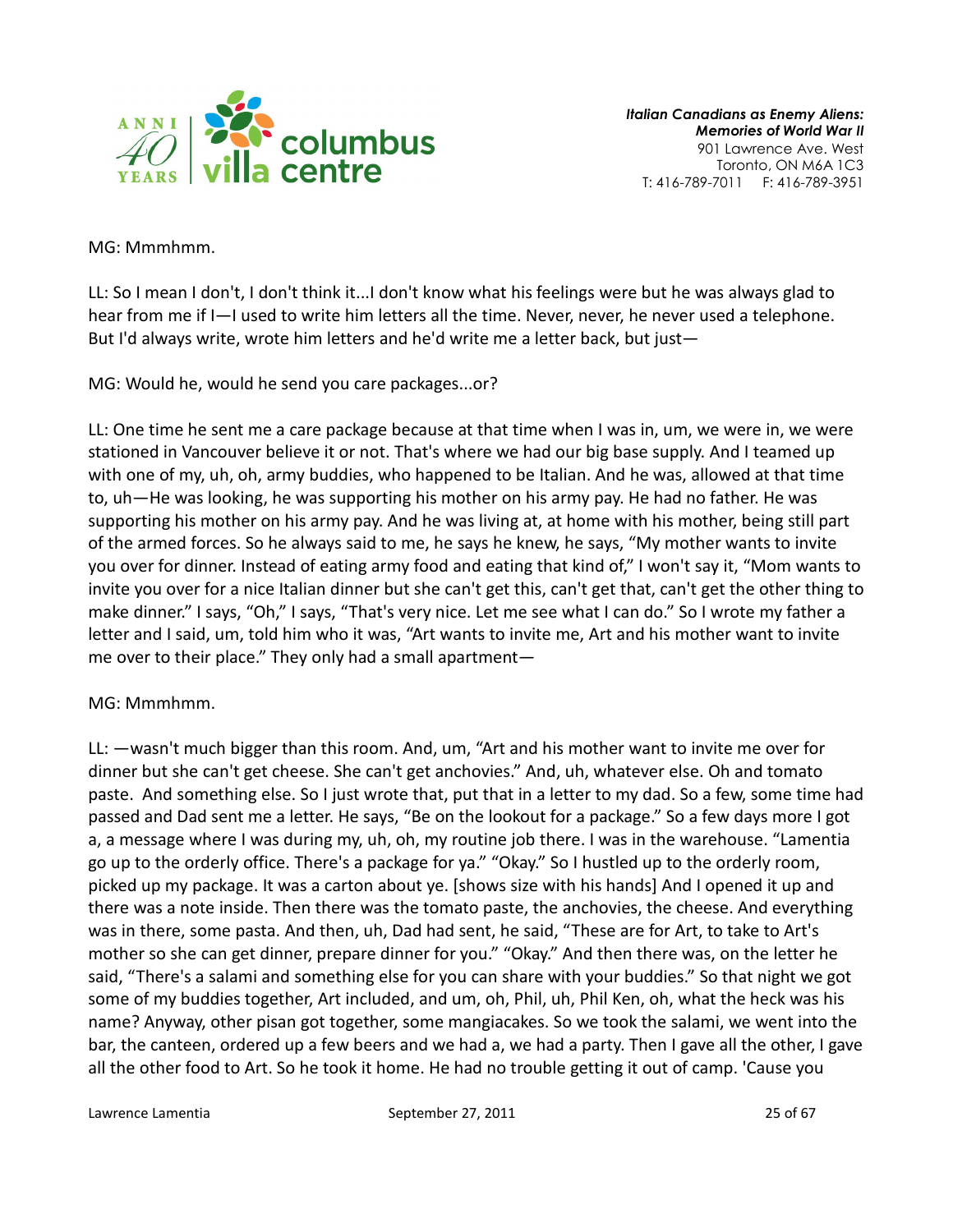

couldn't take parcels or packages out of camp.

MG: Hmm.

LL: But it was something that came in the mail, so they said, "Okay." and Art took it home to his mother. Two days later I was over having, uh, a real Italian dinner. Fresh cooked pasta, nice sauce and she cooked the, his mother cooked, uh, fried up an eggplant, meat balls and, oh, the works. We had everything.

MG: So that must have been the night of your life, huh?

LL: Oh, that was a great night. That was a great night. Plus the fact, another interesting fact, you'd be walking around camp and you go, you'd holler "Hey Pisan." You'd see, I'd see Art walking down the roadway. "Pisan." So all of a sudden there'd be four voices come out and four guys out there, "You called me?" [MG laughs] I says, "No. I'm calling Art." [laughs]

MG: Wow, so that was the nickname you guys had for one another, Pisan.

LL: Oh yeah. Oh yeah.

MG: That's great.

LL: That was at the, the, the, that was at that camp. I think too that camp we had a...yeah, it was that camp, we had a mangiacake, uh, cook. He was, uh, Sergeant cook. He was from the old, from England somewhere. But he was our, he was the head cook. And he, uh, he finagled the books and he was allowed—You're allowed at that time, in the kitchen, the army kitchen, you're allowed to draw rations as they call it, for so many men.

MG: Mmmhmm.

LL: So he, uh, he always told me he sent in rations for 100 men. So we were only 65...in the, in the, uh. Not that, we weren't a regiment at that time. I guess we were an oversized, two platoons, two squads. So there were 65 men, he was drawing rations for 100. So we, we always had, uh, better, a little better meals than what they were getting at some of the camps.

MG: And what was the name of that camp?

LL: Oh, that was, um, oh, uh, Base ordinates number 11. Base ordinates about number 11.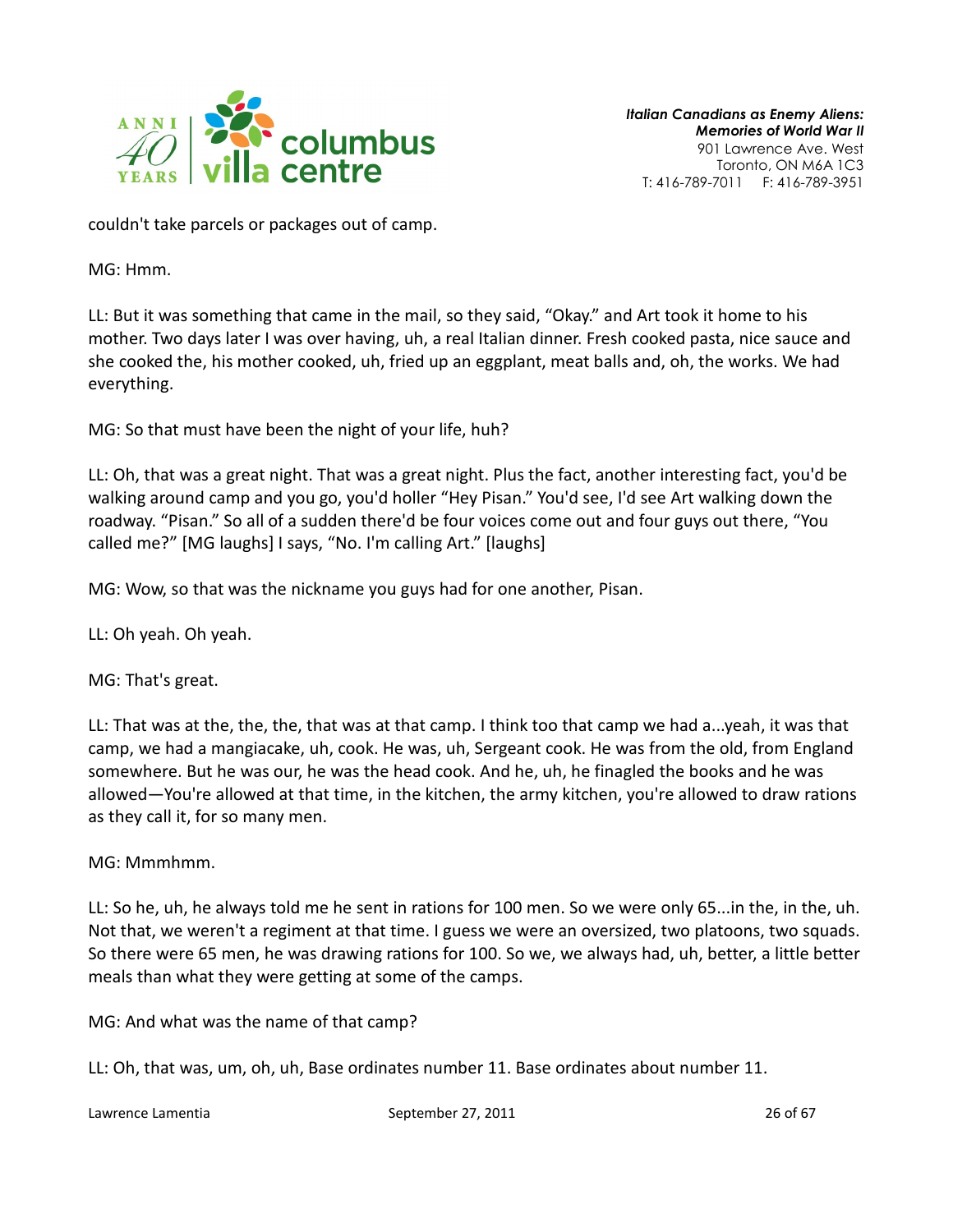

MG: What—

LL: In Vancouver.

MG: What would you have to do everyday, in the camps?

LL: Well we were supplies the other troops, other, uh, regiments that were up and down the west coast. There was camps at Prince George, Prince Rupert, Prince George, uh, there were some camps over at the island, on Vancouver Island at, uh, oh, the Esquimalt. It was Navy. Army there. Uh, we had troops up in Vernon, B.C. There was army, Canadian troops all over B.C. that were gearing up to, to go and, uh, fight the Japs. We were, we were base supply. So we supplied them with everything but, uh, ammunition and food.

MG: Hmm.

LLL: Um, motorized equipment, clothing, that type thing.

MG: Wow. And do you remember the last, well, when the war was over? The day that peace was declared?

LL: When the was was over? Well when the Japanese threw in the towel I think, uh, to put it quite bluntly, I think all the guys that were on staff at number 11 base were drunk for three days...[MG laughs] That was July and then, uh, I was, I left, I was shipped out of Vancouver in...January '46. And we were supposed to be going to, um, patrol the Alaska highway or German occupation. So I said, "If I have a choice I'll take the German occupation." I said, "I'm not going up to Alaska to freeze my ass." I says, "I'll take the German occupation." By that, because if I was in Germany, if I get leave I'll take a trip to Italy.

MG: Yeah.

LL: But we ended up in Camp Borden in the middle of the winter, middle of, what was it? January the f—It was the middle of January, anyway. It was 30 below. We ended up in Camp Borden.

MG: Wow.

LL: And still up to your, past your knees.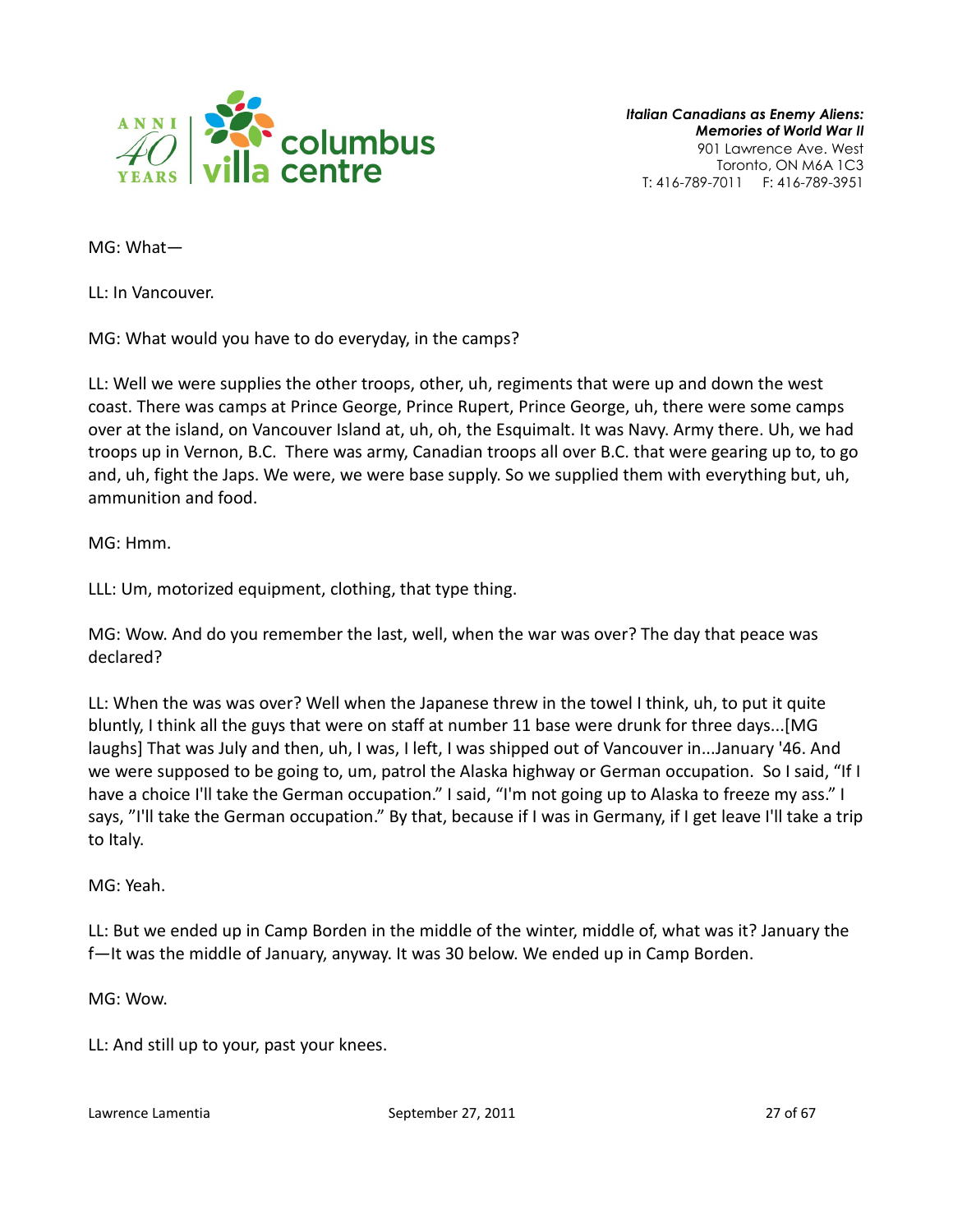

MG: Wow.

LL: Though we came from a sunny climate out in British Columbia. But before that in, well that was in January '46. I didn't get out of the army until August of '46. But then when we, we got, oh, a few of us guys found out we getting getting down we got to Long Branch to be discharged from our military duty. So that was on, uh, I think it was a Wednes—Wednesday afternoon. We were leaving Camp Borden by train. Because the train went right into, into, uh, hmm. Yeah there was a separate line that went into camp. And we saw one of our buddies was going into, he was on, uh, driver's duty. He was duty driver for the day and he was driving the camp commandant into Barrie for some kind of, um, official business. So we told him, "If you're going into Barrie, go into the liquor store and get us a couple bottles of whisky." He says, "Okay. No problem. I'll be dropping the old man off and such and such a place. I'll have time." So anyway, back in those days the liquor stores were closed on Wednesday afternoons. And he couldn't find a beer store open. We had lots of beer. So he ended up in, at that time it was London Winery Stores. So he went into London Winery Stores and he comes, he comes out with, uh, um, oh what the heck was it? Six bottles of sherry. Couldn't find any whisky so he said, "This will do." We had six bottles of, uh, it was sherry. So I think there was four of us. I think there were four or six of us. So we drank two bottles of sherry before we left camp. We knew we were leaving Borden and 3:00 in the afternoon, coming into Toronto, going into the Horse Palace. So we drank two bottles before we left camp. We drank the other four bottles on the train coming down from Camp Borden. [MG laughs] Then we got off the train at the west Toronto station. You know where that is?

MG: No. What street?

LL: Uh, it was in the general area of Dufferin and Queen. Across from the D—Across the road from the Gladstone Hotel.

MG: Oh yeah!

LL: Used—There was a railway station there.

MG: Oh yeah.

LL: So the train stopped there and we got off the train, walked into the Gladstone Hotel and we had a few, had a few beers.

MG: It was, it was still a hotel back then?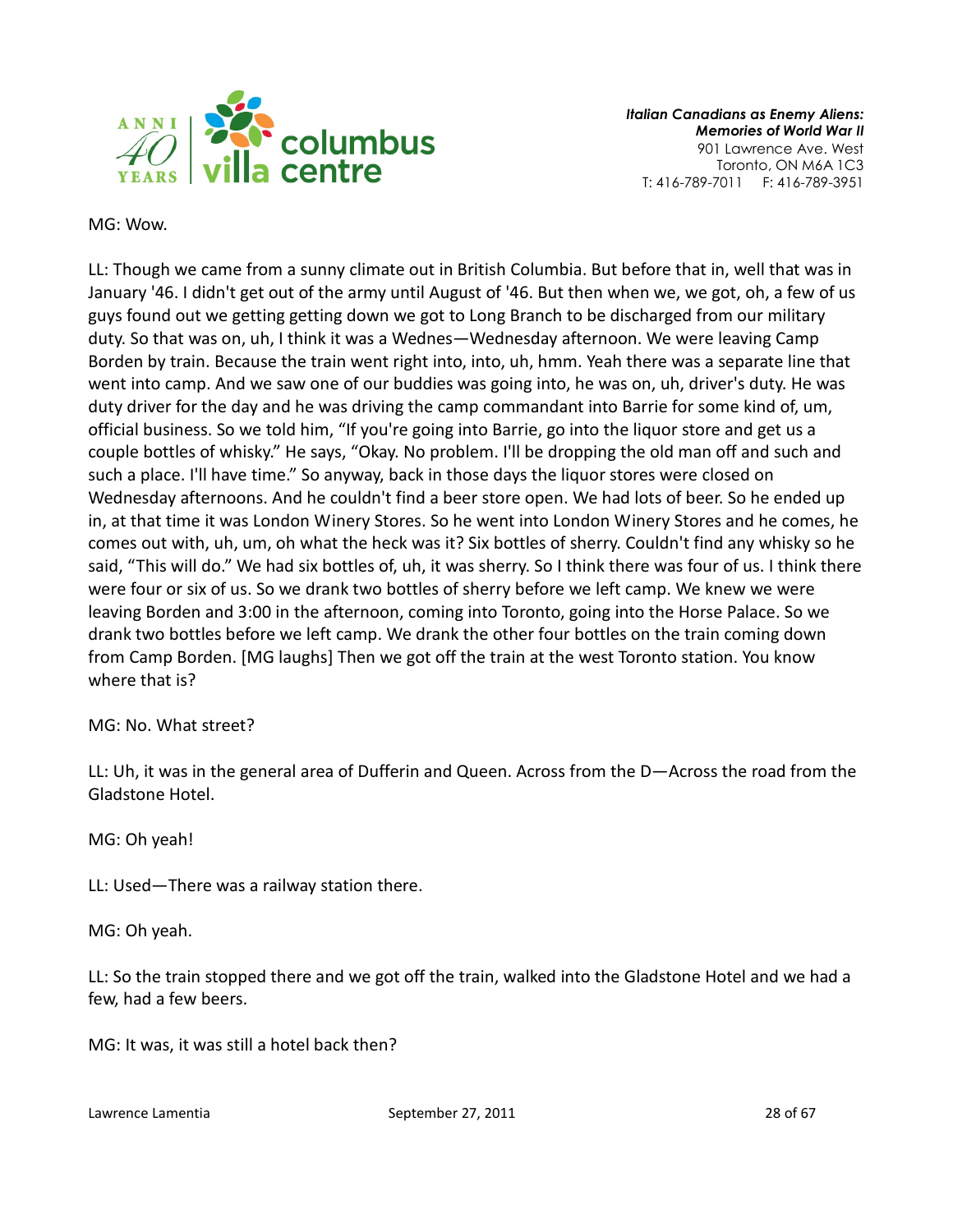

LL: Oh yeah, yeah, it was still a...

MG: A hangout place?

LL: Yeah, yeah. Yeah, yeah. Yeah, yeah. It still had a separate, uh, men's, uh, beverage room and the ladies beverage room. We went, of course, into the men's beverage room. We got all tanked up on beer and then we left. And I, I got on the street car and headed home to where my dad lived, at Pape and O'Connor area.

MG: And do you remember the reunion, seeing your dad after so long?

LL: Well yeah, when I was at Camp Borden I used to sneak out of camp as often as I could on the weekends—

MG: Yeah.

LL: —uh, Saturday or Sunday, mostly Sunday. And, uh, I'd hitchhike, hitchhike a ride down to Toronto and found my way to my dad's house. So I'd walk in on a Sunday and Dad always cooked Sunday dinner. I'd walk into the door and he says, "What are you doing here? You have a pass?" I says, "Yeah, don't worry, everything's okay." Well he says, "Go wash up, sit down." He says, "Dinner's going to be on the table in a few minutes." But he always, that was always his first question, "Do you have a pass?"

MG: [laughs]

LL: Never did. [laughs]

MG: He wanted you to follow the rules.

LL: Used to hitchhike, hitchhike a ride. I'd always get picked up by a transport driver coming down to Toronto. It's close to, you know, drop off. I always took the train back. Because you couldn't hitch a ride back at night. On Sunday night hitch a ride back. The military police were always on the troop train or the train going back to Borden, checking to see if you had a pass and if you didn't they, you were arrested for whatever and—And and, lots of times, like we, we'd take turns hiding in the washroom because they never bothered to check the washroom on the train in those days. And then the guy, the guys who had a pass he says, "Okay you guys can come out now."

MG: Wow.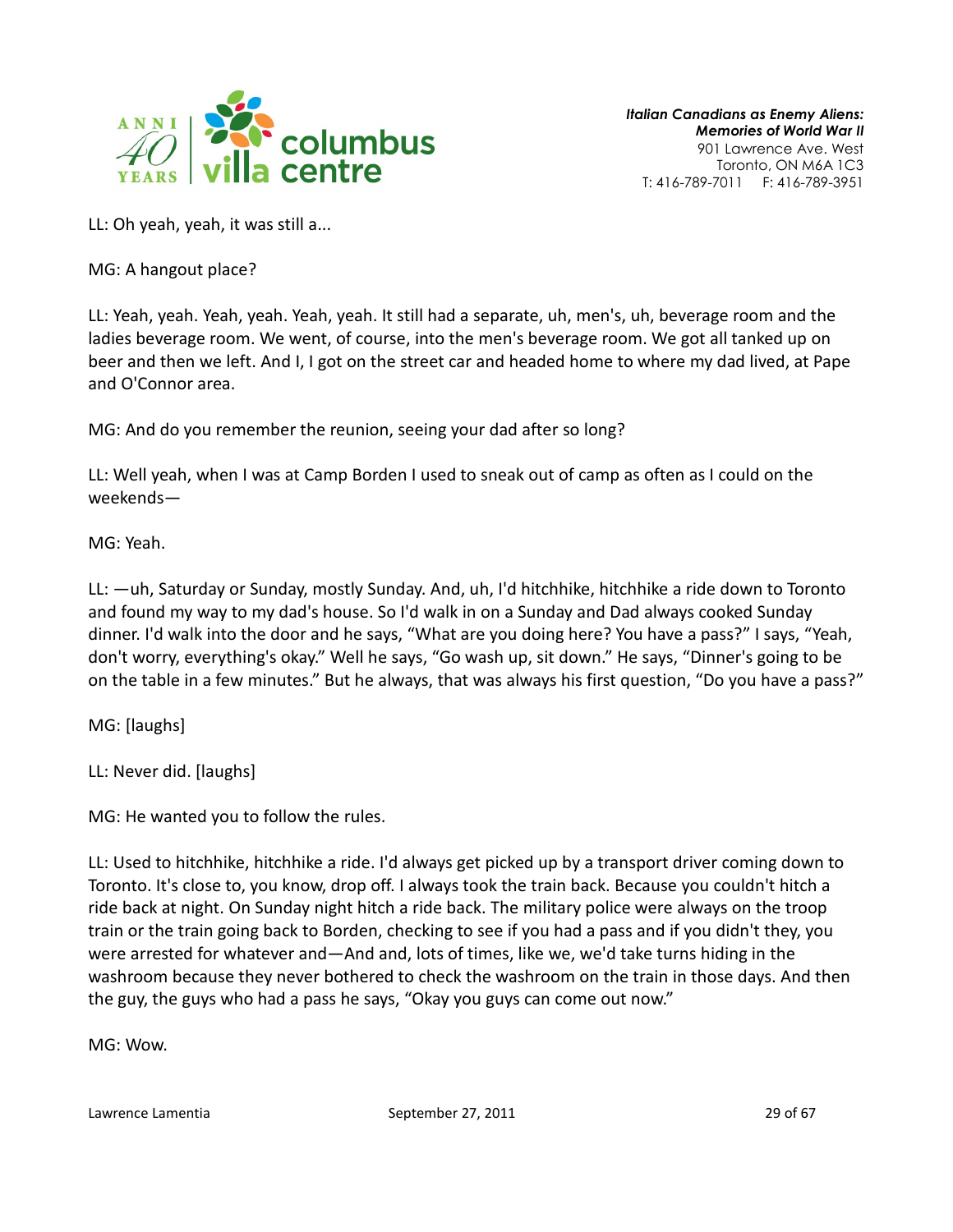

LL: Then the funny thing is, one of my dad's good friends was in the army, was military police. So [laughs] a couple of times I ran into him on the train.

MG: He'd probably have a good laugh.

LL: He had good laugh. He just, he just walked past me. He sort of winked and walked past and...And then after I came out of the service he, he was working as a salesman at the wholesale food market. So different times when my dad used to do business with him, different times he'd, he'd, uh, make a joke with my dad and says, [points] "This is the guy. This is the guy. Always riding the train, going back to Borden without a pass."

MG: [laughs] Wow. And, and what, how did you, how did you pick up, uh, your life when you got back to Toronto? What did...where did you work?

LL: Well I went back and worked with my dad at the store, up until he sold it in '70. And then I hung, took a holiday, shall I say, uh, for a bit, and then, uh, one day he went and, I'm think, yeah, we had our house. My wife said to me one day, "Why the heck don't you go out and get a job?" She says, "You're under my feet all day long." I said, "Okay dear." So I took my son who was quite young at the time. We went, got in the car, went for a drive. Went downtown and at that time Dominion stores, which is now Metro, had an employment office on Bloor Street between Yonge and Bay.

MG: Oh.

LL: So there was a parking spot there. And I knew, back then when my dad had the store on Bloor Street there was a Dominion along the same block. So I knew some of the guys who worked in the Dominion stores. So I thought, 'Well, I'll stop in the Dominion office just to see what's going on and what's what.' So anyway, I went in, asked the young lady, the receptionist and she goes, application form, if they were hiring and she says, "Oh yes." So she hands me the application form. She says, "Fill it out and when you do give it to me when you come back." I says, "Okay. Fine." So I hand her the, uh, the documents I'd fill out. She looked at it and she says, "Oh Mr.," uh, I think his name was G, "would speak, like to speak to you...Do you have time?" I says, "Oh yeah. I got lots of time." So anyway, I got in the office and had an interview with Mr. G and he said, oh this, that and the other and looked it over, saw my past experience in the produce business. And I don't, I forget what day that was, what day of the week that was but anyway, he said, um, "You can report, um, Monday morning at 8:00 at one particular store." I says, "Well, thank you very much sir," I says, "but, uh, I'm planning on taking a two week vacation with my wife and my children."

MG: Hmm.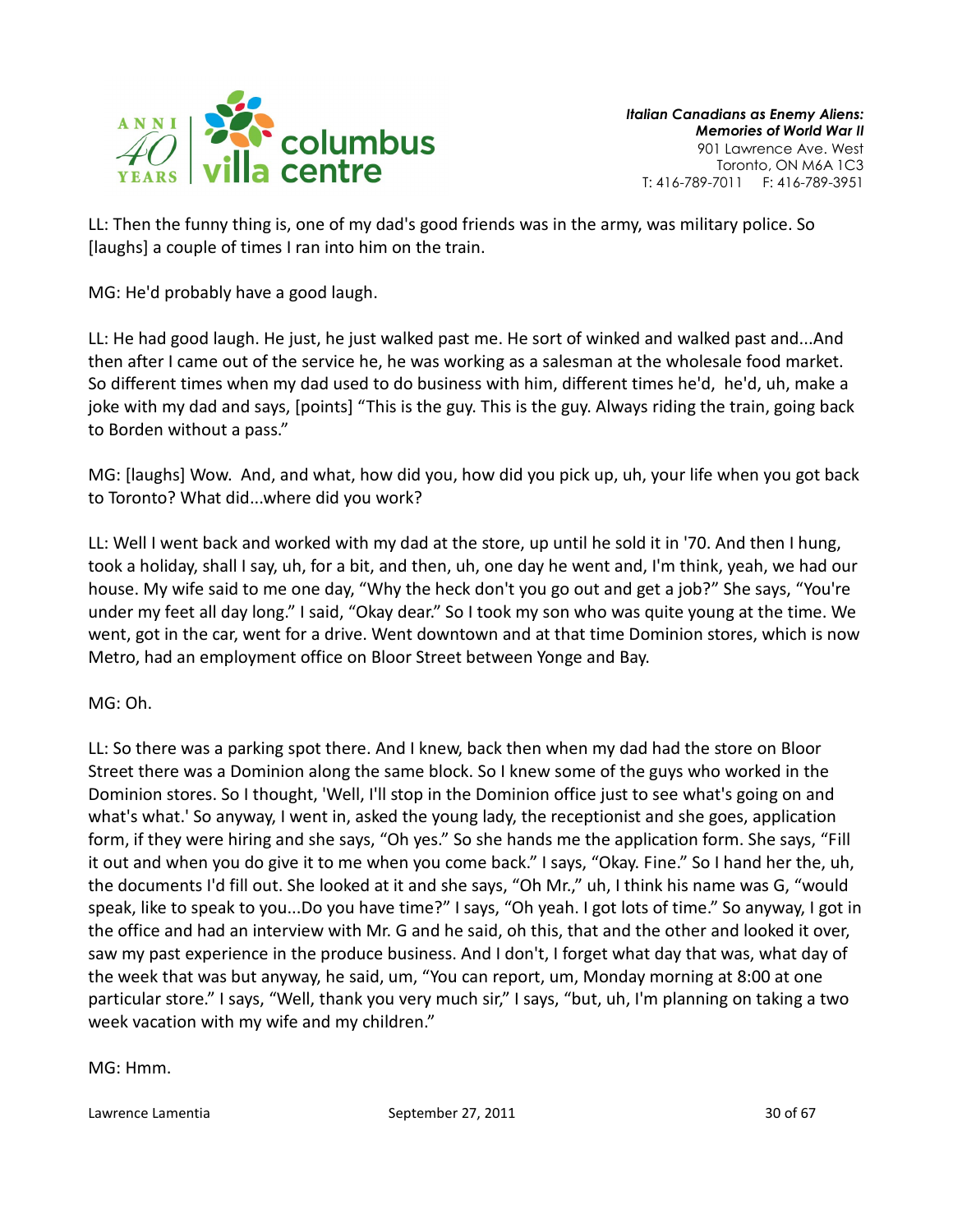

LL: "Oh, when will you be back?" I said, uh, "I'll be back," it was Civic Holiday weekend, I said, "I'll be back the Tuesday after Civic Holiday," which is the first Monday in August?

MG: Yeah.

LL: He says, "Fine, 8:00 Monday morning," he says, "you report to such and such a store." So I was hired and spent, I worked for Dominion for, I guess, 21 years.

MG: Wow.

LL: And I got a department manager—

MG: Mmmhmm.

LL: —department manager's job with Dominion stores, until I reached, hit the magic number and, "Here's your gold watch, the pink slip and the golden boot and don't bother coming back."

MG: And, and now, let's take it back earlier. Where did you meet your wife?

LL: I met my wife, believe it or not, well my brother married his wife and my wife at that time was first cousin to my, my brother's future wife.

MG: Oh, is that right?

LL: So my wife and I were, she was a bridesmaid and I was an usher. So they teamed us up.

MG: And what was her name? What was your wife's name?

LL: Tina. Tina Missori. Her father, it was her father that was in the interment camp.

MG: Hmm.

LL: Yeah, so we met in, uh, my brother was married in June of '48. That's when we met. And then, uh, we sort of, well, we dated for three years and then we finally got married, no two years. And we finally got married in October in '50.

MG: Mmhmm. What was your wedding like?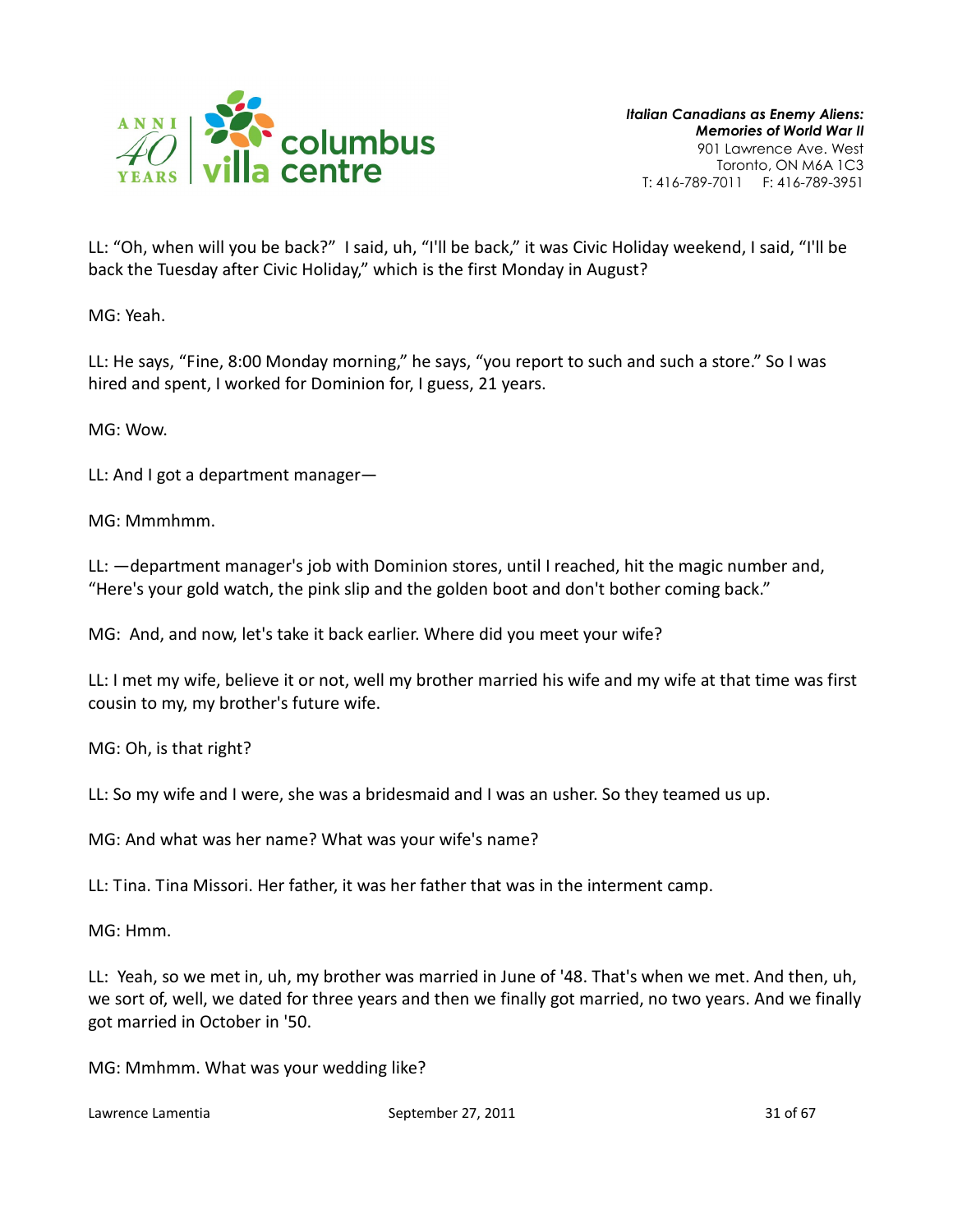

LL: [leans forward]

MG: [louder] What was your wedding like?

LL: Uh, what was it? We had, where the heck did we...? We were married at Our Lady, um, at, oh, Our Lady of Mt. Carmel Church on Simcoe Street. We were b, we were married there. Then we had our reception at the, uh, we were going to have it at the King Edward Hotel—

MG: Mmm.

LL: —'cause, uh, my wife's uncle was a musician. Oh, he was in the internment camp too.

MG: What was his name?

LL: Frank Passari. And his son, Frank, one of his sons Frank, his was the, uh, young fella that organized the Four Lads...the musical group.

MG: Mmmhmm.

LL: But anyway, uh, we were going to have our reception at the King Edward Hotel but at that time there was a strike, uh, the musicians union was on strike. So we couldn't have music—

MG: Yeah.

LL: —at the, at the King Edward. So we went to the Royal York and we had our reception at the Royal York Hotel.

MG: Wow.

LL: And uncle Frank played at, played, supplied the music at the Royal York.

MG: Wow. That's great.

LL: So that was, and then we hiked off that night and went to Buffalo, took two weeks off to go on our honeymoon.

MG: Was Buffalo the place to go for, for honeymoons back then or?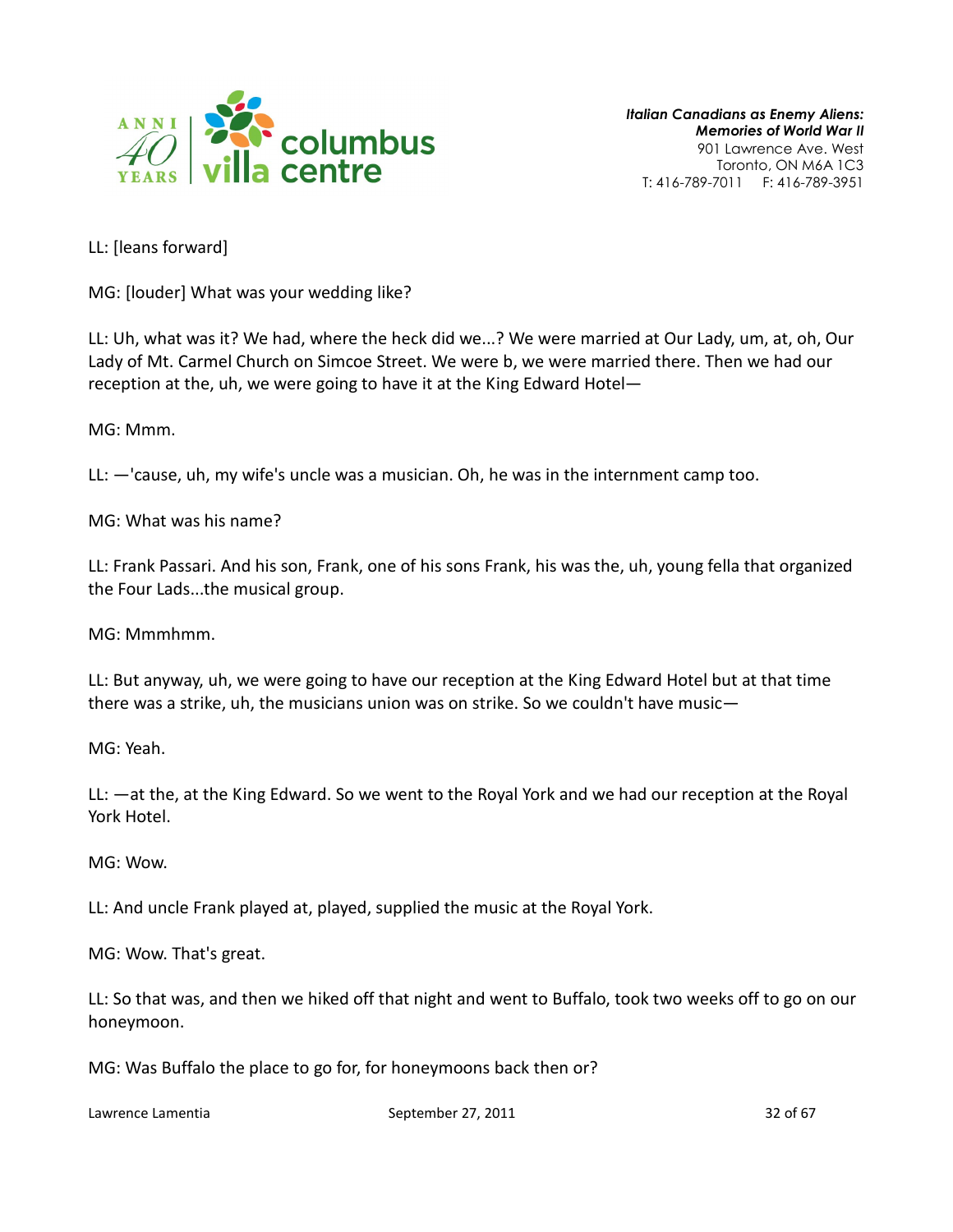

LL: Well, a lot of people went to Niagara Falls but I said, "We're going to Florida."

MG: Oh nice! So you went to Buffalo then—

LL: Yeah. We, well it was the first night. I wasn't, we hadn't, air, uh, airline service wasn't like it was today—

MG: Yeah.

LL: —to Florida. So Dad said, "You can have the, you can use the car and take the car and go on your honeymoon." So that's what we did. Buffalo was the first night. 'Cause it was a long day. So I had, we had, I had made arrangements for, what was it, stayed at Lafayette the first night.

MG: Mmmhmm.

LL: And then we took off from Buffalo, drove to New York 'cause I had a cousin who was in the, uh, uh, she was a nun in with the, uh, Marino Sisters—

MG: Mmmhmm.

LL: —in, in Austin, New York where Sing Sing Jail is. And the convent was across the road from the jail...or close to the jail. So we spent the day with my cousin then we took off and headed to Florida. Then we had, um, the weather forecast, there was a hurricane coming, going to hit Florida.

MG: Oh no.

LL: So anyway we got, got to Florida and got all the predictions for the storm coming and people prepared and the whole bit. So we were there. We spent, uh, I guess, the second day we were there when the, the hurricane hit. And that was the worst hurricane they had. In 1950, the previous, the worst hurricane they had before that was 1926 when the winds were so strong and there was this big yacht out in the harbour, Miami harbour, and the winds, the hurricane winds were so strong they pushed the, the yacht right up on the dry land.

MG: Oh my gosh. So you toughed it out. You stayed.

LL: Hmm?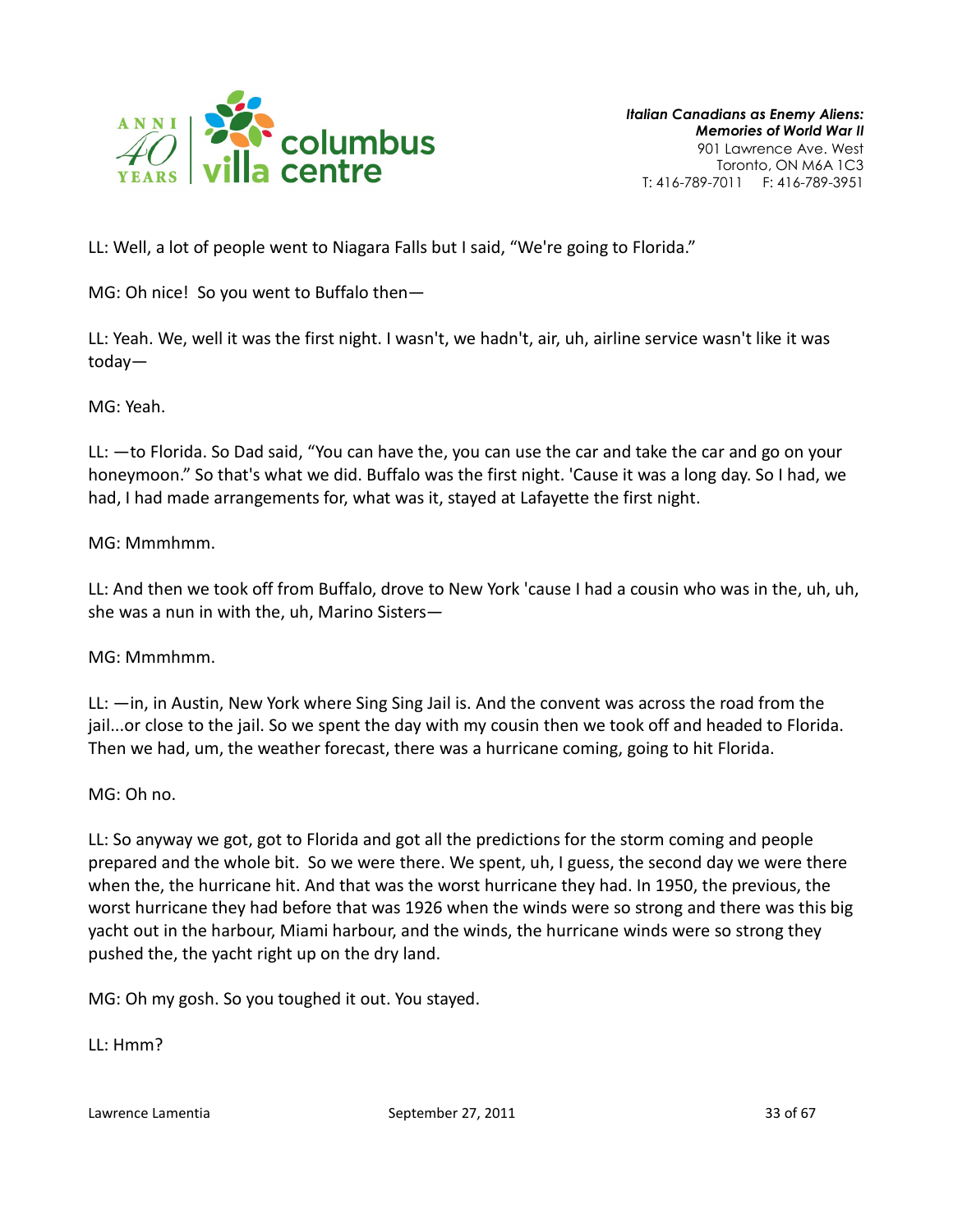

MG: You had the car. You could have come back. You didn't want to...

LL: We couldn't drive. They told us to stay off the highways. So we were, [shrugs] we just stayed. And we stayed, I don't know, quite a few days after the storm because even the next two days after the storm...they were suggesting that you don't go out and drive in the streets because there was fallen wires, live wires.

MG: Right.

LL: And, um, well all you had to do with the car is drive from here to that wall [points] and you could fill the trunk up with fallen coconuts. Coconuts and palm trees were laying across the road.

MG: Wow.

LL: And then some of the ani, the alligators got out of the uh—

MG: [laughs]

LL: —out of the park. There was a park not far from outside of Miami. Granton Park was still there.

MG: Hmm.

LL: And the storm did so much damage that the ali, some of the alligators got out of their pens.

[00:50:07]

MG: Well, I'm sure—And, and would they come and attack?

LL: No, they didn't come into downtown but they were roaming around in the park area. So you were warned to stay away from that area.

MG: So that's a memorable honeymoon.

LL: Oh yeah, because at that time we were, we had, we stayed at the, um, oh...oh...[thinking] famous hotel that was downtown in, right downtown Miami in those days. Uh, it was ten floors and we had a room up on the tenth floor.

MG: Mmmhmm.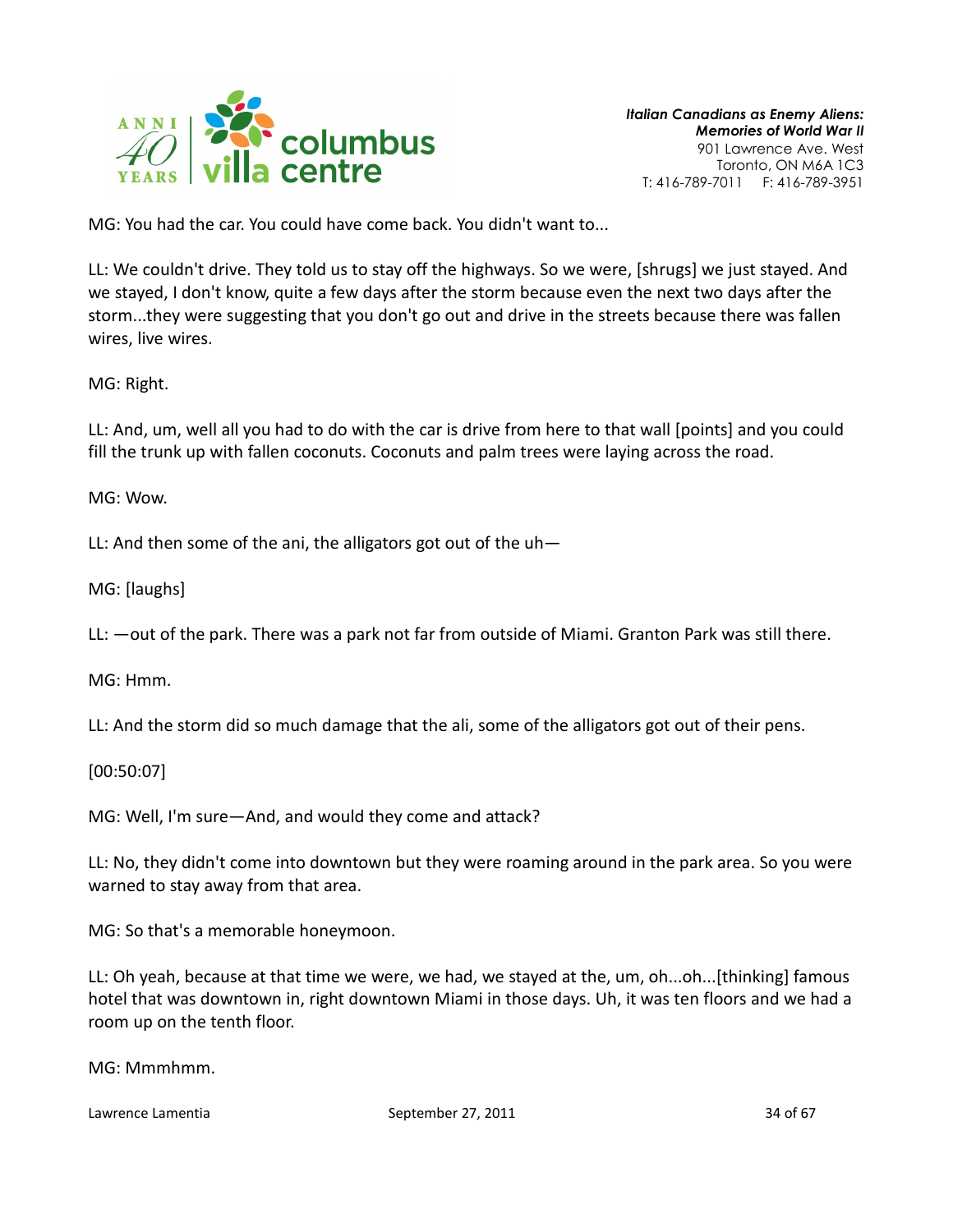

LL: So when the hurricane hit the floor was going like this. [swaying motion with his hand] And I said, "Oh." I was still a pretty good drinker back in those days, having learned that from being in the army. And I figured I had too many scotches and they were taking effect. My poor wife says, "This room is shaking. Let's get the heck out of here and go downstairs." I says, "We go downstairs," I says, "we'll be the laughing stock 'cause we'll be the only people down in the lobby."

MG: Hmm.

LL: She says, "I don't care." She says, "Let's get dressed, get our shoes on, go on downstairs." So we were the last two down in the lobby. Everyone else was in the lobby. All the top two floors were shaking.

MG: Uh huh.

LL: In the meantime the wind was so strong it blew the doors open and broke the windows and there was water and sand coming in the hotel lobby and the main floor.

MG: Oh dear. Wow.

LL: So when the wind died down they said, "Okay." I guess we went back upstairs." And then we got, the next morning we turned on the radio—

MG: Mmmhmm.

LL: —and what T.V. there was in those days, and got the, uh, the run down of the, of the damage from the hurricanes.

MG: And, and, uh, when you got back after all this, all this, where did you settle in, in the city? Did you move back in with your dad? Did you—

LL: Oh, no. We got our own apartment.

MG: Mmmhmm.

LL: We got an apartment. Oh, a fair size apartment over, uh, a store, right around the corner from where my dad lives.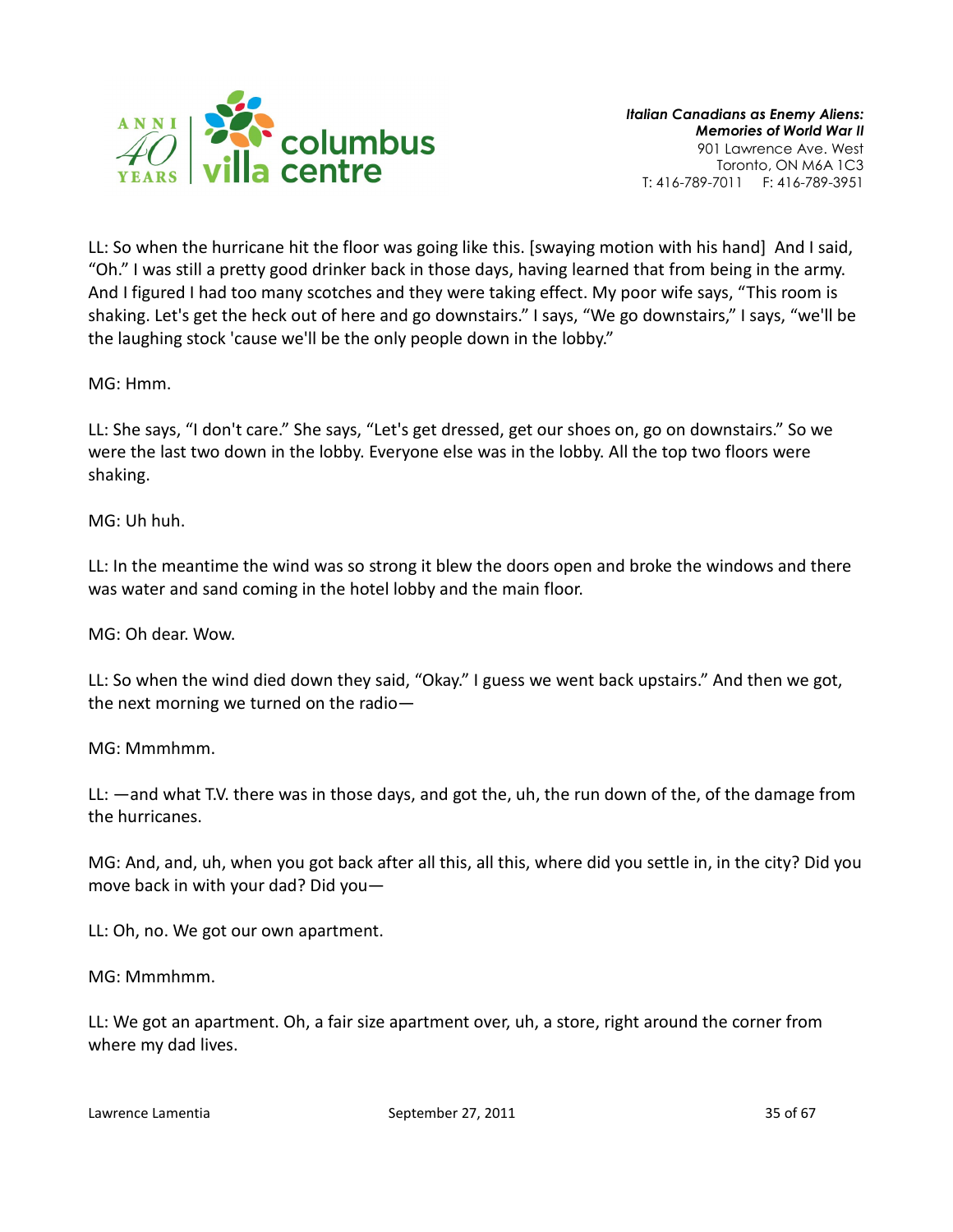

MG: Mmmhmm.

LL: So we took it over. The man that owned the store was a friend of my uncle's and he said, "I've got an apartment upstairs if the kids want it." He says, "It's theirs." So he says, "But they have to do the, they'll have to do their own decorating."

# MG: Mmmhmm.

LL: "It's as is." So I said, "Okay, fine." So, we went up to take a look at it. I says, "It's handy to be near my dad's. He can pick me up in the morning when we go to the—"

# MG: Mmmhmm.

LL: "—food terminal." So we went in, the place was a mess...like you wouldn't believe. And my wife says, "You're not, we're not moving in here. Forget it." Well back in those days apartments were hard to come by, unless you wanted to sign a lease, a three or four, a three or a five year lease. And they wanted a first, first month's rent and the last month's rent on the lease, uh, in advance plus \$100 deposit on the key. But this man said, "Well," he says, "this is what I'll charge them a month, but you have to do your own decorating." So, my father-in-law, God bless him, being in the business that he was in, uh, he had a lot of, um, well he used to, with his, uh, the fact that he was a notary public [brushes mic] and in the travel business, he made a lot of these, uh, immigrants that were here, came out after the war, just after the war. He made out these pregudas[?], so this, the rel, the relatives could come to Canada.

# MG: Mmmhmm.

LL: So I mean, he knew, he was doing business with, uh, guys that were in the...construction business, uh, painters, wallpaper hangers, tile men. So they all, some of these guys owed him money.

MG: Wow.

LL: So anyway, wherever we wanted done in the apartment he says, "I'll get a so and so. He'll come." So we had, we decorated the, the apartment the way we wanted it.

MG: Yeah.

LL: The landlord come up. He couldn't believe the transition. So we stayed there...about 50, 50, '53. That's when my wife was pregnant with her daughter.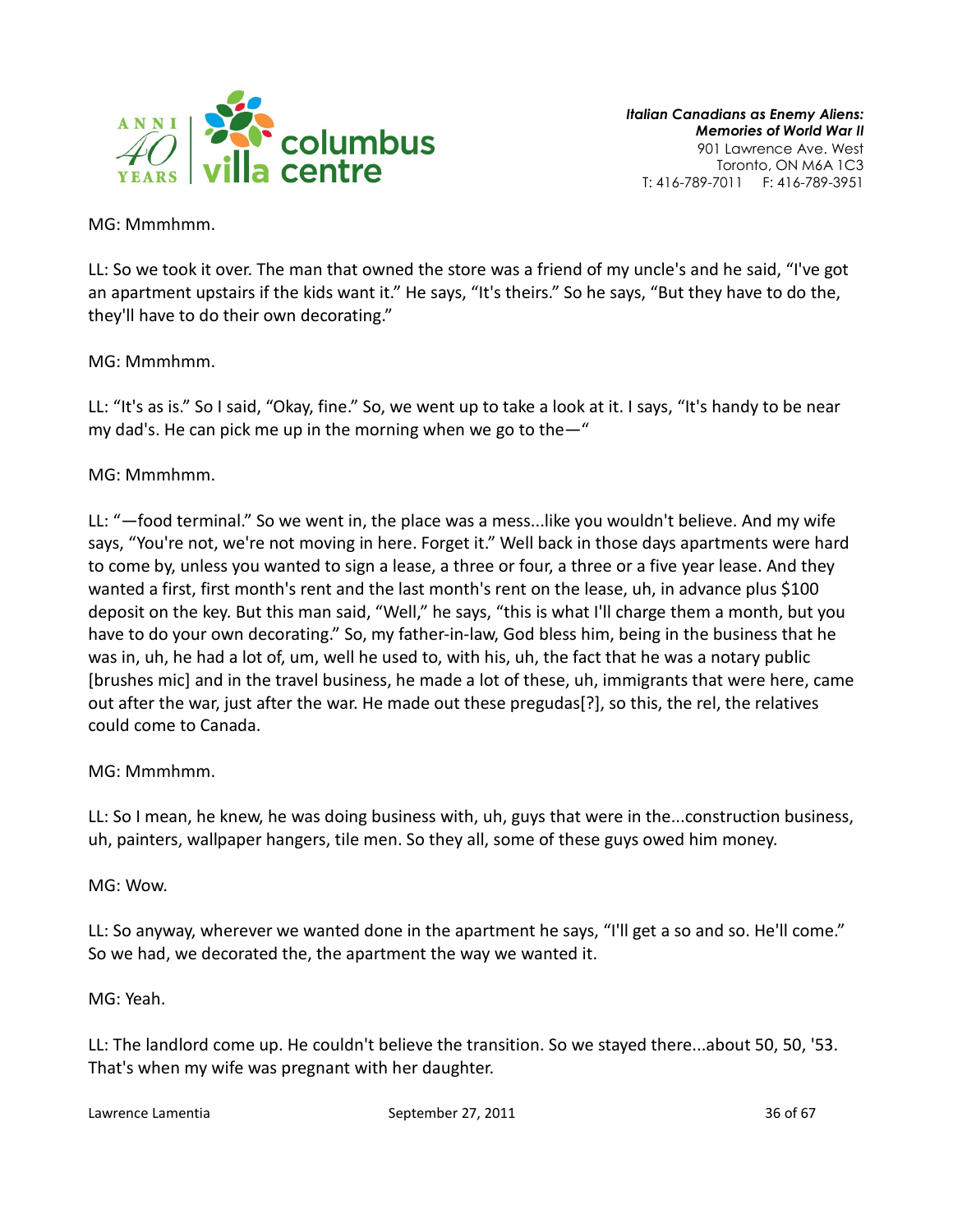

MG: Hmm.

LL: And the so-called friend of my uncle's at that time, we didn't, when we took the place we didn't sign a lease or a rental or any documents. And back in those days it was rental restrictions, um, government restrictions, that if a landlord owned a, an apartment, uh, the only reason he could, uh, have a tenant ejected—

MG: Mmmhmm.

LL: —if he was going to rent the property out to an immediate family member.

MG: Wow.

LL: And that was sort of an unwritten law. So anyway, uh, we had been there, in there...uh, it was January...It was December or January '52 or '53 anyway. I went down and paid the rent and he says, "Oh," he says, "I guess I—" And at that time landlords had to give tenants six months notice, advance notice, like to vacate.

MG: Yeah.

LL: So I went down, paid the rent and he says, "According to government regulation I take it I have to give you six months notice to vacate." He says, "I want possession of the apartment." And I says, "Okay, fine." So anyway, I knew at the time that he didn't want it for any immediate family because he didn't have any immediate family.

MG: Yeah.

LL: And being, he was a druggist and he had this assistant that lived a way out some place and he wanted his assistant close to the shop so he could, he could take more time off. So he wanted the apartment for his assistant.

MG: Wow.

LL: So I mean, we couldn't, couldn't argue because we didn't have any paper or anything...to, uh, prove it. So anyway, I said to my wife, I says, "Okay. We paid him. We've got six months notice to get out. After we did all this work." I says, "Well, I'm not going to stay here for six months and give him another six months rent." I says, "Let's go and find a place." So we went apartment looking, hunting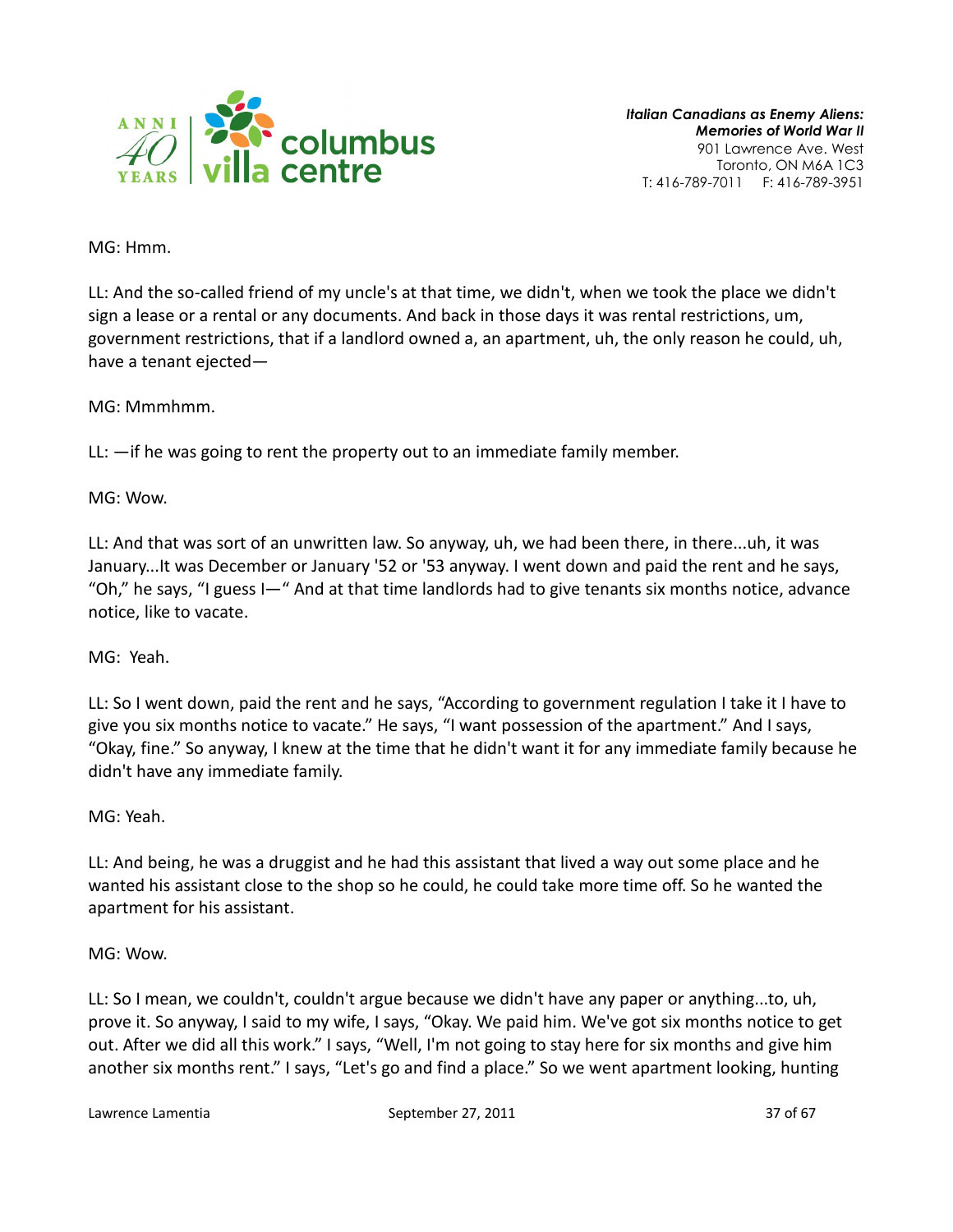

and then we got in touch we a real estate agent and looked at houses and this and that and resales and some of them, the places were pathetic. You wouldn't believe.

MG: Mmmhmm.

LL: Both apartments and houses.

MG: Oh my gosh.

LL: So, uh, we went with this real estate, we had, agent we had, he says, "Well, this new development," he says, "over such and such an area, around O'Connor and St. Clair." I says, "Well, let's go and take a look." So we went and looked in this neighbourhood and there was, uh, four homes. Yeah, it was four homes and two around the side, six, that this contractor built. And ours, the one, we went and looked at this one in particular. As soon as we walked in we said, "This is it." So we, I had money saved up from my army pay. So we put down a downpayment and took out a healthy mortgage and we bought the house.

MG: Wow.

LL: So we lived in that house for...44 years.

MG: Oh my gosh.

LL: Then we left, we moved here in '97.

MG: And how many children?

LL: Just—

MG: The daughter...

LL: I just have two. A daughter and a son.

MG: Yeah. And your, your daughter's name and your—?

LL: My daughter's name is Michaelina Mary.

MG: Oh.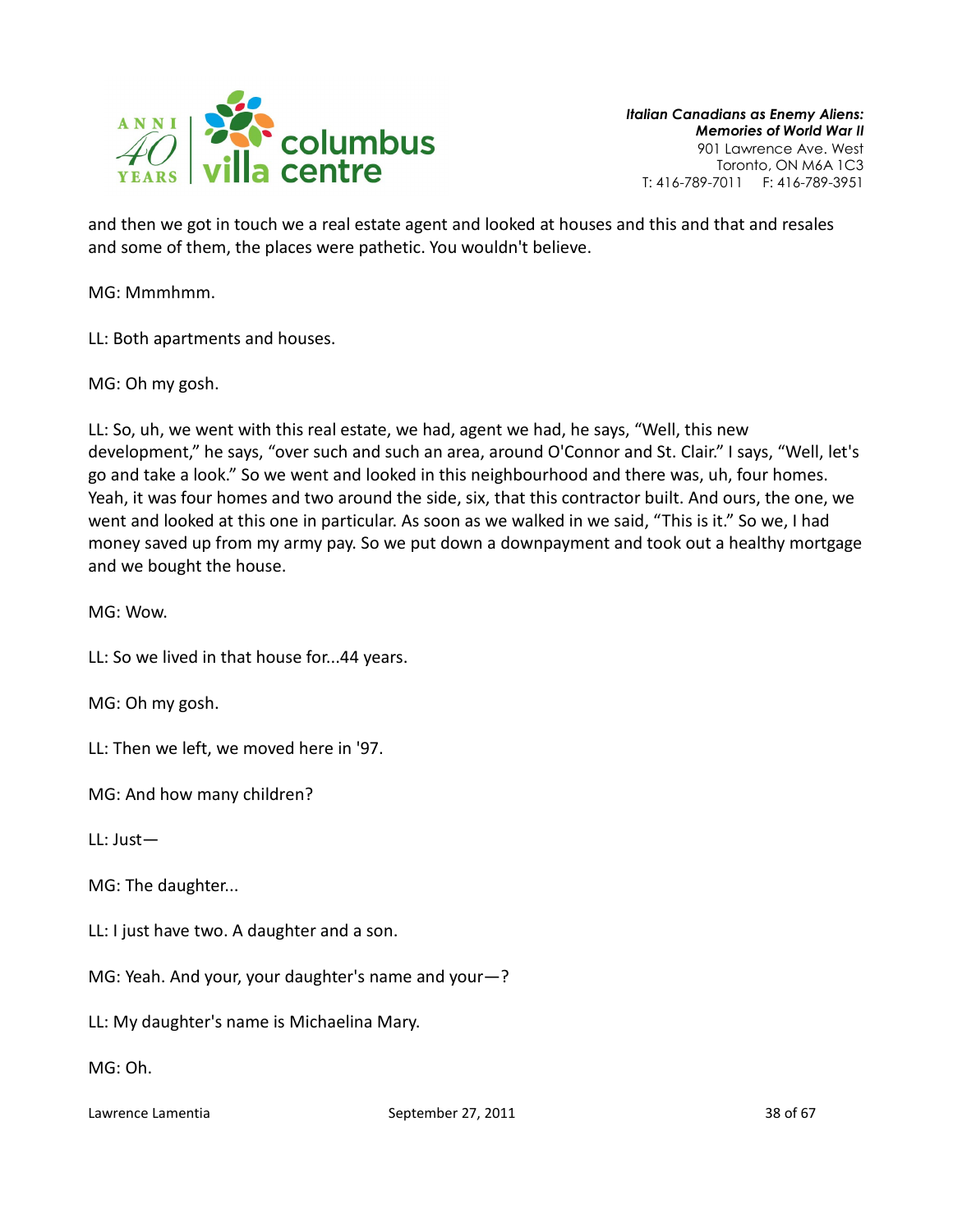

LL: After, she's name after her two grandmothers. And she lives in Barrie.

MG: Mmmhmm.

LL: She's now a retired principal. And my son was Mark Domenic, named after his two grandfathers.

MG: Hmm.

LL: And he lives out in Northeast Scarborough.

MG: Hmm.

LL: He's up in the Oriental section. [laughs]

MG: And, um, when, when, uh, you met your wife, did your dad ever talk to you, sorry, your father-inlaw ever speak to you about, uh, what happened to you during the war years?

LL: No.

MG: No.

LL: No. No. He wanted, I guess, I guess, at that time he wanted to forget it.

MG: Mmmhmm.

LL: I guess. I don't—He never mentioned anything. The only times, maybe we were sitting around on a Sunday evening after dinner and they used to joke about something that happened with this pisans while they were in camp, but I mean that was, that was it.

MG: Mmmhmm.

LL: I mean, I think...I don't, I think they had some freedom and they were able to, uh, um, work in the shops. They had a wood working shop there and I forget what else they had, but, and they were allowed to do their own, prepare their own meals because Mr. Piccininni and Mr. Leo and who was the other man? Oh, another man that used to...I'd go in and cook, uh, cook up the meals for these guys.

MG: Wow.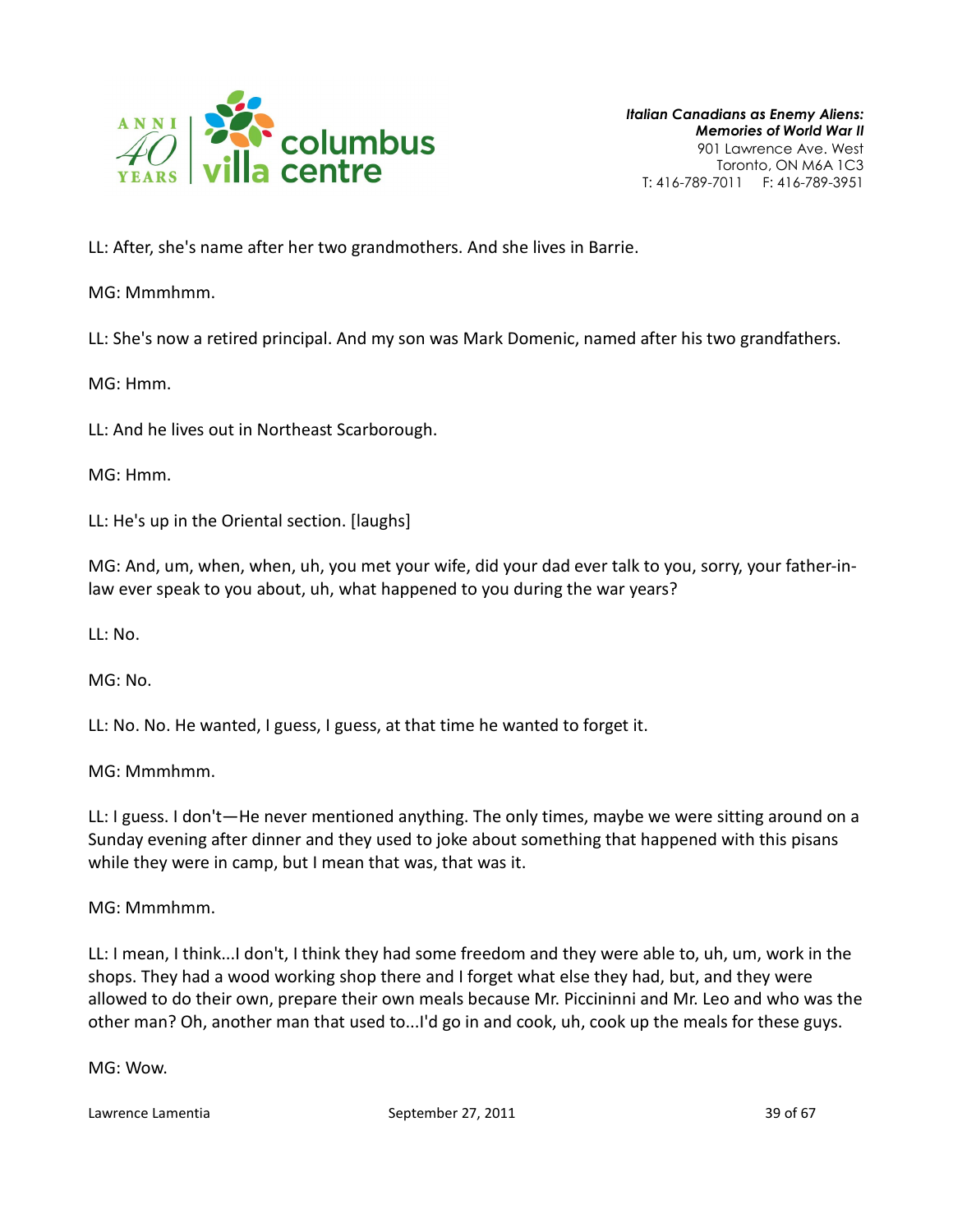

LL: And they were a lot of, they were all from the Toronto area, so they sort of knew each other. So they, they, I think they had, I don't, I don't know. The only time he was mistreated, I think, from what I heard, what my wife told me, was when they went in and knocked on his door and just took him away, out of the house, in front of his two children, in handcuffs.

MG: Mmmhmm.

LL: And took him to the Don Jail, which was a—

MG: What, what happened during that time to your wife and to her mom and, and...?

LL: Well, my wife's mother passed away in—

MG: Oh.

LL: —mid '30s. But he had, they had, my father-in-law had his, uh...a house down in the old Italian neighbourhood, around, um, Mansfield and Claremont. Mansfield and—

MG: Yeah. Claremont.

LL: Mansfield and Manning.

MG: Manning and, and Claremont, I think they meet as well. Or, no, Mansfield. You're right.

LL: Mansfield's east and west and Claremont runs north and south, where the California veal shop is. [laughs]

MG: Yeah. [laughs] Yeah.

[01:00:00]

LL: Yeah, he had a house and, uh, he had his office in the same building so they just, police came in and took him away in handcuffs and threw him in the Don Jail.

MG: In the Don.

LL: And at that time, from what I, he was, they were sort of, uh, from what I gather, sort of, um, rough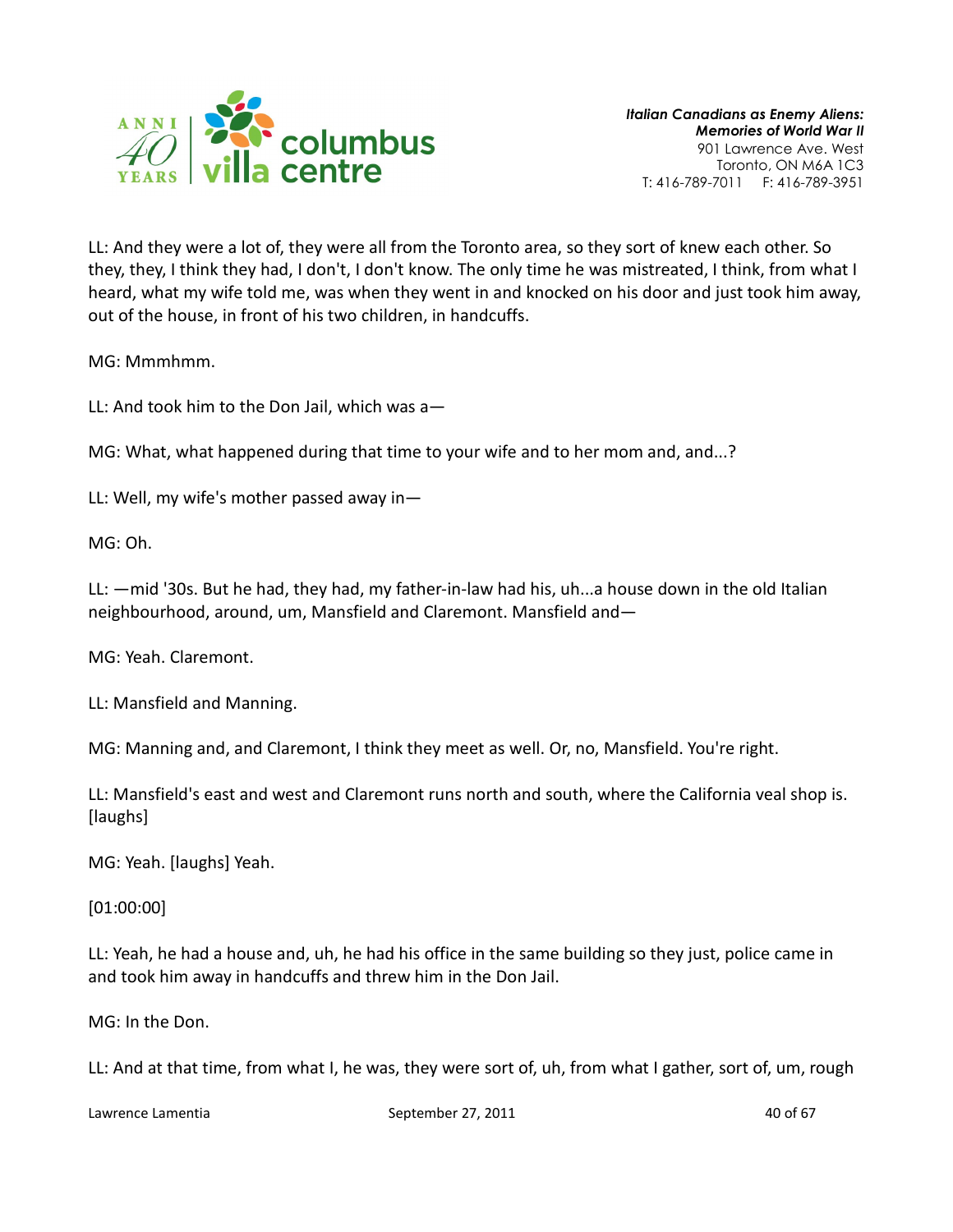

treated. Not, it was because they were enemy...

MG: Yeah.

LL: —so-called enemy. And then I guess from there they, uh, shipped them off, the gang of them up to Petawawa.

MG: Oh my gosh. And so your, so I guess your wife, her mom had passed away.

LL: Her, my, yeah, well she went to live with her aunt up in, um, Willowdale. And they had, I don't know what their relationship was. Uh, I'd have to...Oh, it was an aunt anyway, through marriage, that she went to live, 'cause the aunt had grown children but they were, well they were well grown at that time. And my wife and her brother were still, I guess, teenagers at that point. So they went up to, and I think my wife was still going to school back then.

MG: Hmm.

LL: But they went and lived with an aunt up in Willowdale.

MG: Oh gosh.

LL: So they—

MG: So they were left alone. They just—

LL: Yeah.

MG: The RCMP pulled the dad away.

LL: Yeah, yeah.

MG: Oh my gosh.

LL: Yeah, they were out on their own and they went to live with the aunt and...Uh, the aunt had...a daughter and a son that still lived at home. They, her other children were, yeah, a daughter and a son. Jenny and Tony. The other ones were married. So then father-in-law got out of camp in '45 and then he, he got a job at the, uh, King Edward Hotel through a friend and, and—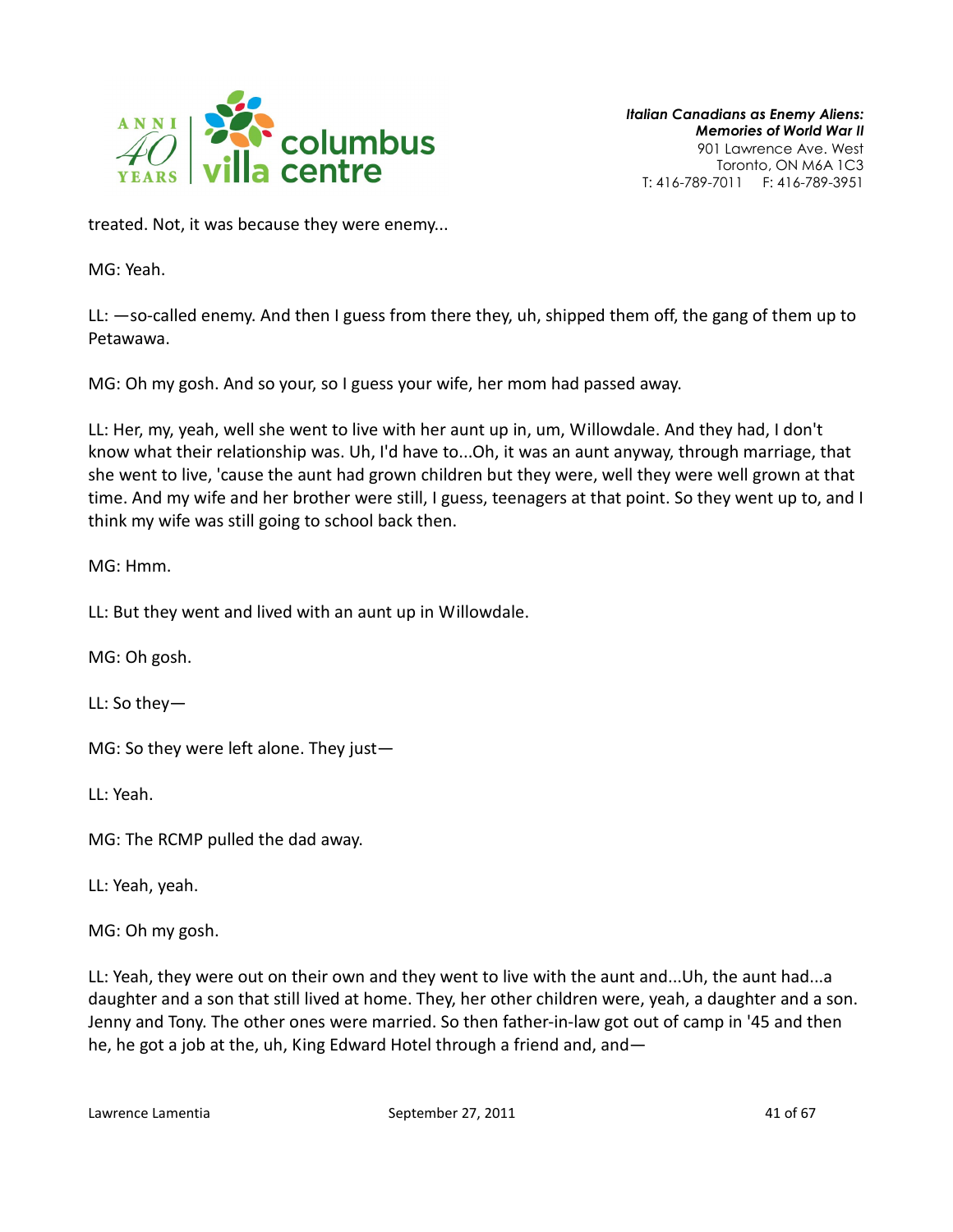

MG: He didn't reopen the notary...?

LL: He did. But he took a little while. He went to work at the King Edward Hotel and he got some—

MG: Money.

LL: —finances. And got reestablished and he went back into the real estate business and insurance agent. And back to his being a notary public. So after he, the war was, it was '46...Kathleen came home in '46.

MG: Kathleen.

LL: Middle of '46. That was the, my wife's older sister.

MG: Older sister.

LL: Yes. She got stranded in Italy during the war.

MG: Oh my goodness.

LL: She went there in, just before Italy went in the war in '38.

MG: Uh huh.

LL: My father-in-law wanted her to work in his office, to learn and, uh, to read and write Italian.

MG: Oh.

LL: So he sent her over there to school. So while she was there Italy went in the war and she couldn't get back to Canada.

MG: Oh my gosh. Was she with family or, or...?

LL: Yeah, well she had, my father-in-law had, uh, still had family in, uh, just outside of Rome. So when, I don't know what schooling they did all while the war was going on but she stayed with a family in, uh, in Rome and then, uh, yeah, she lived in, she lived in her hometown, her father-in-law's hometown. Then she got out, she left the hometown because the Germans were coming. And they were looking for a Canadian girl that they heard about.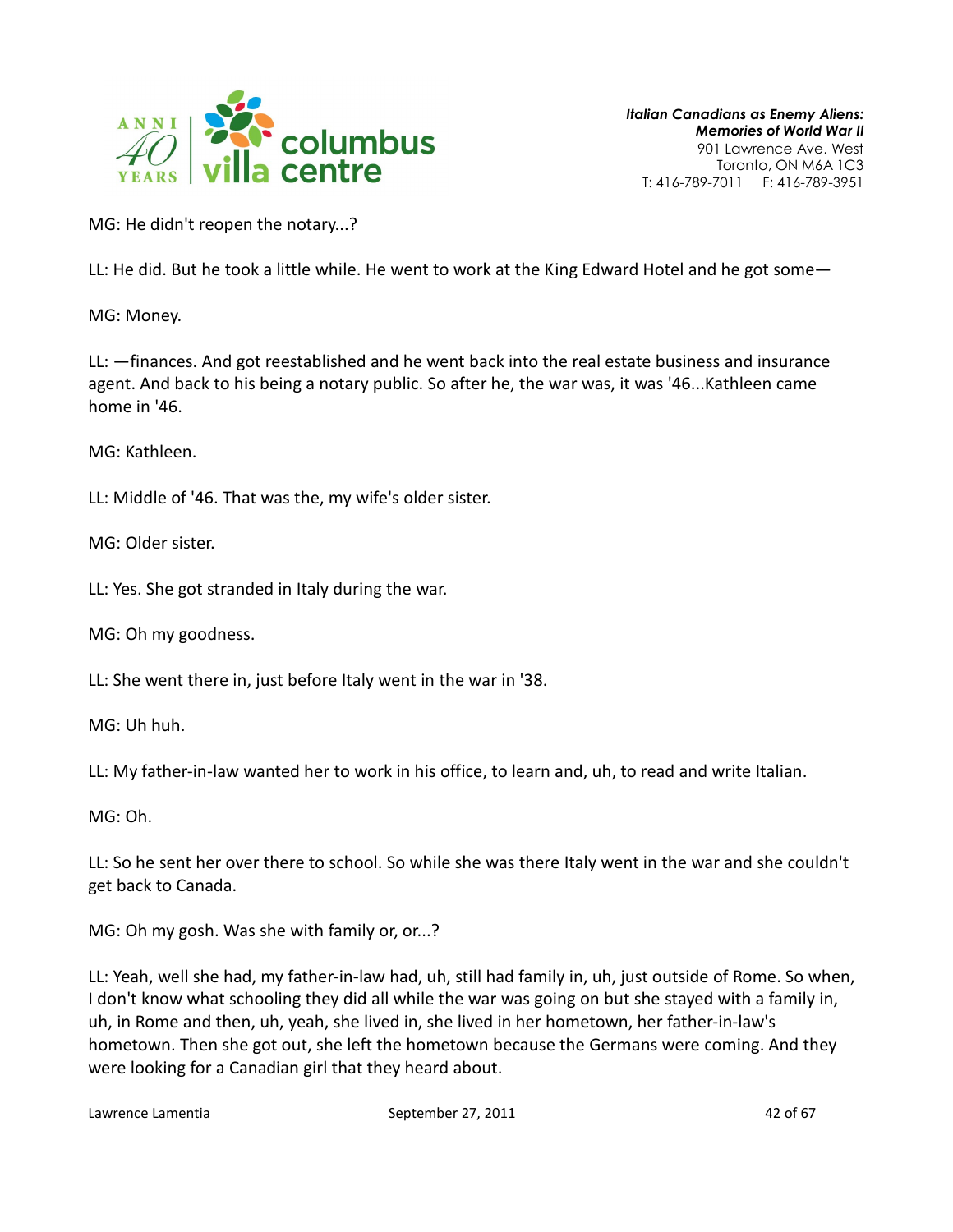

MG: Oh my gosh.

LL: So they, uh, I guess the underground got her and snuck her out one night. And, uh, after the Germans had gone through the town they took her into Italy, into Rome 'cause my father-in-law had a nephew who worked in the Vatican as a papal secretary. So she went to live with them in Vatican City 'til she came home, back to Toronto.

MG: Wow. Because the Vatican City wasn't occupied.

LL: No. Vatican City was a independent state.

MG: Independent. Yeah.

LL: Back in the war years.

MG: Oh my gosh.

LL: Yeah, so that—

MG: So when the Germans were coming after her she was—

LL: She was in the hometown of Monte Compatri which is outside of Rome.

MG: Yeah.

LL: Don't ask me which direction but it was all farm country. And the word got to my, uh, I guess, my wife's uncle who had the farm and he, he grew grapes and he made wine and he sold wine in Rome, in the city. But somehow or another, uh, they got word to the uncle that the Germans were coming. So they were looking for this, they knew there was this, they had heard there was a Canadian girl in the village, in the town. So they wanted to find her and, and give her so-called, uh, protection. But anyway, uh, when uncle heard the Germans were coming he took Kathleen, and as I know and you know they have grottos in those—

MG: Mmmhmm.

LL: —where they make the wine? And the grottos aren't straight rooms like this [shows with his hands], they go like this [motions downwards], sloped underground.

Lawrence Lamentia **September 27, 2011 All 2018 Contract 27, 2011** 43 of 67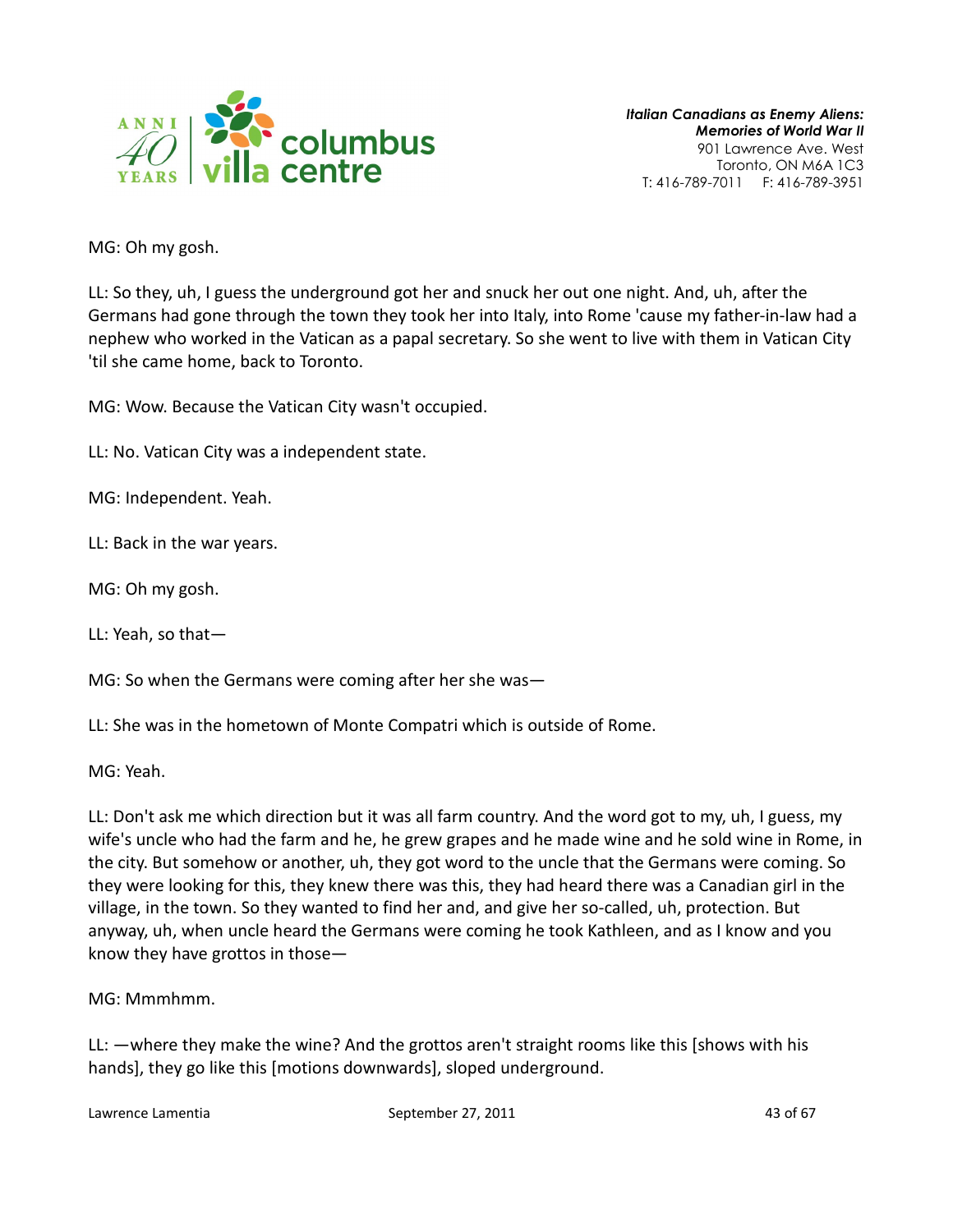

MG: Mmmhmm.

LL: And that's where they have the big casts where they age the wine? So anyway, and it's all candlelight. So anyway, the Germans came into the farm and they, they, um, they were looking for food and they took what they wanted in the way of food and they wanted to find the Canadian girl. So uncle said, [shrugs] you know, "No lisso[?]!"

MG: Right.

LL: But in the meantime Kathleen was down in the grotto behind one of the big wine kegs, casts. So they said, went through the barns and all over the place, the house, looking for her. And they said, "What's here?" "Well there's a cantina." My uncle used to sell, uh, to the pisans in the, in the town. They would come and have a, a litre of wine and they'd play cards there all afternoon. And they said, "What's down there?" He says, "Well that's where we age the wine." But the Germans wouldn't go down there. 'Cause they were afraid if they went down they weren't coming back. They wouldn't go down the grotto because there wasn't—

MG: It was dark.

LL: —there wasn't electric lights.

MG: Yeah.

LL: They wouldn't go down. 'Cause they were remembering what happened to a, a platoon of Germans. They were patrolling the streets in Rome one night. German—I don't know if you know that story.

# MG: No.

LL: I can't remember the name of the, the, the, the, uh, it's a historical site, memorial site still in Rome. German platoon was, they had, there were, everything was on, [motions with his hands] right on the time. Everything was precise.

MG: Mmmhmm.

LL: Every night at 9:00 this German platoon used to go down through the streets in Rome. They went in this neighbourhood looking for whatever, patrolling the streets. So the Italian, uh, partisans were,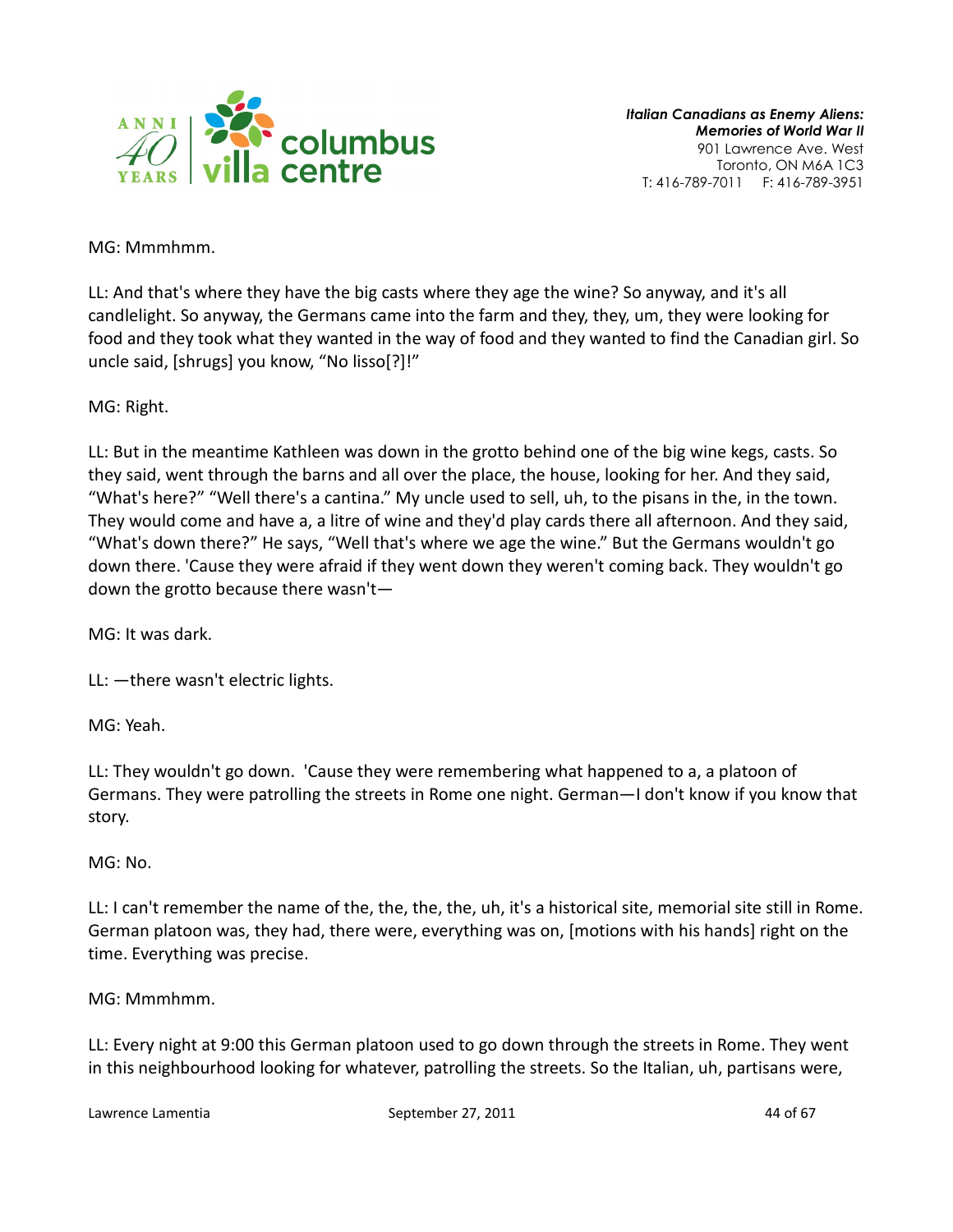

you know, at this time they were against Germany.

MG: Yeah.

LL: So the Italian partisans this one particular night they knew where the German patrol was, 9:00 every night, where they were. So they had garbage cans on the streets.

MG: Uh huh.

LL: They put bombs in the cans, in the garbage cans. When the German platoon went down—

MG: Yeah.

LL: —they ignited the garbage cans and blew up and killed the whole, killed the whole German squad.

MG: Wow.

LL: Thirty-five plus the commander.

MG: Oh my gosh.

LL: So when that news got back to headquarters, German headquarters, the German officer in charge, I think it was Goering or one of those other honchos, he says, "I want revenge. Ten for one."

MG: Wow.

LL: So the German, another German squad, they went in through the streets in Rome and they picked up ten for men, ten for one. Thirty-five German soldiers killed, ten civilians got killed for one German.

MG: Hmm.

LL: And there's 350 people buried in this site in, in Rome, or just in the Rome area. And they took everything, men, women, children, priests, everybody's—. So they wouldn't go down that grotto looking for my sister-in-law.

MG: Wow.

LL: Because they figured they would never get back up.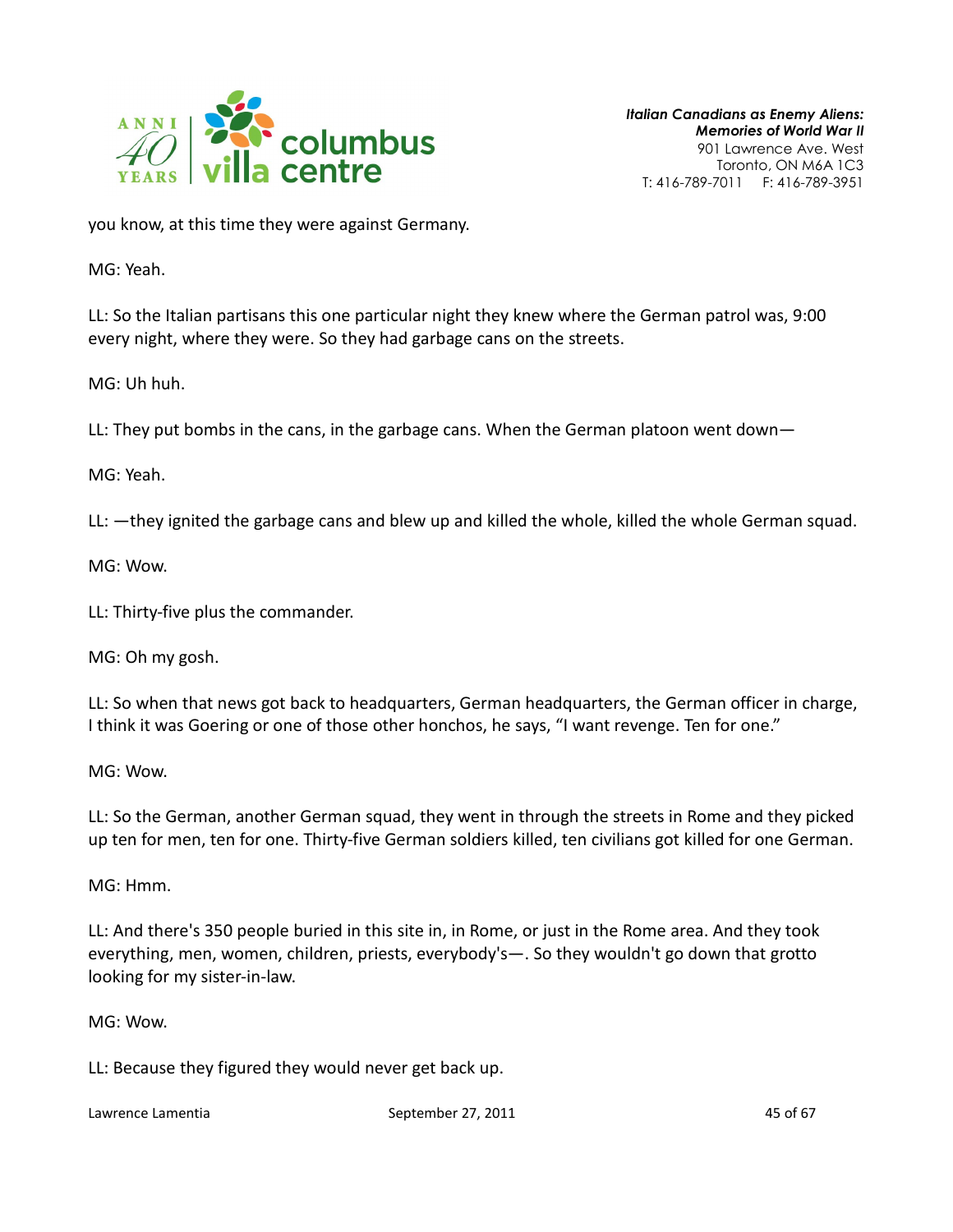

MG: I can't imagine the trauma that, that-

LL: Aw, she was a, she was a wreck.

MG: That's must have...Mmmhmm.

LL: She was a wreck for the longest time...until she got over it, got back home. And even after she got home and got with her own family and relatives she was still, uh—

MG: Shaky.

 $LL:$   $-i$ ittery.

MG: Hmm.

LL: But that was, that was her experience.

MG: I can't imagine. So your wife's family was basically torn apart in—

LL: Oh yeah.

MG: —the war years.

LL: Yeah, I mean, it was bad enough losing the mother.

MG: And then yeah, Dad's taken away.

LL: And then Dad taken away and going to have to move in with strangers, you know.

MG: Her sister's back in Italy. Wow. Oh my gosh.

LL: Oh yeah, that was...history of water over the bridge.

MG: Yeah. And did your wife ever talk about that time period later on...herself or...?

LL: No. Other than that, uh—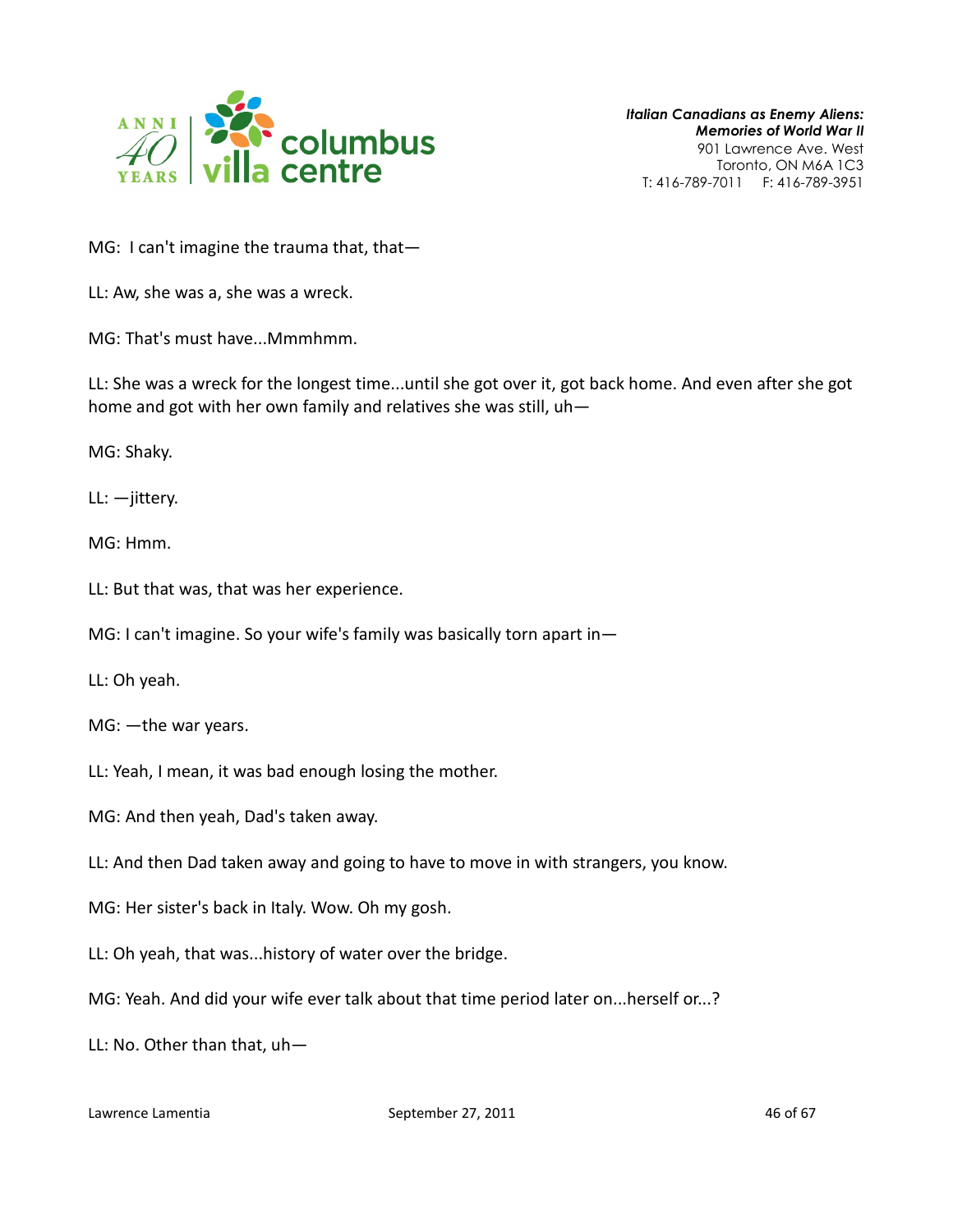

MG: Other than that.

LL: —she lived with her aunt. She was a lovely lady.

MG: Yeah.

LL: But that was it. She had other aunts and grandmother here but they were, they lived out in this end of the city. But the, the aunt up in Willowdale was, shall we say, younger and more agile than the other grandmother and her great aunt. So she lived with the, the family up there in Willowdale.

MG: Hmm.

LL: She was a nice lady too. Lovely lady. But.

MG: Many years.

LL: That was it.

MG: Yes.

LL: But you're talking about during the war years.

MG: Mmmhmm.

LL: Earlier about what my, well, I guess my father and my uncle didn't really suffer any hardships during the war, uh, with, like, some of the other pisans with their fruit business. I mean, they had their plate glass windows were smashed and their windows were soaped and their put sugar in the gas tanks or slashed the tires or called them a dirty wop when they walked on the streets. That type of thing. And they didn't like the, ah, what shall I say? The mangiacake population wouldn't go in shopping in their stores.

MG: Hmm.

LL: And my dad never endured any of that because, uh, Dad's customers and clients were sort of, uh, uh, well to do people and professional people.

[01:10:07]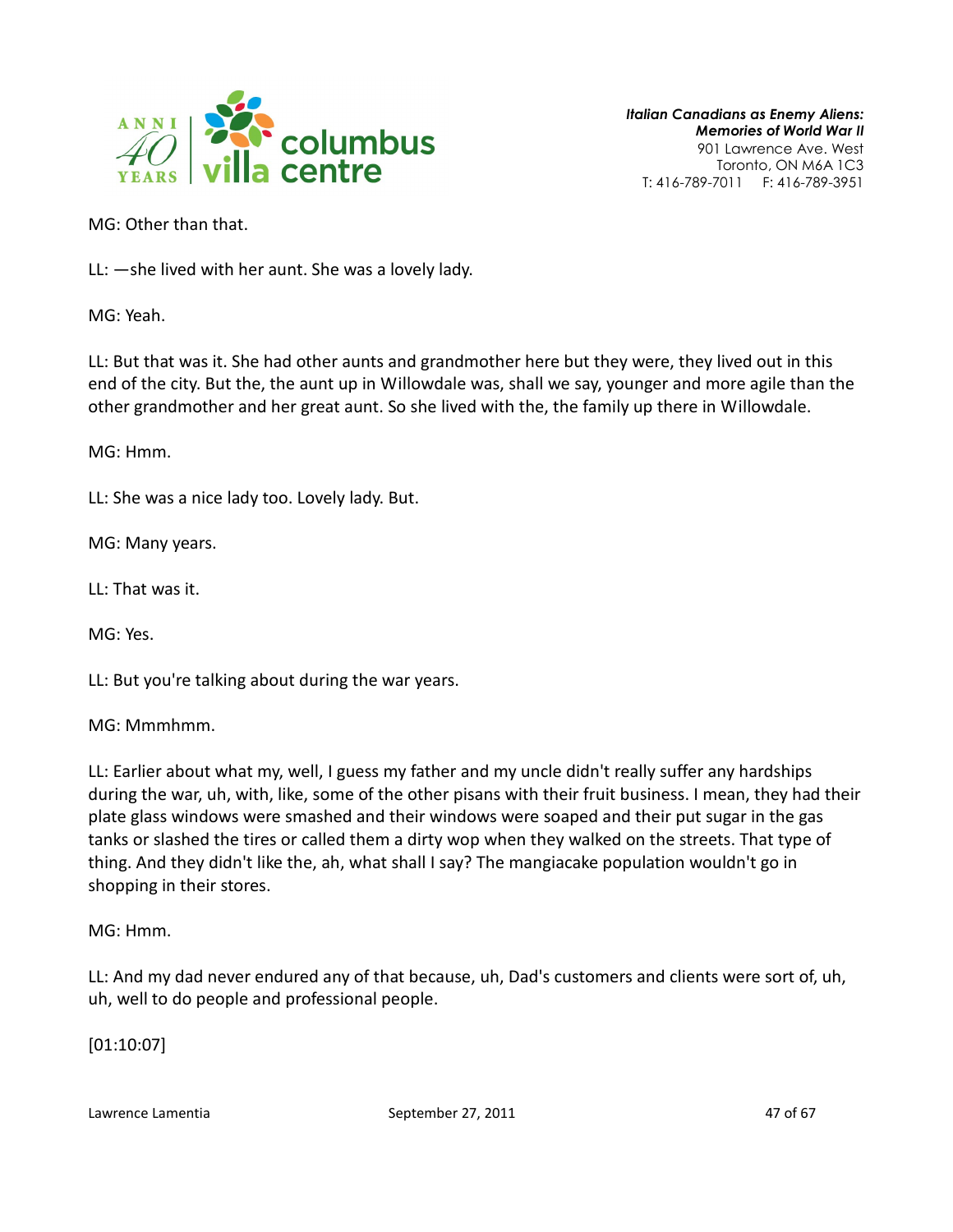

MG: Mmmhmm.

LL: And, uh, they sort of rebelled about shopping at my dad's store because he was Italian and they considered him an alien. And this one nice lady customer of my father had, and her husband was a member of parliament in Ottawa.

# MG: Mmmhmm.

LL: But he was spending a lot of time in Ottawa during the war years and a lot of these, my dad's customers all belong, they lived up in the Rosedale area.

# MG: Mmmhmm.

LL: And lower, lower Rosedale which was upper Jarvis Street back in those days, was not like Jarvis Street turned out to be but it's getting more civilized now. But anyway, they all, a lot of them went to the same church and this lovely lady got up, one of their ladies meetings that they used to, uh, they got together and they tried to raise money or, and prepare things for soldiers' comforts and that sort of thing. And she, this one meeting they, she, this lady got up and she, she had the nerve. She was a...so I say, uh, not a bossy type, but she had a strong way about her.

# MG: Mmmhmm.

LL: And she just addressed the ladies group and she just told them, uh, quite bluntly, says, "I don't know why all you ladies aren't shopping at Domenic's store. Domenic's my friend. We've been business, I've done business with Domenic when he had the other store down on Parliament and Carlton—"

#### MG: Mmmhmm.

LL: "—for years. He's no enemy to the country." And, uh, she got up and give 'em proper hell, I guess, at the meeting. And then in summation says, "Besides that Domenic has two boys in the army."

MG: Hmm.

LL: "So what's that tell ya?" And a lot of these wealthy people had their sons in the army but, um, some of them were overseas and a lot of them were here and they all got commissions as soon as they got in the army. And, uh, my brother and I were just ordinary foot sloggers. But anyway, they, uh, they slowly started coming back. And then when I was home on furlow, I used to go and work in the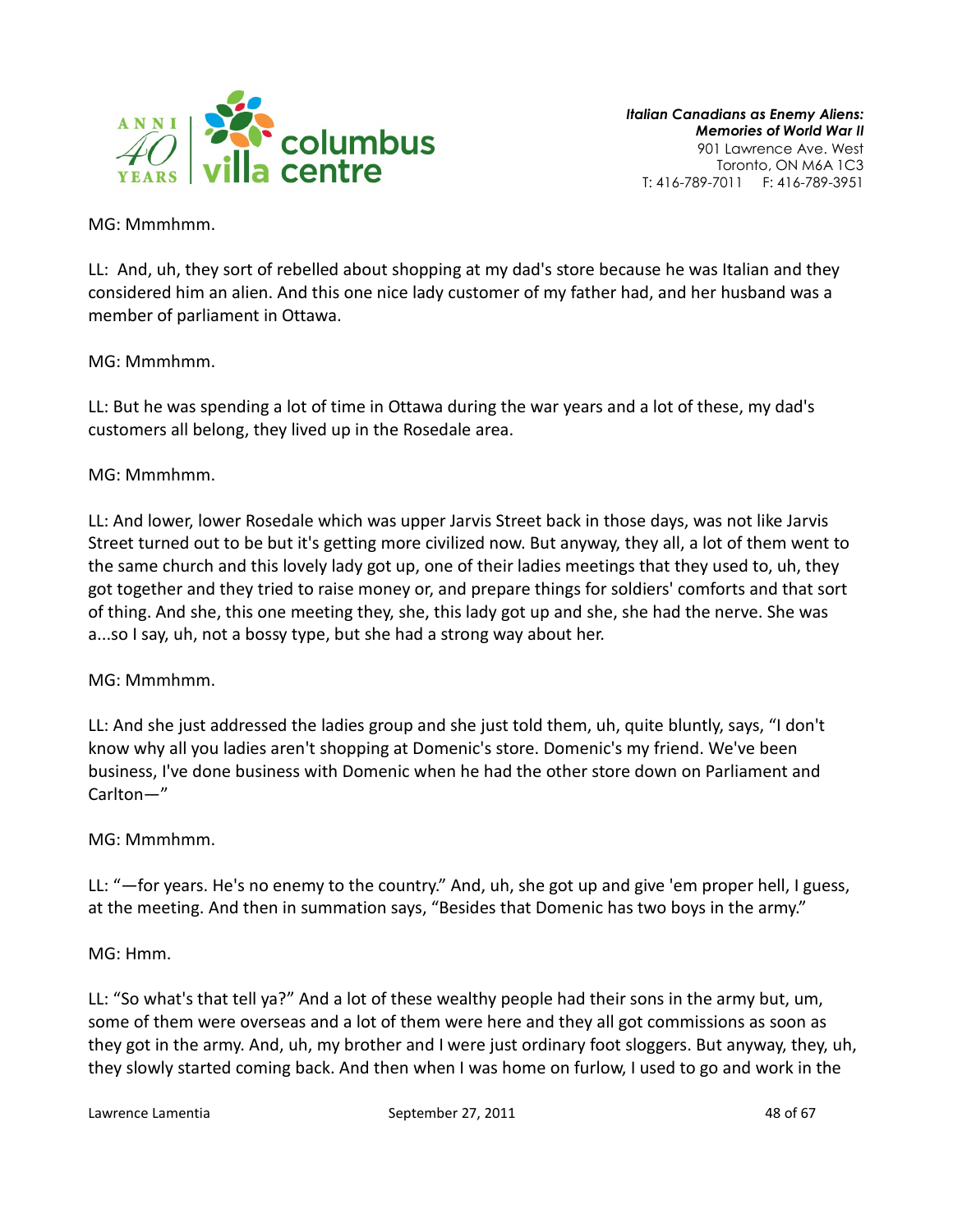

store and, like, a lot of the customers were, "Oh, you're home. You're home." I says, "No, I'm just here on leave. I gotta go back."

MG: Hmm.

LL: "I gotta go back." They go, "Where you going now?" I says, "I have no idea...Don't know what we're doing." So anyway, they, a lot of them, they all came back. They all came back. And I guess, well, I don't know whether they were apologetic or not but...they all came back.

MG: Hmm.

LL: But after I came home permanently they were all glad to see me back. A lot of them were, so much so that some of them were invited to my wedding! [laughs]

MG: [laughs] Wow. That's great.

LL: Back then.

MG: So how do you, looking back on those years because I'm sure it was also scary, it must have been scary for you at times, knowing you could go overseas or, or, uh, you weren't sure where you were going to wind up or...

LL: [shrugs] We didn't know where we were going. I mean you, if a sergeant made you come in and said, "Jump!" you said, "Yes sir, how high?"

MG: Yeah.

LL: And that was it. Plus the fact, I mean, that was, well, late teens, early twenties. I think, um, most of us [clears throat] I think most of us, uh, got a drinking habit and every night if we were free we were in the wet canteen.

MG: Mmmhmm.

LL: Drinking a few beers and a few more. I says, "Well, we don't know. We're here today. We might be gone tomorrow. And we don't know where we're going tomorrow or what's going to happen, so." You, you didn't—

MG: So that's how you—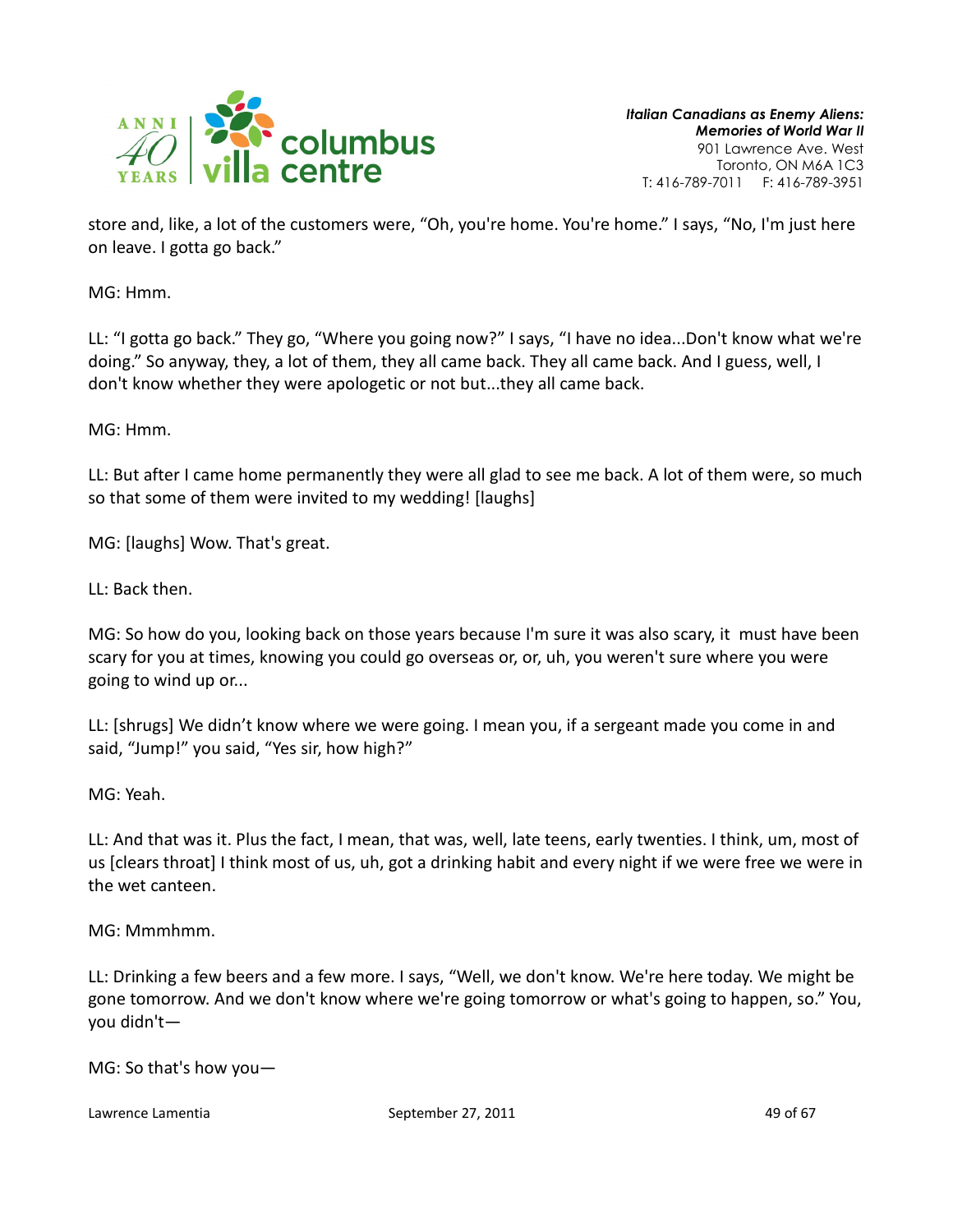

LL: You, you, you just did whatever you were told. Period.

MG: Hmm.

LL: And they, we had another saying, uh, "If the damn thing moves, salute it. If it doesn't move, paint it." [smiles] 'Cause all, you always saluted when an officer went by so we always said, "If it moves salute it," so. [laughs]

MG: Hmm, hmm.

LL: So you always had, when you were in basic camp you always had joe jobs to do.

MG: Mmmhmm.

LL: You were, uh, hauling the garbage or working in the kitchen or peeling potatoes or that type of thing. So they always, you were always busy. You had hours after you were free.

MG: Mmm.

LL: You could roam around the camp and lots of, uh, the camps I was in, they always had movies every night. And some different times they'd have live entertainment.

MG: Mmmhmm.

LL: In the, in the drill hall. But it...you were under supervision all the time/

MG: Mmmhmm.

LL: So I mean...at one point your life wasn't your own.

MG: Mmm.

LL: Not really.

MG: I guess you would also stick, would you stick together with the other, with the other, uh, soldiers, with the...?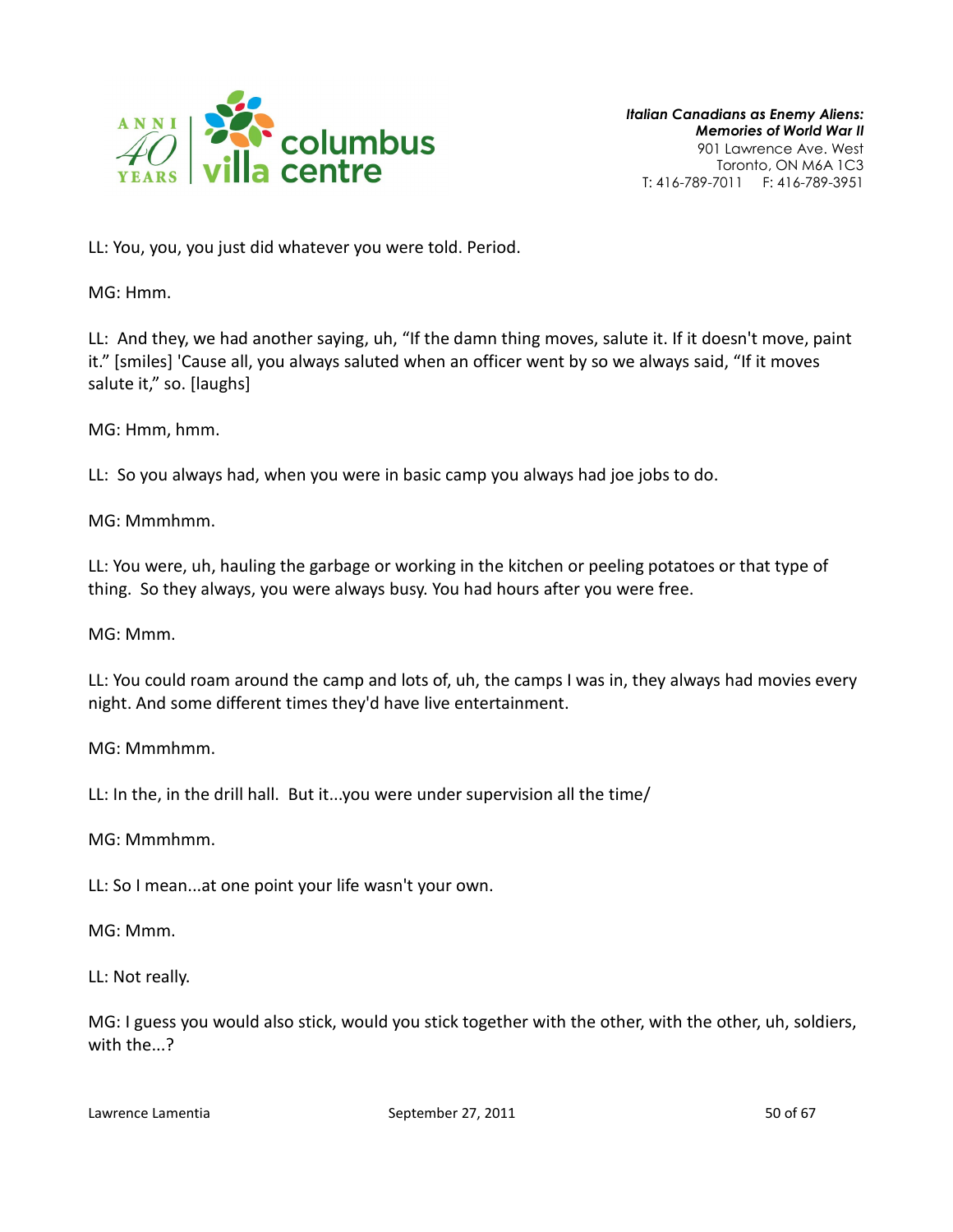

LL: Yeah, in our, in our free time we always hung, hung out together. But when I left the army all my buddies we all left out on the west coast because they were all...they were, uh, Western boys.

MG: Mmmhmm.

LL: They lived in Calgary, Edmonton or Vancouver.

MG: Mmm.

LL: I never saw, there wasn't, I didn't team up with anybody in Toronto, from this area. No. That's...a lot of water over the bridge.

MG: Hmm. Are there any other stories that you'd like to share with us today about those years or about anything that you think might be...looking back?

LL: No, I don't know what I can tell ya.

MG: Hmm.

LL: Don't know what to tell you. Lotsa...mmm, I don't know what I could tell ya. Don't want to tell you a whole bunch of lies. [laughs] No. Well, one good happy, more than happy occasion, after we all come back out of the service—

MG: Mmmhmm.

LL: —we used to get together about, uh, once every two weeks and go down the Royal York Hotel. The, um, oh...What was that ballroom at the Royal York? Oh. Anyway, back in those days the Royal York wasn't licensed. So what you could do was sneak a bottle in of whisky or alcohol—

MG: Mmmhmm.

LL: And, um, what you had to do while you were having your alcoholic drinks you had to order, we called a rubber sandwich and a, and a soft drink. So it was a stale cheese sandwich made who knows when and, uh, ginger ale, Coke or whatnot. So we always got big bottles of Coke or big containers of Coke and we had a bottle of whisky on the floor. You couldn't have it on the table.

MG: [laughs] That was the rule? You just—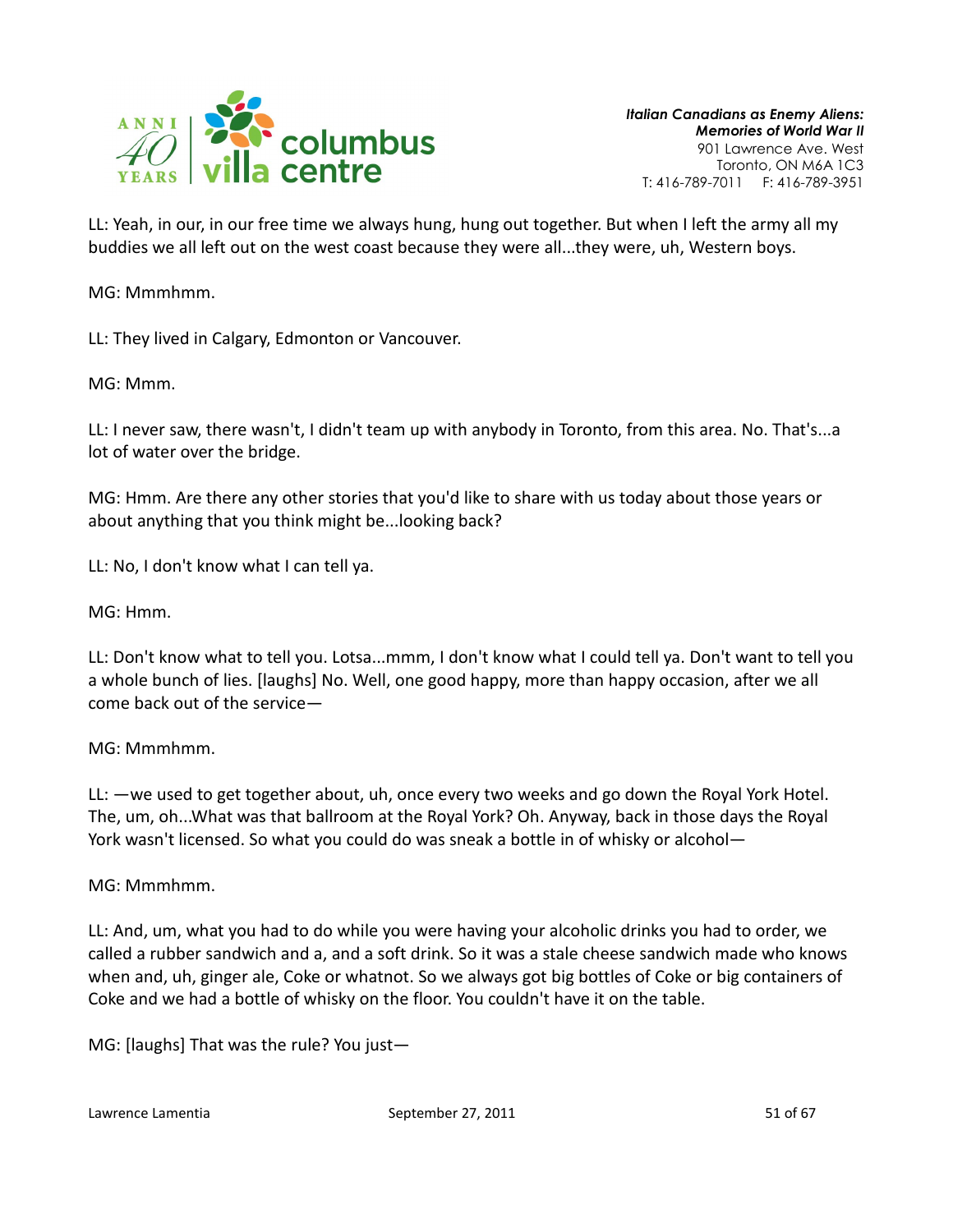

LL: Yeah.

MG: —couldn't have it on the table.

LL: No. You could bring it, you could bring it in. There...well somehow or another you got it in. I don't know whether you were allowed to bring it in or not but—

MG: Yeah.

LL: —you always had it hidden. And it was always on the floor. I mean, it wasn't on the table exposed.

MG: Yeah.

LL: So every, every time we went to the Royal York there was always one of us—

MG: Who had a—

LL: —who had more to drink than the others. But we always made sure he got home.

MG: Yeah.

LL: And then one night it was my turn. I had too much to drink, well only because, um, oh, I haven't got a picture of it.

MG: Hmm.

LL: My wife and I went to the Royal York this one particular night and I had a nice suit, no room for a bottle. So I had a mickey and I said, "Well, it won't fit in my pockets." So I says, "Here, honey." I says, "Put this under your arm and throw your wrap over it." She says, "Okay." So she's got it under her arm, we're walking and we parked, I parked the car, we were walking through the lobby of the Royal York Hotel and this damn bottle slipped out from under her arm.

MG:Hmm.

LL: Hit the, hit the marble floor and broke, naturally, into a thousand pieces. She says, "What do we do?" I says, "Nothing, let's just keep walking."

MG: [laughs]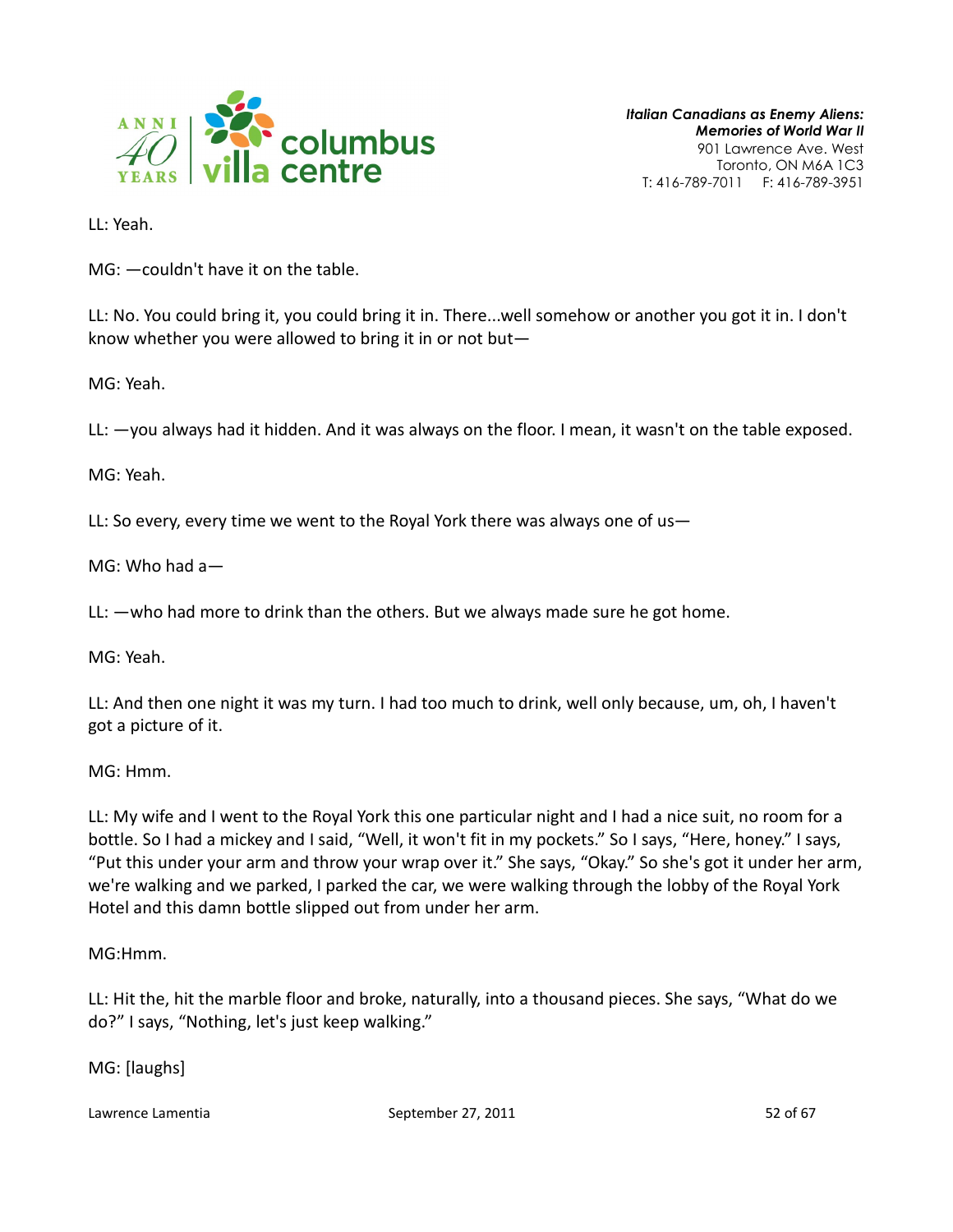

LL: So we got into the...The Imperial Room! Royal York Imperial Room.

MG: Yeah.

LL: And Louis Genetta[?] was the maitre d'. Uh, so we get into the, uh, Imperial Room, we told the rest of the gang about our dilemma. "Oh, what a pity, have a drink. What a pity, have a drink...What a pity, have a drink." [mimes handing out drinks] So, I had a belly full of booze like you wouldn't believe.

MG: [laughs]

LL: And I had parked the car at the parking lot at University and Wellington.

MG: Mmmhmm.

LL: And we walked out of the hotel to get in the car, I drove my wife...We weren't married at this time. No, we weren't married yet.

MG: Mmmhmm.

LL: I drove the car home, or I drove her home to where she lived at Bayview and Eglinton. And, uh, I says, "Let me come in. You make me a cup of coffee. I'll be alright." Well she didn't know how to boil water...at that point. So anyway, she made a cup of instant coffee and you could have melted the spoon in it, it was so strong.

MG: [laughs]

LL: I says, "Let me sit here for a minute." So she says, "You can't sit here. If my father comes down and sees you with all that alcohol in you he'll be wondering what kind of a boy I'm going out with this night. You go home." I says, "Okay." So I got in the car, drunker than a skunk.

MG: Hmm.

LL: I drove home from Bayview and Eglinton to where I lived with my dad at Pape and O'Connor. There was no traffic at that time of the day, or night. Drove across the Lee side bridge. Parked the car, I put the car in the driveway. In those days there was about this much space [shows with his fingers] on either side of the car, going up the driveway. I put the car right up the driveway and in the garage, close the door and went in and—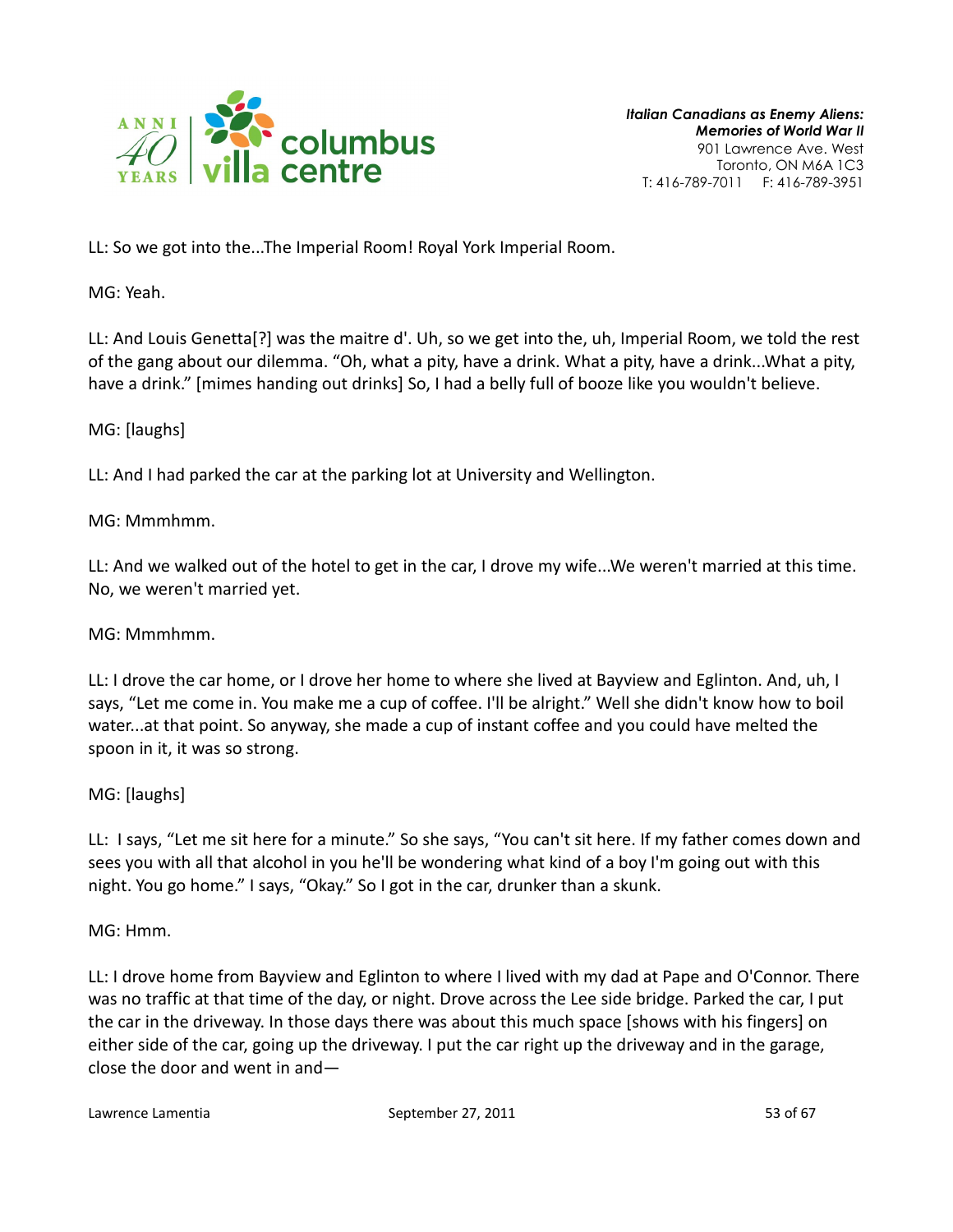

MG: Ha!

LL: —flopped into my bed. Then I woke up the next morning, I was hung over like you wouldn't believe.

MG: Mmmhmm.

[01:20:08]

LL: And then it dawned on me. I was a real ass. I could have killed that nice girl I was out with. I could have killed somebody else. I could have smashed the car. I could have done this. So I phoned my lovely wife at the time and apologized for being such a jerk. Then we just picked it up from there.

MG: Mmmhmm.

LL: And that's when I, from that night on I cut my drinking back.

MG: Mmmhmm.

LL: I got booze in there, eh? [points off screen]

MG: Hmm.

LL: It's there. I know it's there but I, I have no desire to go over and—I don't.

MG: Hmm.

LL: I'll have a drink or a couple of beers with somebody but I, I just cut my drinking right out. I says, "I could have killed somebody that night."

MG: Yeah.

LL: If the cops would have picked me up, I still would have been in jail.

MG: [laughs] Well you have to get to a point, I guess, where you, you really realize.

LL: Oh yeah, you had to—Well, that's like an alcoholic. You had to realize you need help.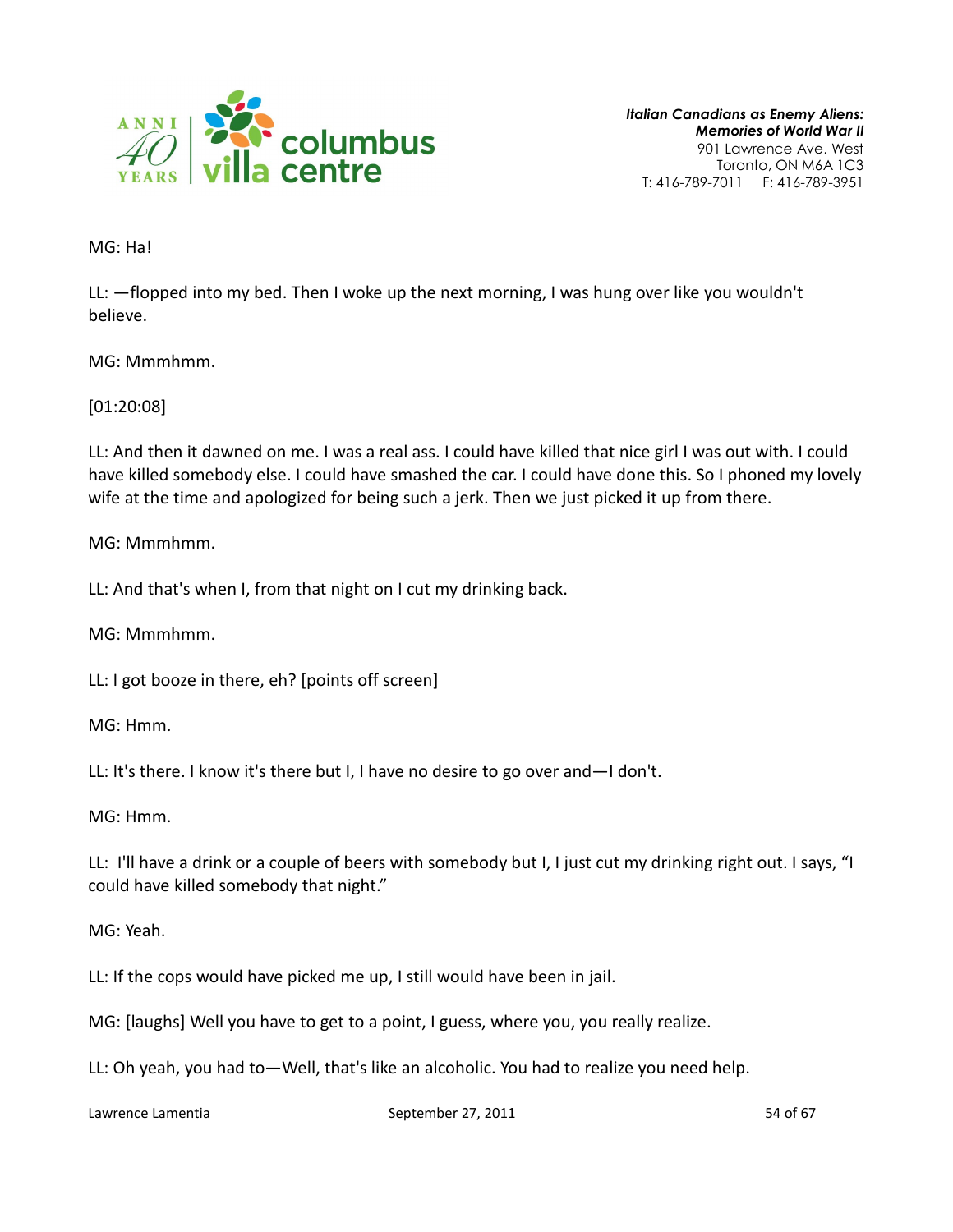

MG: Yeah.

LL: So I said, "Before I get to be an alcoholic—"

MG: Hmm.

LL: "—and do that again," I says, "that's it."

MG: Right. Wow. Interesting stories though about Toronto and the, or those days and—

LL: Well, we had another incident—

MG: —the Royal York Hotel. Fancy.

LL: We had another incident one night with my brother and his wife. At this point in time my wife and I were married. [clear throat] There was this man. He owned the, well, I guess he was well known. I won't mention any names, but he was connected, uh. He had an illegitimate business but he was a good friend of my, my uncle and my father knew him.

MG: Yeah.

LL: So he had one son. That one son was getting married. [clears throat] So he says, "I'm going to throw a big party." The King Edward Hotel, the big dining room that the King Edward has. So it was a sit down dinner. [clears throat] My brother and his wife and my wife, the four of us were included in the invitation. My father, my uncle and my aunt. Dad never married, remarried, but Dad was invited. So we had a table and I think we were six. But on each table had a bottle of the best booze you could buy at the liquor store at that time. Alco, uh, um, whisky, um, wines, whatever you wanted, vodka, the whole, the whole thing, rum.

MG: Hmm.

LL: And as soon as that bottle was empty there was another one right there.

MG: Right.

LL: So that particular night my brother had a snoot full of booze and I, I, I wasn't feeling too much pain either. And the park, the car was parked right across the street from the King Eddie. Up Toronto Street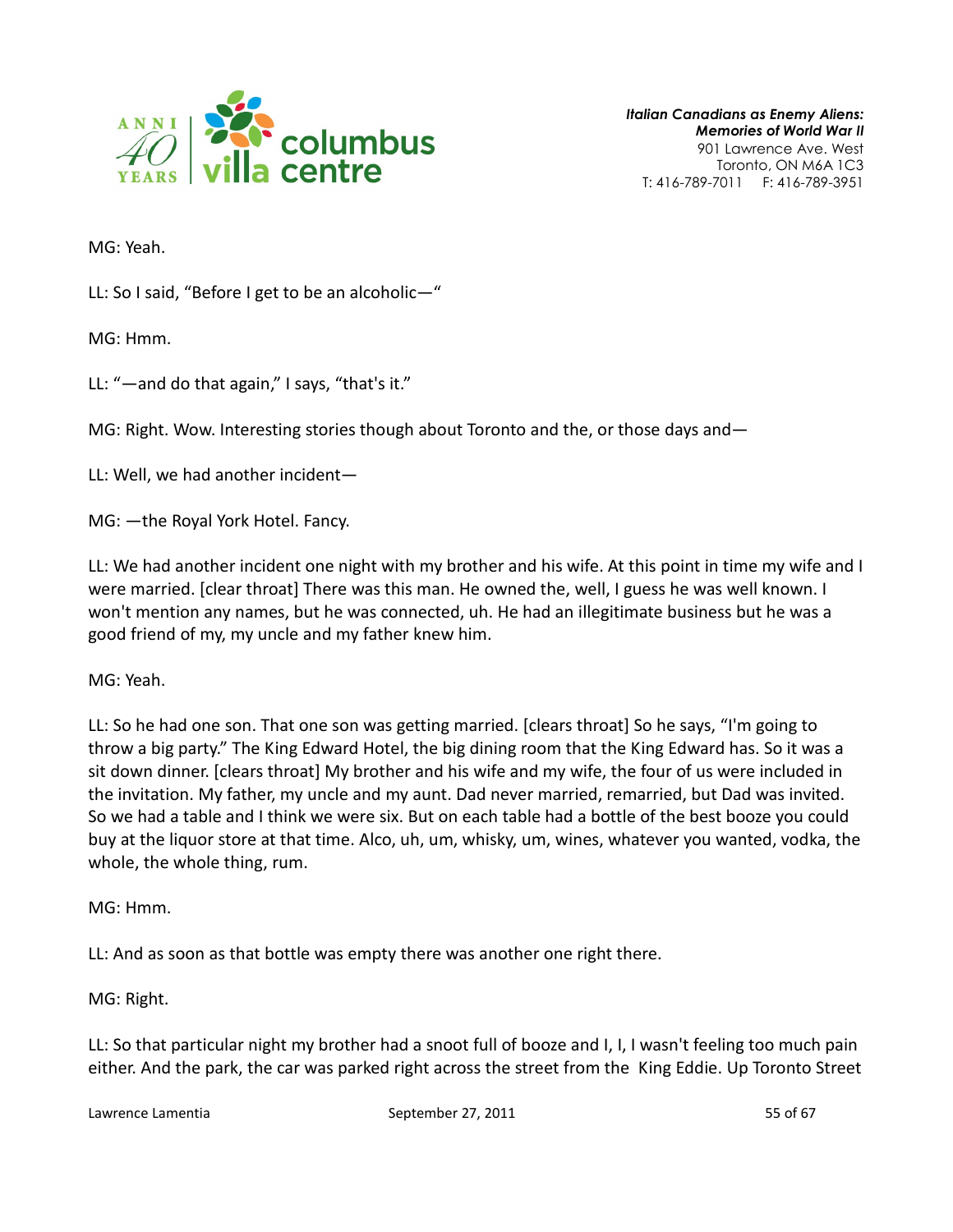

there used to be a big parking lot. Back in those days police headquarters was on Toronto Street. So we come staggering out of the hotel and we're making quite a bit of noise. We're talking loud and the whole bit. So we get to the car, my brother says, "Where's the car?" I says, "Right here." So we were making so much noise. There was a cop walking across the parking lot, going into the station reporting for duty and he hollers over, you know, "Are you fellas alright?" I says, "Oh yes, we're fine." "You able to drive home?" I says, "Oh yeah, I got the keys right here."

MG: [laughs]

LL: My brother, my brother, poor brother, he'd had, he was really gone and out of it and I was, I wasn't feeling too much pain.

MG: Oh my gosh.

LL: So the cop just kept on walking. I says, "There's another night we would have ended up in—" [laughs]

MG: [laughs]

LL: "—in the clink."

MG: Wow.

LL: That was it.

MG: That's crazy.

LL: A couple of fun nights when we were wild and [brushes mic] wild and wooly.

MG: Yeah.

LL: Or, I guess, you might say lacking some grey matter at the time, I guess. [laughs]

MG: Sounds like a lot of fun though.

LL: Well yeah, well back then you sort of made your own fun.This is before you had big T.V.

MG: Hmm.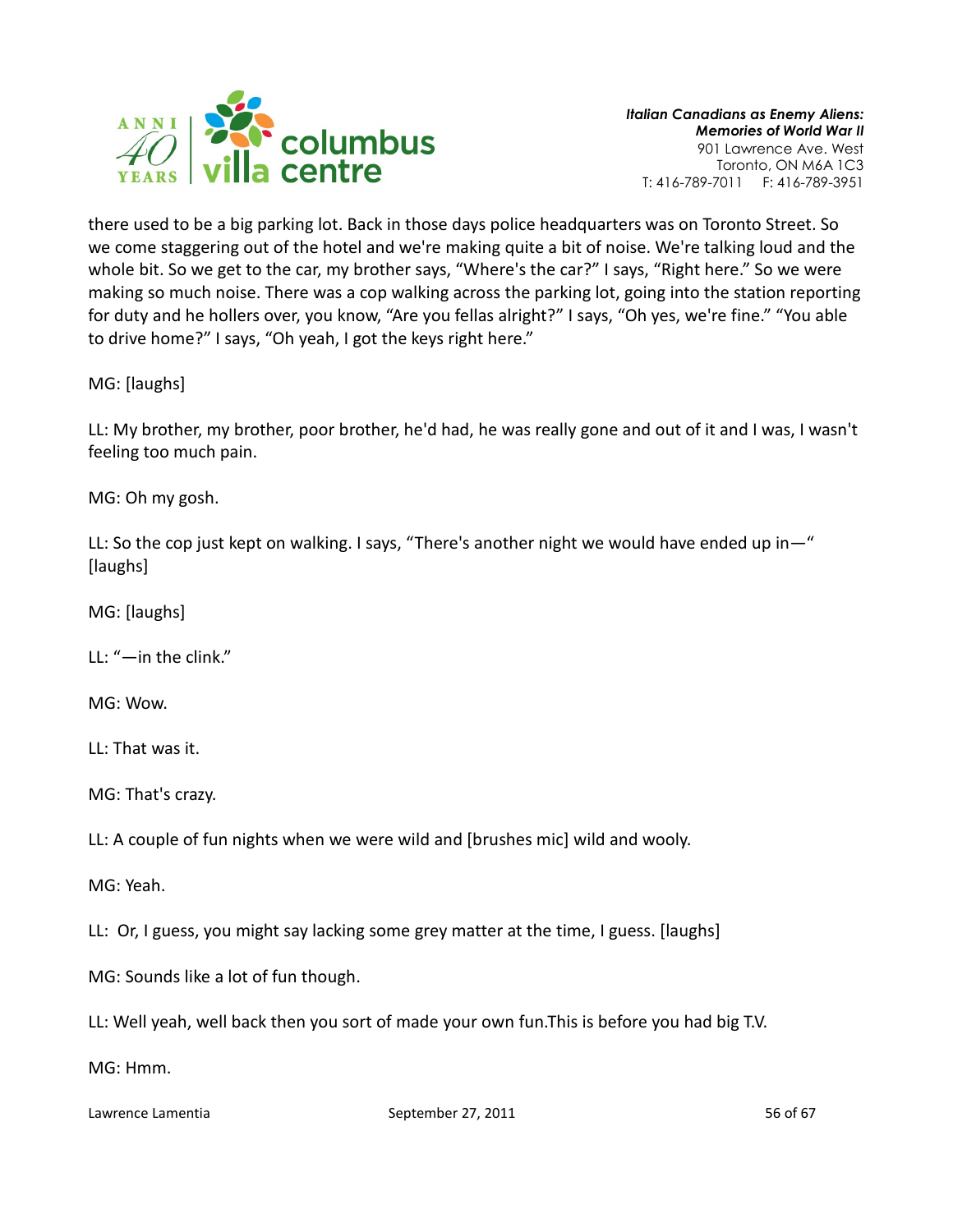

LL: You made your own fun.

MG: Yeah.

LL: Plus the fact when we had the house on, when we had our house there, uh, we were all, when we first moved into the house, in the area, there was mud up past your knees. There were no sidewalks, no roads. And earlier in the Spring in the year you were knee-deep in mud. But we moved in, uh, we moved in January, into the house in 50, '53. We moved, we bought the house and bought, moved in January. The ground was still frozen so we had no trouble getting the truck in and out.

MG: Yeah.

LL: The moving van in and out. But after when the ground went and thawed and we had oil furnaces back in those days, so if any house ran out of fuel, well they had to have a, the fuel, the oil truck couldn't get in. It would always get stuck.

MG: Yeah.

LL: So they used to have two tractors, one pulling, the other one pushing, to deliver oil to the house.

MG: Hmm.

LL: So in that er, that era, there were six young couples, we were six altogether, young couples and all the ladies we all pregnant at the same time.

MG: [laughs]

LL: So some smarty remarked that...and we always got together on Saturday nights at somebody's house, rolled up the rug if they had a rug.

MG: Yeah.

LL: Moved the furniture out of the way and everybody bring a 12 pack or a bottle of whisky or whatever and—

MG: Yeah.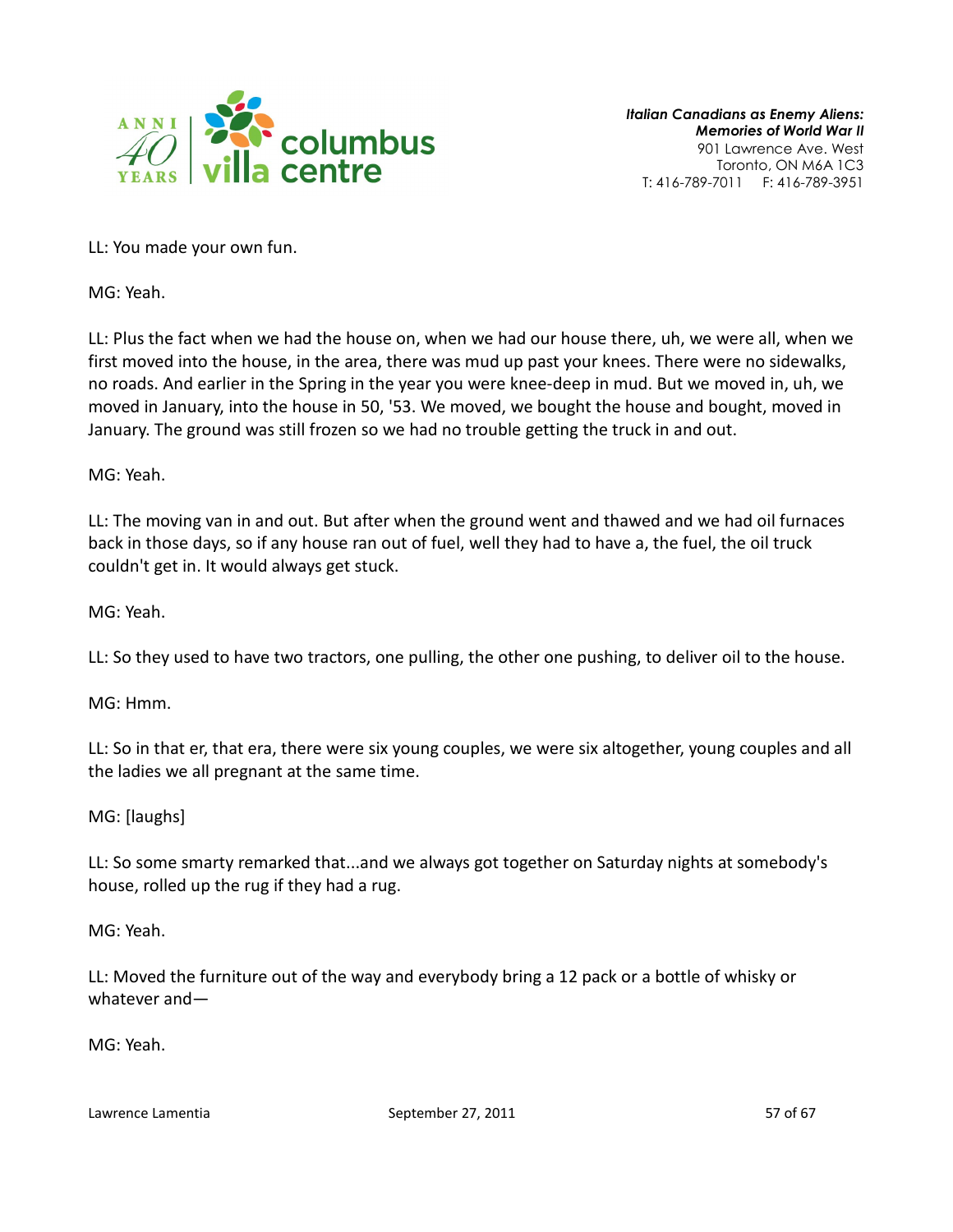

LL: —throw it in the tub, the beer in the tub and get it cold and roll up, they would roll out the records, put the records on. We'd have a few drinks and a dance. And the girls always brought some kind of food. But when all these six ladies were all walking around pregnant on the side street somebody, excuse the terminology, they said, "That must have been one hell of a wild, wild Saturday night party." [laughs]

MG: [laughs]

LL: But all the kids were all born within, uh, ten day period.

MG: That's great.

LL: And they sort of, they all sort of grew up together until they went separate ways after their high schooling.

MG: Nice. That's amazing. [laughs]

LL: But we didn't have any money back in those days.

MG: Yeah.

LL: Couldn't even pay, couldn't even pay my mortgage.

MG: [laughs] Yeah. Sure. It must have not been easy to come by.

LL: No. I was lucky for me. I had a friend in the bank where I did my business.

MG: Right.

LL: We went to, went to the same church together and he was bank manager where I dealt. I said, "John, my mortgage cheque is coming through." I says, "I'm a bit short of cash."

MG: Hmm.

LL: " Don't worry about it Lawrie, I'll look after it." So I says, "Okay, I'll be here within a day when I get my paycheque. I'll, you know, square it up." "Don't worry. I'll look after it." He always okayed it.

MG: Wow.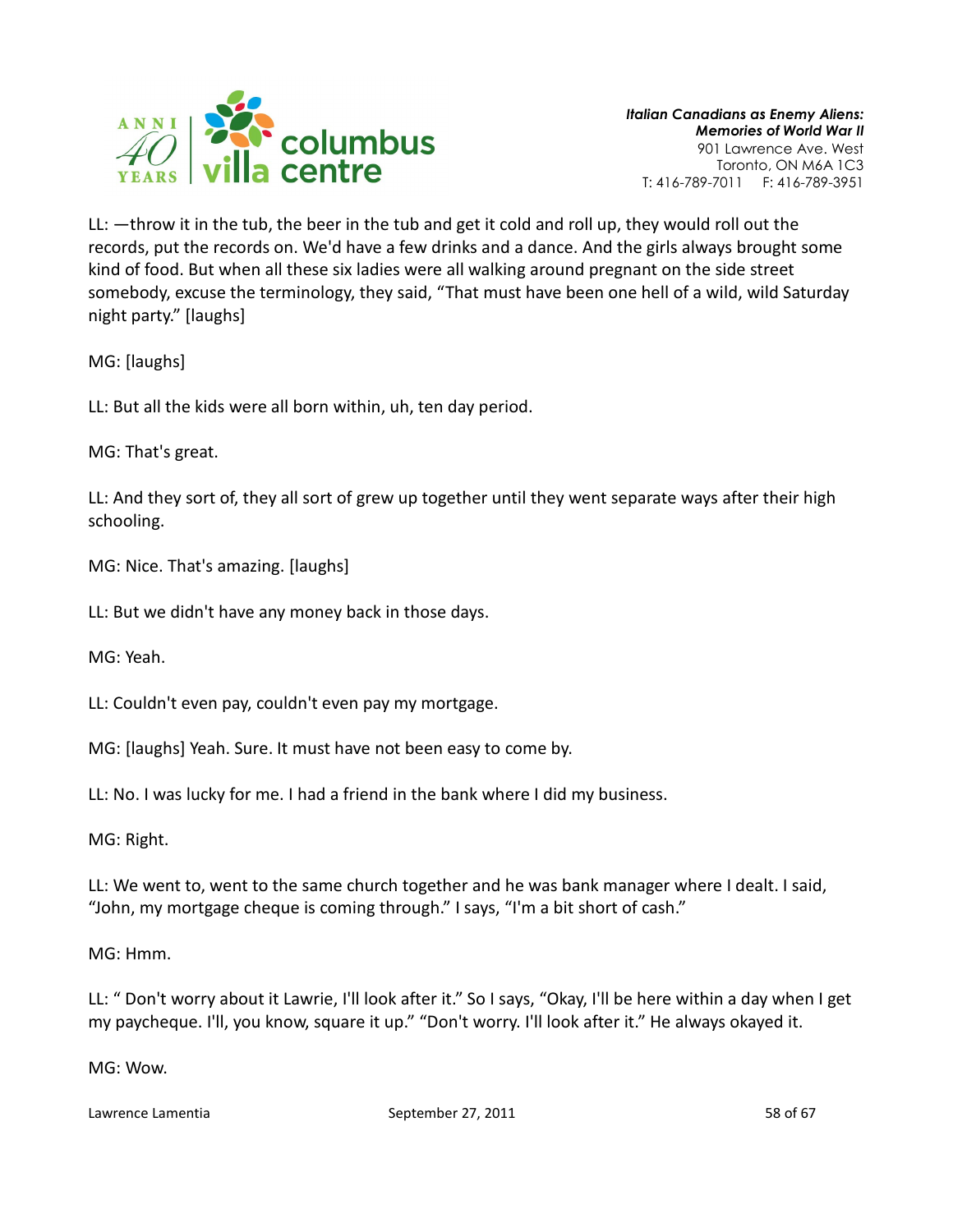

- LL: Never had any problems.
- MG: That's great.
- LL: You can't do that today.
- MG: No. Today. No.
- LL: You can't do that today.
- MG: All these rules, huh? But that's great. Sounds like a wonderful time.

LL: Well, it was.

- MG: A wonderful time to grow up and to...
- LL: Yeah, I think today's kids miss all that.
- MG: Yeah.
- LL: I think. Everything is so...
- MG: Fast. [laughs]
- LL: ...electronically...
- MG: Yeah.
- LL: Uh, what would you say?
- MG: They miss out on everything.

LL: Pounding into their heads and everything is push buttons and this and that and push buttons that. I mean, it's not like, it's not like, like back in our times, I don't think.

MG: No.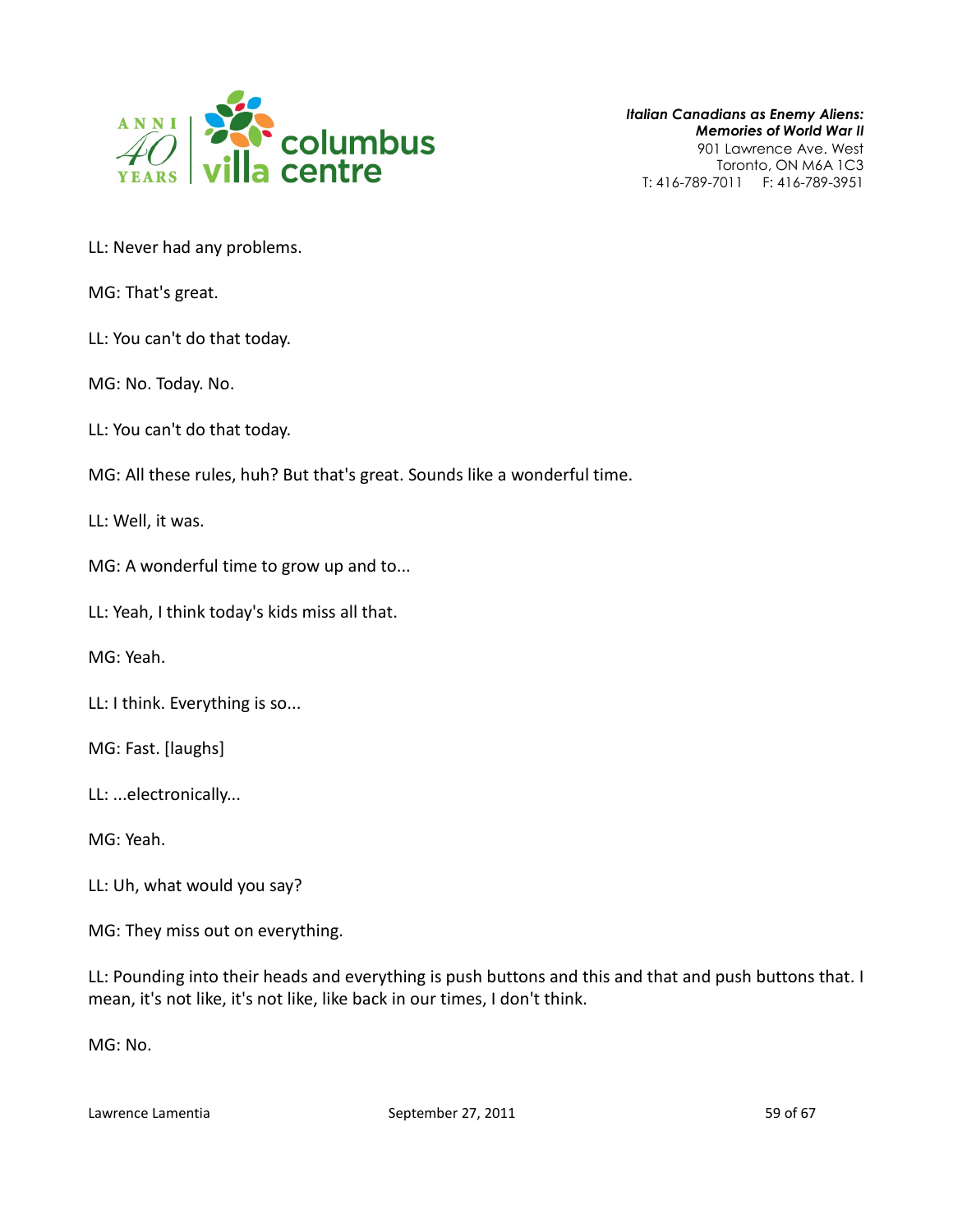

Italian Canadians as Enemy Aliens: Memories of World War II 901 Lawrence Ave. West

Toronto, ON M6A 1C3 T: 416-789-7011 F: 416-789-3951

LL: I think they're missing a lot of it.

MG: Sure. Yeah.

LL: Missing a lot of that. Anyways.

MG: Well, thank you so much for sharing your—

LL: Well, I don't know if its—

MG: —and—

LL:  $-$ its any use to you but-

MG: Yeah!

- LL: What can I tell ya?
- MG: For sure. I think we're...

LL: I'm still here. I'm still here. Even after my three glorious years working for my king and country at the time.

MG: Yeah.

- LL: Then almost getting killed. But anyway.
- MG: Oh yeah. You showed me. There's a—
- LL: Yeah. It's hanging on the wall. [points]
- MG: Yeah. After maybe we'll take a shot of that. But what, you can tell us the story behind it.
- LL: Behind that?
- MG: Behind what happened at the—
- LL: Oh, that day we were...I was in that camp down in, um...Barryfield.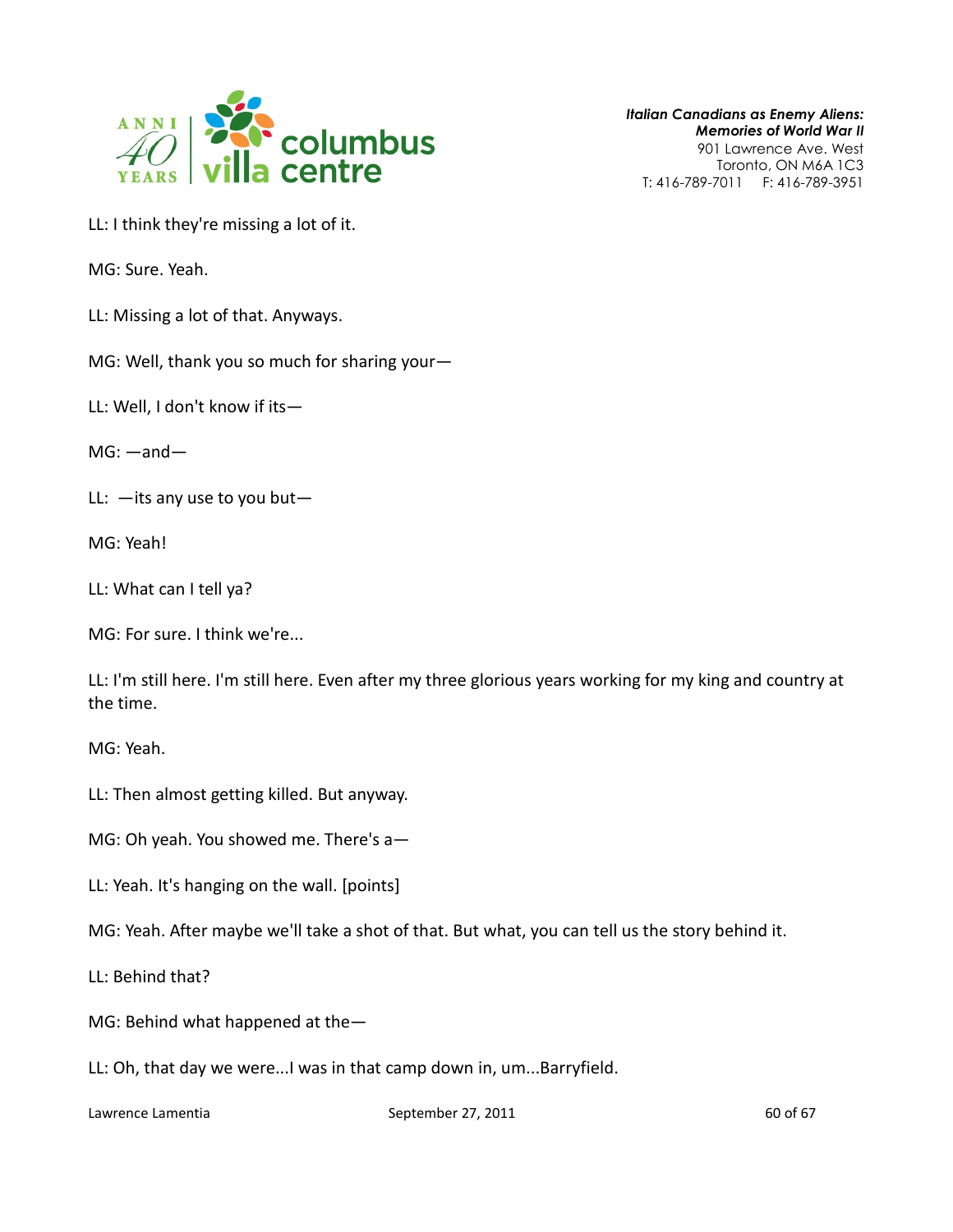

#### MG: Mmmhmm.

LL: It was our squad's turn. We were down the rifle ranges, getting practiced up. They were, oh, I don't know. They were trying to find out if they could make snipers out of us. So anyway, it was our squad's turn, um, down in the pits, as we called it, um, because the guys were up at this end of the range shooting at the targets, so our squad's turn was down in what we called the pits. And the targets were moveable on a hinge, on a track thing. [shows with his hands] So we, when they, after they were finished firing at the targets we brought, used to bring the targets down after they were marked at what the guys, where the bullets went.

# MG: Mmmhmm.

LL: We used to haul the targets down and patch up the, the holes and then put them back up again for the next guys. So we were, um, this one squad was up there firing at the targets and the order came out to them to cease fire. So they said, um, "We got the order, bring down the targets." So I was just ready to stand up and all of a sudden this one bullet came—I heard it. It hit the angle iron just over my head. And I hollered up to the officer in charge, I says, I won't tell you what I said, but then I said, "They're still firing up there. I thought they had orders to cease fire." He says, "Well they did have." So anyway, we gets on the intercom. I don't know what the message was but that bullet, that was the only one that, that was fired. And it came and hit the angle iron over my head. And if I'd have put my head up about that high— [shows with his fingers]

# MG: Hmm.

LL: —that far up. It would have got me right through here. [points to his forehead] But it hit, I heard it hit the angle iron over my head. We had tin hats on but the—

MG: They wouldn't have helped.

LL: They would have gone right through it. So anyway, I heard it hit the, the iron, the angle iron over my head, the braces that held the target supports. So just as I, at the same instant [brushes mic] I heard this thing fit my foot. It was the, what's hanging on the wall.

MG: Wow. We'll go get a shot of that.

LL: And I said, I said, "My mother was, my mother was in heaven praying for me."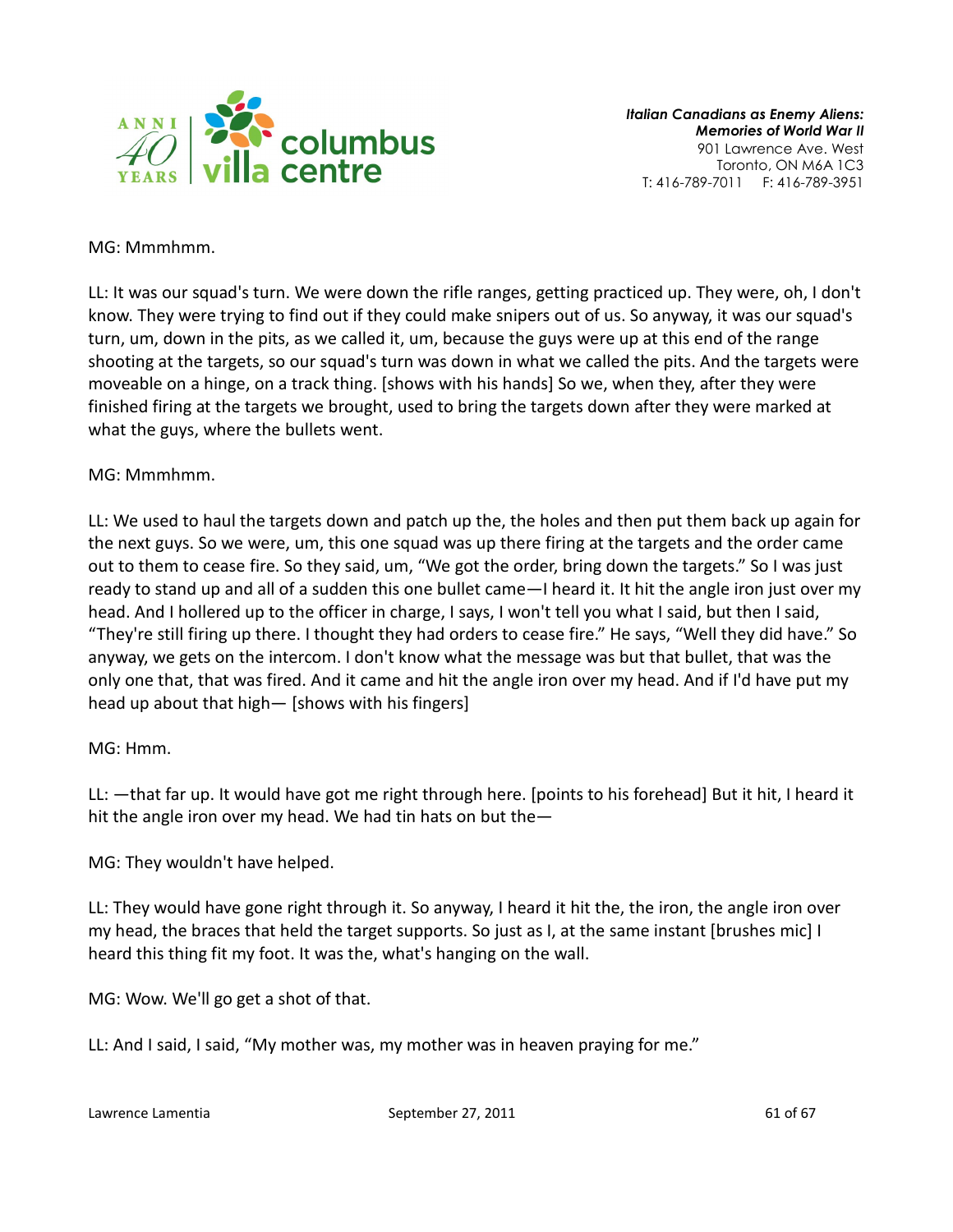

MG: Yeah. She was taking care of you. [laughs] For sure. I can't imagine.

LL: Yeah.

MG: One more inch.

LL: Well that was just about all.

MG: Hmm.

LL: Just about all. But see it's three—

MG: Makes for a great story though, right?

LL: Yeah, that's a true story. It's not B.S.

MG: Yeah.

LL: So that's...

MG: Mmmhmm. We're good.

LL: That's not. I mean, that's a bit...three of the best years of my life working for nothing. And I said—

MG: You weren't paid, uh, at all?

LL: Oh yeah. We got paid but I mean, our pay was a pittance.

MG: Yeah.

LL: As I used to say, "Kept me in beer money." [laugh] Even though our beer was cheap.

MG: Oh gosh.

LL: We had, I was at one camp and believe this or not, going long, this is long before your time.

MG: Hmm.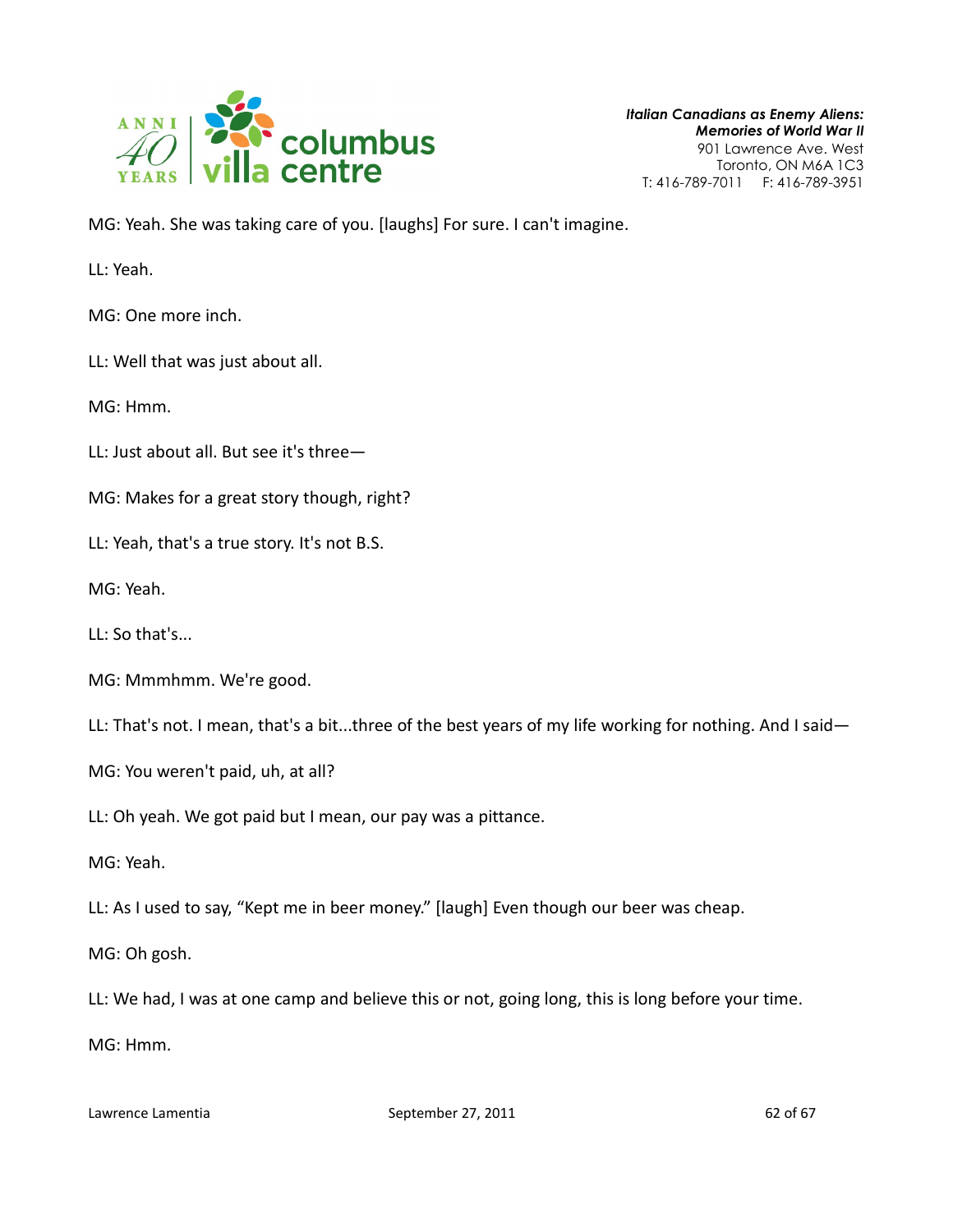

LL: There was this hotel, I don't know what the hotel's charge now for a beer or a draft beer or bottle of beer. I think it's around \$5.50 or something like that a pint.

MG: Oh yeah, more.

LL: Something like that, I don't know.

MG: Yeah.

LL: But back in those days we used to get, um, a ten ounce glass, draft beer—

MG: Uh huh.

LL: You know, pull it out of the draft.

MG: Tap, uh huh.

LL: At one camp I was at you got 20 for a dollar.

MG: Wow.

LL: But you had to get all 20 beers at the same time.

MG: Oh my gosh! [laughs] So would you share or those 20 were for one person?

LL: No, but you had to carry 20 beers from the—

MG: Right.

LL: —from the bartender all at one time. So you were lucky to find a tray to put your 20 beers on.

[Voice in the background: May I have your attention please, this is Onyx Fire Protection. We will momentarily be starting our monthly fire test]

LL: Oh, checking the fire alarms.

[Starting our monthly fire test. This is only a test.]

Lawrence Lamentia **September 27, 2011 September 27, 2011** 63 of 67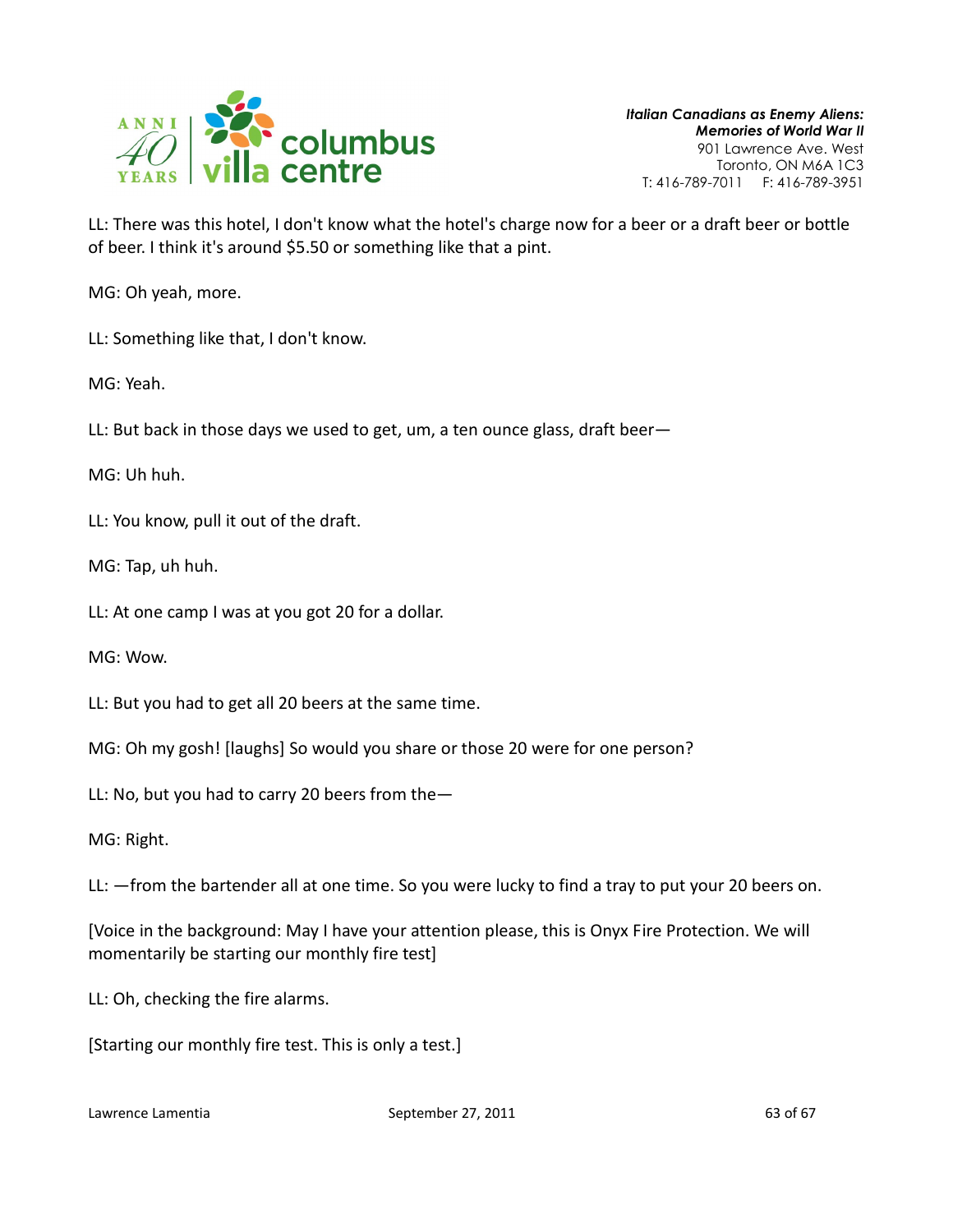

LL: They do that once a month.

[This is only a test]

MG: Oh they do it once a month.

LL: Yeah.

[We'll let you know when the test has been completed. Thank you]

MG: There we go.

LL: So I mean, one guy would go up and get 20 beers, [beep] bring it back and there was eight or ten of us drinking beers so I mean, we never ran short of beer—

MG: Wow.

LL: —anytime we were in that canteen.

MG: Oh my gosh. I can't—

LL: And then most places, like other camps it was either ten cents a glass or 15 cents a bottle.

MG: Wow.

LL: For a pint.

MG: Crazy.

LL: So I mean, you had access to all the alcohols. I mean [shrugs] all the guys that were in armed forces all ended up being drunks.

[Voice on speaker: May I have your attention please.]

LL: They were good drinkers.

[May I have your attention]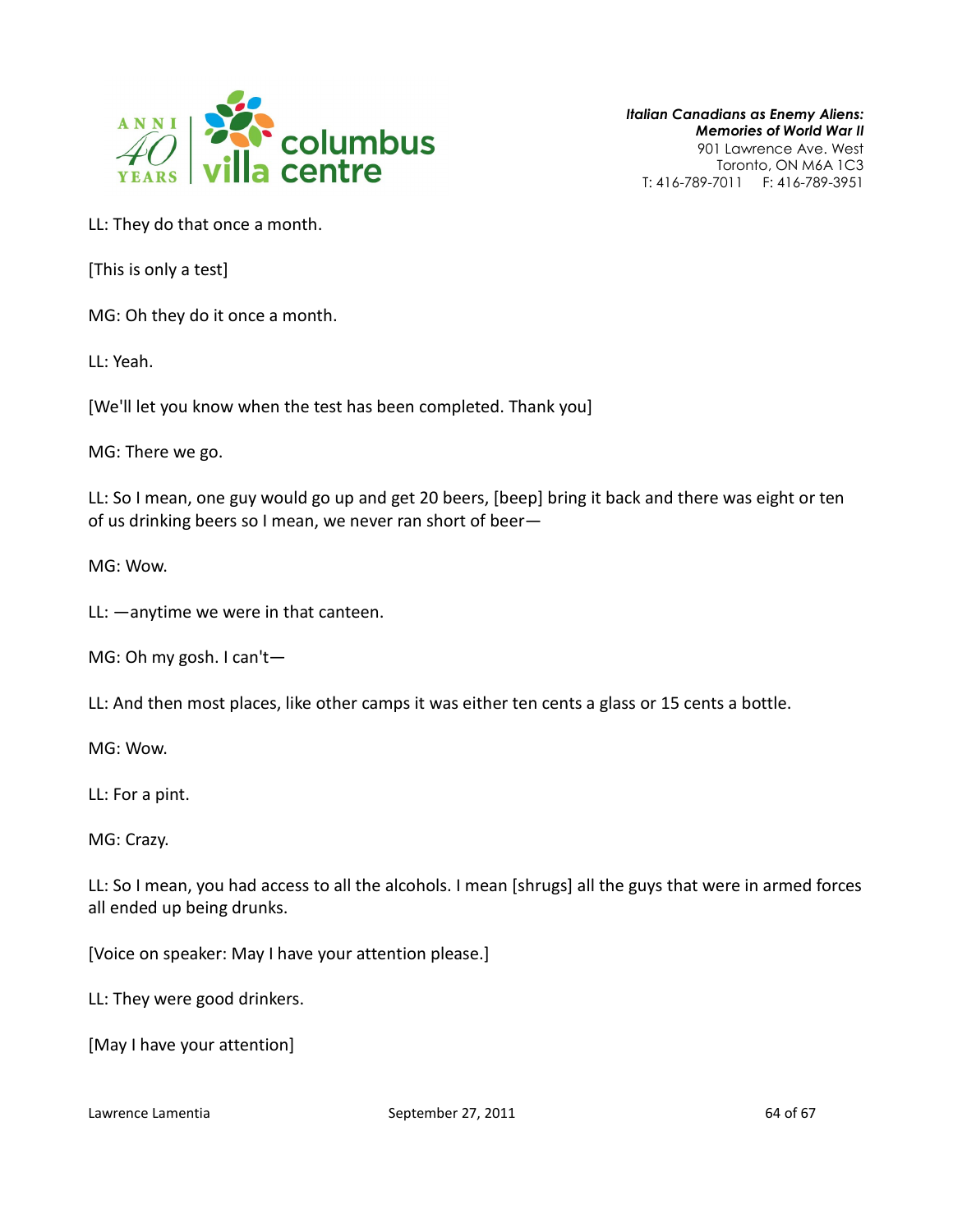

LL: If they weren't drunks they were good drinkers]

[We will momentarily be starting our monthly fire test. I repeat this is only a test.]

LL: Anyway.

[We'll let you know when...]

LL: That's the fun days. Can I offer you girls anything?

MG: No. I'm alright. Are you good?

[fades out at 01:33:06]

[fades in at 01:33:07]

[Shot of Lawrence's wedding photo. Lawrence is unrolling a large, rolled up photograph]

MG: My goodness!

KC: Here, do you want help?

[Camera zooms in on the bride and groom and then moves over some of the other faces]

MG: That's great. Wow.

LL: That's my—

- MG: What a lovely pair of—
- LL: —my mid 20s.
- MG: Young people.

LL: [points to man standing beside the groom] That's my older brother, passed away two years ago.

MG: That's Peter?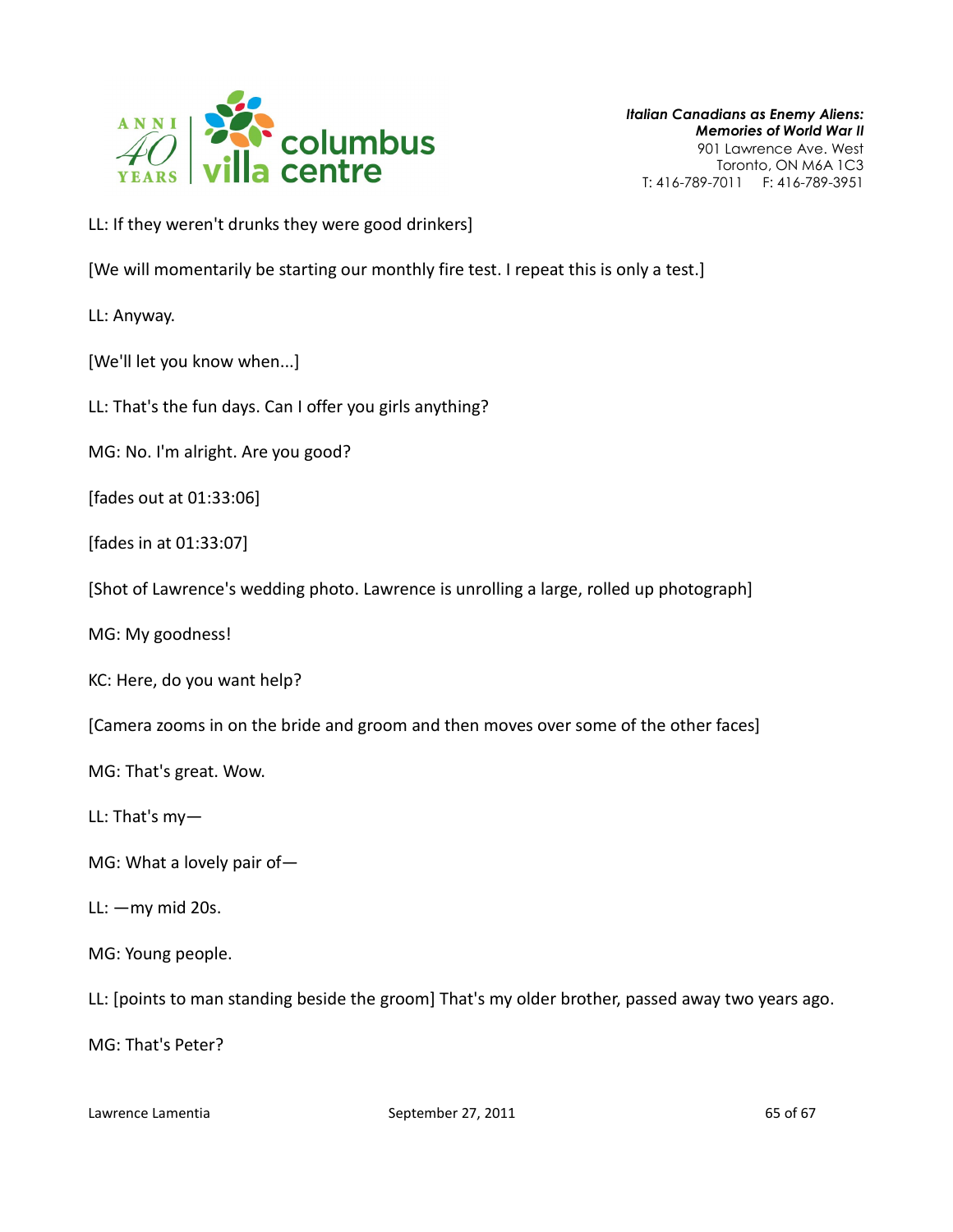

LL: No. That's Joe.

MG: Oh, that's Joe. Your younger brother.

LL: [points to man standing beside Joe] This is my first cousin.

MG: Okay.

LL: [points to next man] And this fellow here was, uh, had a Calderone show, shoes.

MG: Mmmhmm.

LL: He married this—I'm on the wrong side here. [moves to the other side of the photo, which shows the bride and bridesmaids] Let's see where she is. There she is there. [points to the woman standing second from the left] These two were... [points to man standing second to right] that gentleman and this girl became husband and wife.

MG: Uh huh.

LL: And, uh, [points to man standing on the far right] that's my brother-in-law. He passed away last year.

MG: Mmm.

LL: [points to woman standing next to the bride] And this is my wife's older sister, Kathleen.

MG: That's the one that was in Italy.

LL: That's the one that was trapped in Italy.

MG: Hmm.

LL: [points to woman standing next to Kathleen] And this is my wife's first cousin. [points to woman on the far left] This was my first cousin.

MG: Wow.

LL: [points to flower girl in foreground] And this little girl was five years old.

Lawrence Lamentia **September 27, 2011 September 27, 2011** 66 of 67